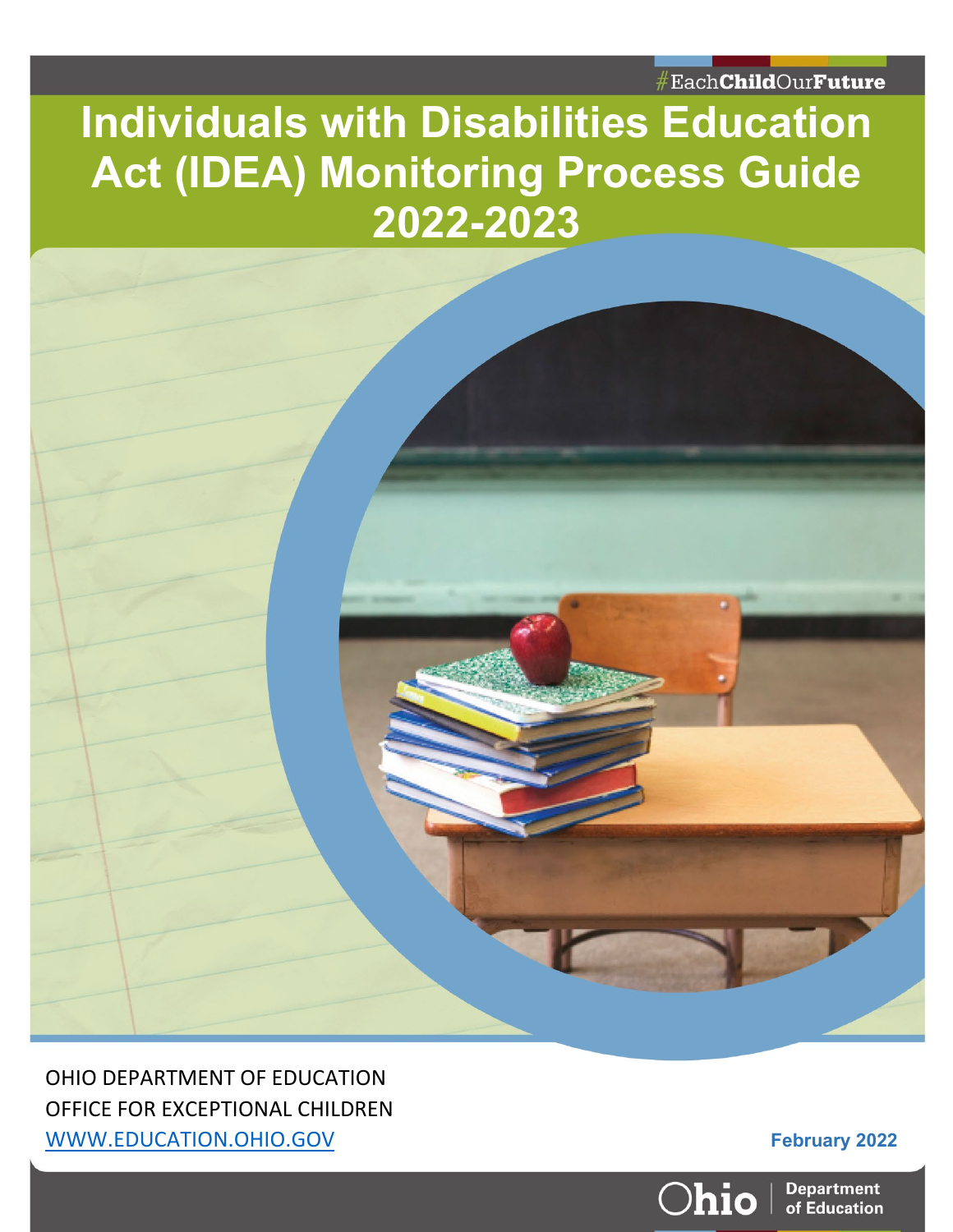# **Table of Contents**

# **Appendices**

| 2.                               |  |
|----------------------------------|--|
| 3.                               |  |
| 4.                               |  |
| 5.                               |  |
| 6.                               |  |
| $7_{\scriptscriptstyle{\ddots}}$ |  |
| 8.                               |  |
| 9.                               |  |
|                                  |  |
|                                  |  |
|                                  |  |

All IDEA Monitoring Review documents and information can be found on the Department's website

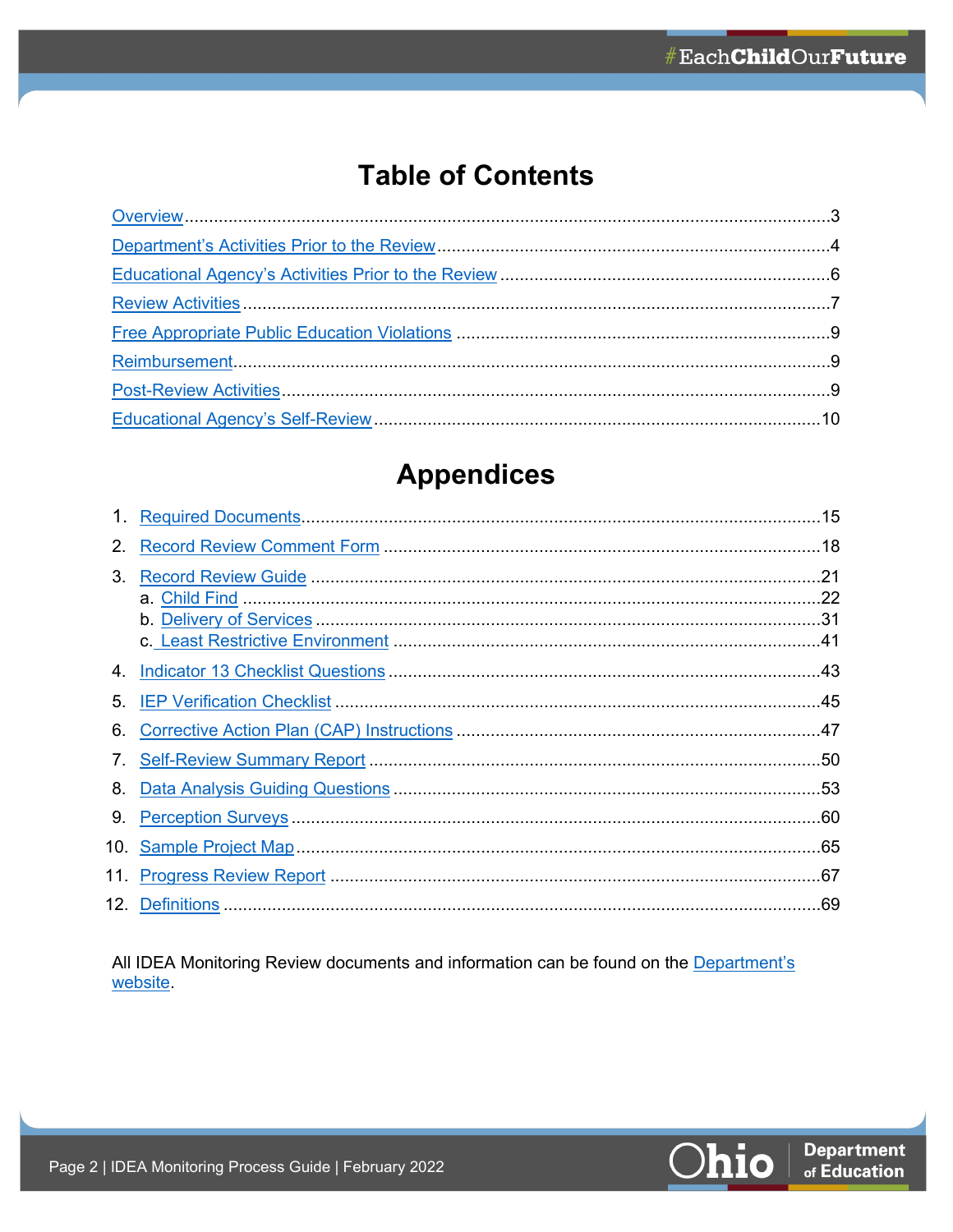# **Overview**

<span id="page-2-0"></span>The Individuals with Disabilities Education Act (IDEA) requires that all educational agencies that accept federal funding maintain compliance with the provisions in the law with support from the Office for Exceptional Children [300.149 SEA responsibility for general supervision]. The Office for Exceptional Children and the Office of Early Learning and School Readiness developed a comprehensive monitoring system for continuous improvement and implementation of IDEA. The purpose is to determine compliance with federal and state laws for serving students with disabilities and to assist educational agencies in building a continuous improvement process that is focused on improving outcomes for these students.

In this document, "educational agency" refers to all school districts, community schools, electronic schools, career technical centers (CTCs), educational service centers (ESCs) and county boards of developmental disabilities (DDs). "Department" refers to the Office for Exceptional Children and the Office of Early Learning and School Readiness.

Educational agencies may be selected for a review for one or more of the following reasons:

- Risk analysis based upon multiple factors and measures associated with compliance and outcomes data
- Education Management Information System (EMIS) and other data that suggest irregularities in the educational agency's special education process
- Patterns of repeated and/or systemic complaints and due process hearing requests regarding special education services
- Referral from other agencies or entities, such as the Ohio Auditor of State's office, the office of the Ohio Attorney General or Department internal offices

**When agencies serving multiple districts (CTCs, ESCs, DDs) are selected for review, all associate educational agencies will be included in the review activities.** While the district of residence is ultimately responsible for compliance with all state and federal special education laws and regulations, there is shared responsibility and accountability for agencies that have agreed to provide educational services to member districts and communities. As such, both the selected educational agency and all associate educational agencies will be expected to share responsibility and collaborate to ensure that special education services and documentation are complete and compliant. Any corrections required from the review process are expected to be completed quickly and accurately. The Department will notify the associate educational agencies of the review schedule and other pertinent details regarding the review process. All educational agencies (districts of residence) engaged with services with the CTC, ESC or DD will be held responsible for the correction of any noncompliance and other actions as stipulated in the Department's summary report and subsequent corrective action plan.

Generally, identified districts are notified in the spring prior to the school year in which their review will take place. Notification will include a process for scheduling an initial meeting with the district and State Support Team partners.

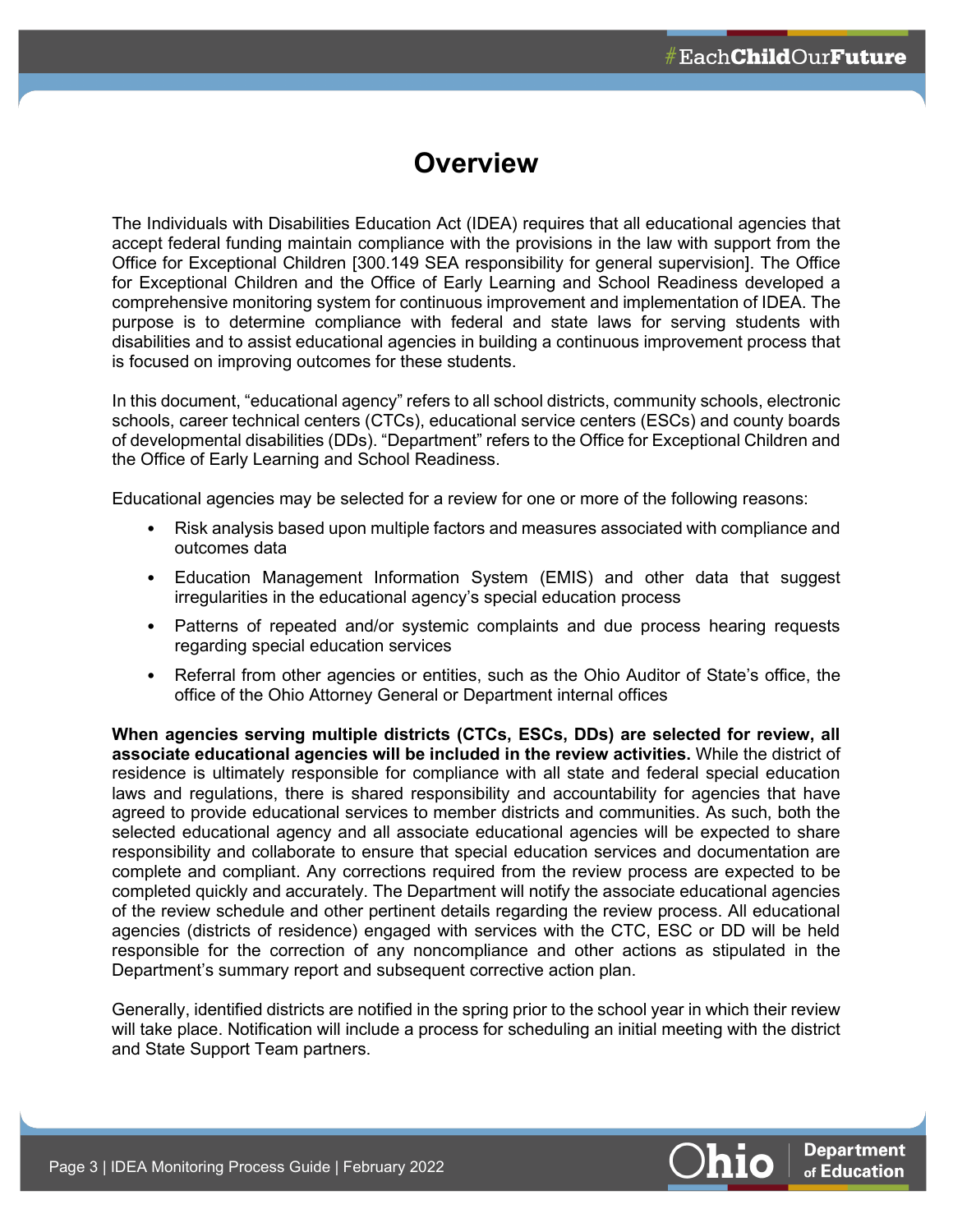# **Department's Activities Prior to the Review**

## <span id="page-3-0"></span>**Analysis and Review of Educational Agency Data**

Prior to the scheduled review, the Department will the educational agency's background information and performance data to identify possible focus areas. The Department uses the data to identify trends or patterns in the educational agency or associate educational agencies' special education programs. Trends or patterns may point to an area(s) of needed support and improvement, such as delivery of services, placement, performance, disability categories, discipline or staffing levels. This allows the team to focus the review and determine:

- The rationale for record selection
- Questions for the staff interviews
- Specific areas of concern or accomplishment
- Other activities or documents needed for the review

The Department's data analysis is based upon multiple factors and measures associated with compliance and outcomes data, including fiscal data and other results-driven outcomes. The data review includes, but is not limited to, Special Education Profile data, including disproportionality, local report cards, agency policies and procedures, dispute resolution issues, any educational agency improvement plans], which may include the Comprehensive Continuous Improvement Plan [CCIP] or One Plan, special education workloads and caseloads and use of early intervening funds and other resource management areas.

### **Initial Meeting**

The Department's review team will conduct a meeting prior to the review with the educational agency's leadership (superintendent, special education director and early childhood coordinator/director, principals). The purpose of this meeting is to discuss the following:

- Overview of the IDEA Monitoring Process
- Record selection: rationale, procedure and uploading process
- Review activities
- Post-review activities, including corrective actions and improvement plans, required documents and timelines
- Description of Cross-Functional and Internal Monitoring teams

### **Student Record Reviews**

The Department will select a sample number of special education records equitably to represent all buildings, grade levels, disability categories, genders and races, or may be targeted based on the analysis of educational agency data. Department staff will review the selected records using the [Record Review Guide,](#page-20-0) [Indicator 13 Checklist](#page-42-0) Questions and [IEP Verification Checklist.](#page-44-0)

Prior to the review activities, the educational agency will be directed to submit the selected records to the Department in an approved, secure, electronic format. Please see [Appendix 1](#page-14-0) for instructions for uploading the documents.

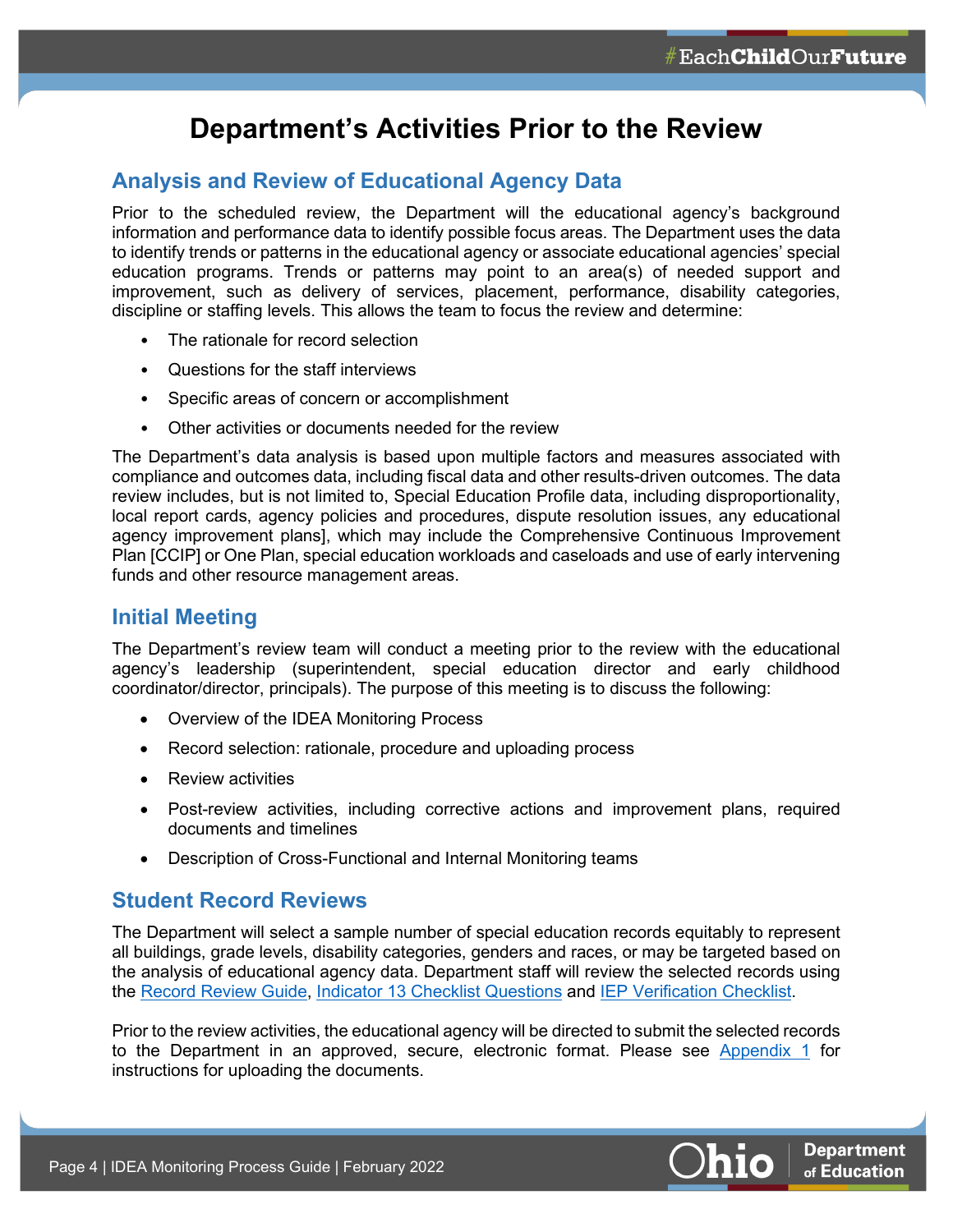The Department will require the following documents:

- Current Evaluation Team Reports (ETRs), including the planning form
- Current and previous Individualized Education Programs (IEPs)
- IEP Progress Reports from current and previous IEPs
- Prior written notices within the last ETR/IEP term (PR-01)
- Parent invitations within the last ETR/IEP term (PR-02)
- Parent consent forms within the last ETR term (PR-05)
- Documentation of attempts to involve the parent, if applicable (OP-9)
- Discipline forms within the last IEP term, such as Manifestation Determination, Functional Behavior Assessment and Behavior Intervention Plan.
- Selected student schedules
- All staff members' names, email addresses, buildings, positions and titles
- Board-adopted special education policies and procedures

Any documents containing personally identifiable information should be uploaded in the Department's [secure site.](https://docupload.ode.state.oh.us/)

Any additional required documentation to support policies, practices and procedures can be sent to the Department contact via email if it does not contain personally identifiable information.

The Department will use the student and staff schedules to construct the review schedule, select interview participants and schedule IEP verification visits. The educational agency will provide copies during the review of any special education files needed for clarification.

The review will include evaluation of the educational agency's ETR process, the IEP process and implementation, discipline and behavior processes, parent and student involvement, community partnerships and inclusive leadership efforts.

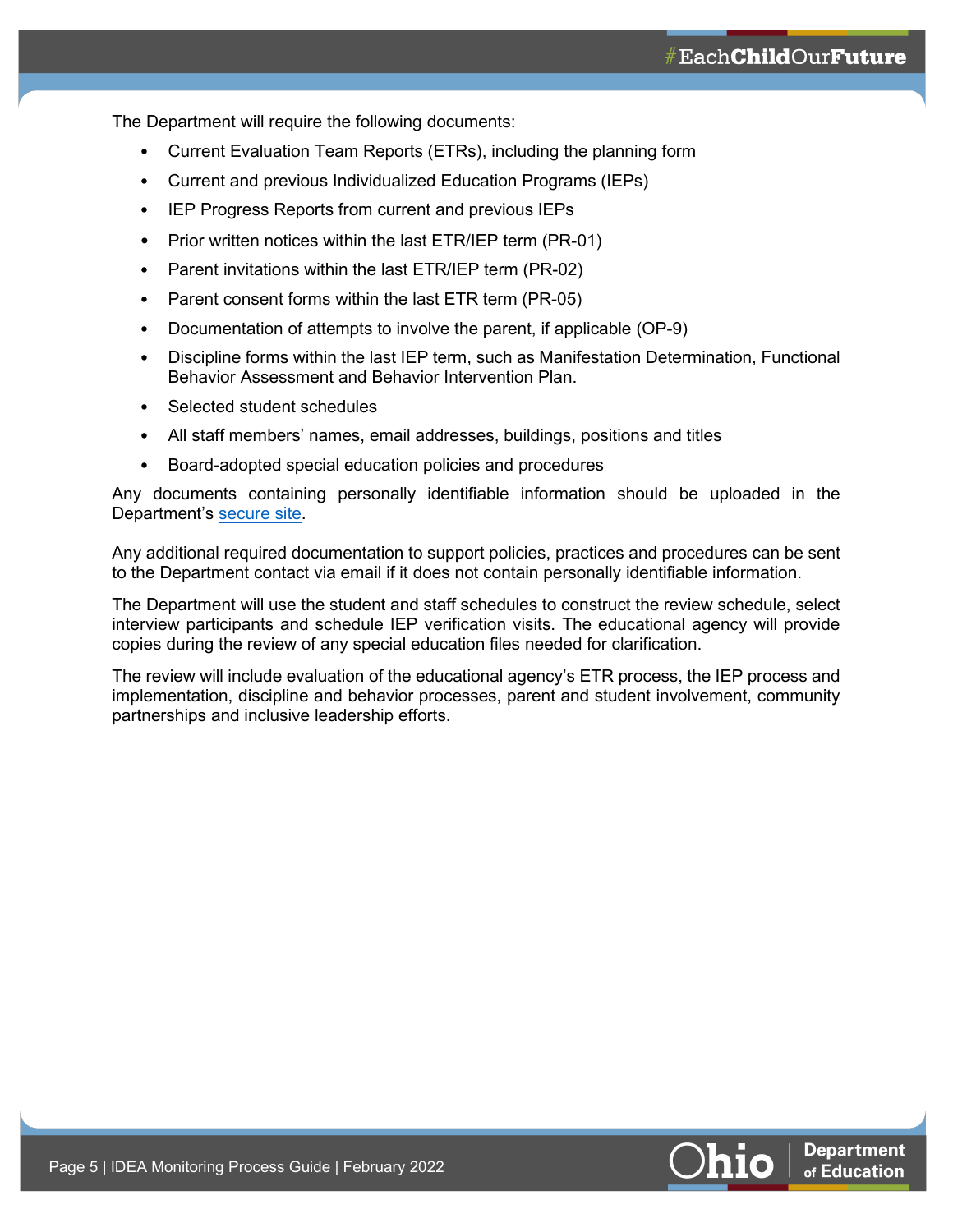# <span id="page-5-0"></span>**Educational Agency's Activities Prior to the Review**

# **Educational Agency's Cross-Functional Team**

The educational agency will select individuals for a *cross-functional team*. This cross-functional team will be involved in the monitoring activities. The purpose of this team is to implement and provide inclusive leadership. They will be responsible for making decisions around compliance and improvement outcomes to:

- Communicate with the Department and State Support Team (SST) and disseminate information and decisions throughout the educational agency
- Advocate for educational agency's needs
- Allocate resources
- Manage and oversee all review processes
- Make decisions about educational agency's improvement priorities
- Adhere to review timelines

An educational agency is most successful in improving outcomes for students with disabilities when it commits to building a strong cross-functional team of individuals who make informed decisions about district improvement.

A strong cross-functional team includes the following personnel:

- Administration: superintendent, treasurer or other central office staff, building principals and human resources representative(s) (includes administrators with authority to direct resources that affect change)
- Special education director/coordinator
- Curriculum supervisor/coordinator
- General education and special education teachers
- Related service providers
- School psychologists
- Data management staff (EMIS coordinator)
- Individual(s) familiar with the Comprehensive Continuous Improvement Plan (CCIP)
- Educational agency One Plan facilitator
- Community school sponsor and management company representative (if applicable)
- Representative from each associate educational agency (if applicable)
- SST representatives
- Other individuals identified by the Department
- Department representatives

## **Educational Agency's Internal Monitoring Team**

The educational agency will also select individuals for an *internal monitoring team.* This team will be responsible for developing and implementing internal monitoring and review processes. The team will receive training from the Department and SST staff on special education record reviews, IEP verifications and use of data for feedback and improvement. The team will be responsible for establishing the educational agency's internal monitoring process and training of other staff. There is often a need to establish a separate preschool internal monitoring team due to different preschool requirements. The educational agency needs to consider ensuring that a feedback loop exists between the internal monitoring team and the cross-functional team. This can be accomplished when considering assigned members.

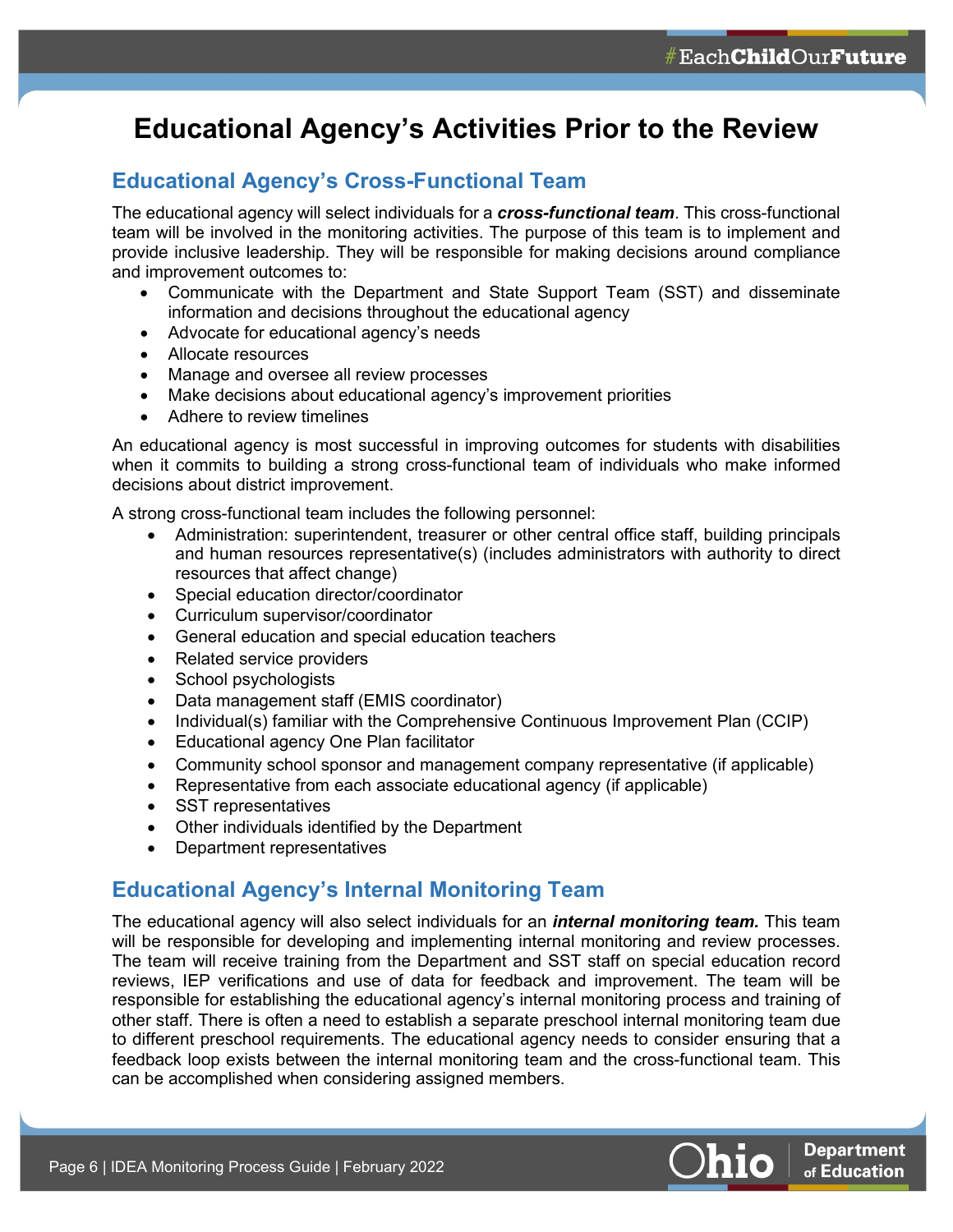This team should include the following personnel:

- Special education director/coordinator
- Intervention specialists (lead intervention specialists based on building and grade assignments)
- General education teachers (including content knowledgeable staff)
- School psychologist
- Speech language pathologist
- Occupational therapist
- Physical therapist
- Transition coordinator
- Early childhood director/coordinator
- Staff who support English Learners
- Associate educational agency representatives (for agencies serving multiple districts)
- Others as designated by the educational agency

**Please note:** For each educational agency that serves multiple associate educational agencies, the associate educational agencies will identify their own internal monitoring team that will be trained by Department and SST staff along with the primary educational agency team.

### **Parent Input**

The educational agency will notify parents of the monitoring review using the provided notification letter. The Department will also provide the educational agency with a recorded presentation overview of the monitoring process including the Department's request for parental input. The notice and presentation will provide parents with contact information to submit general comments or concerns regarding the special education program and services provided by the educational agency. Parents will have up to 30 calendar days after the review date to submit comments to the Department. The educational agency will post the notification information along with the presentation recording on its website at least 30 calendar days prior to the monitoring review date. The educational agency must provide the Department with notification of the communication and posting 30 calendar days prior to the review date. The Department will reimburse the educational agency on any postage cost.

# **Review Activities**

### <span id="page-6-0"></span>**Introductory Meeting**

Review activities may be conducted in-person, virtually or via conference calls. To begin the review, the Department's review team will conduct an introductory meeting with the educational agency's cross-functional team. The purpose of this meeting is to discuss the review activities:

- Interview sessions
- IEP verifications
- Next Steps meeting

### **Interview Sessions**

Department and SST representatives will work with the educational agency to select personnel who will participate in the interviews (administrators, intervention specialists, related service providers, general education teachers, school psychologists, paraprofessionals, school aides and

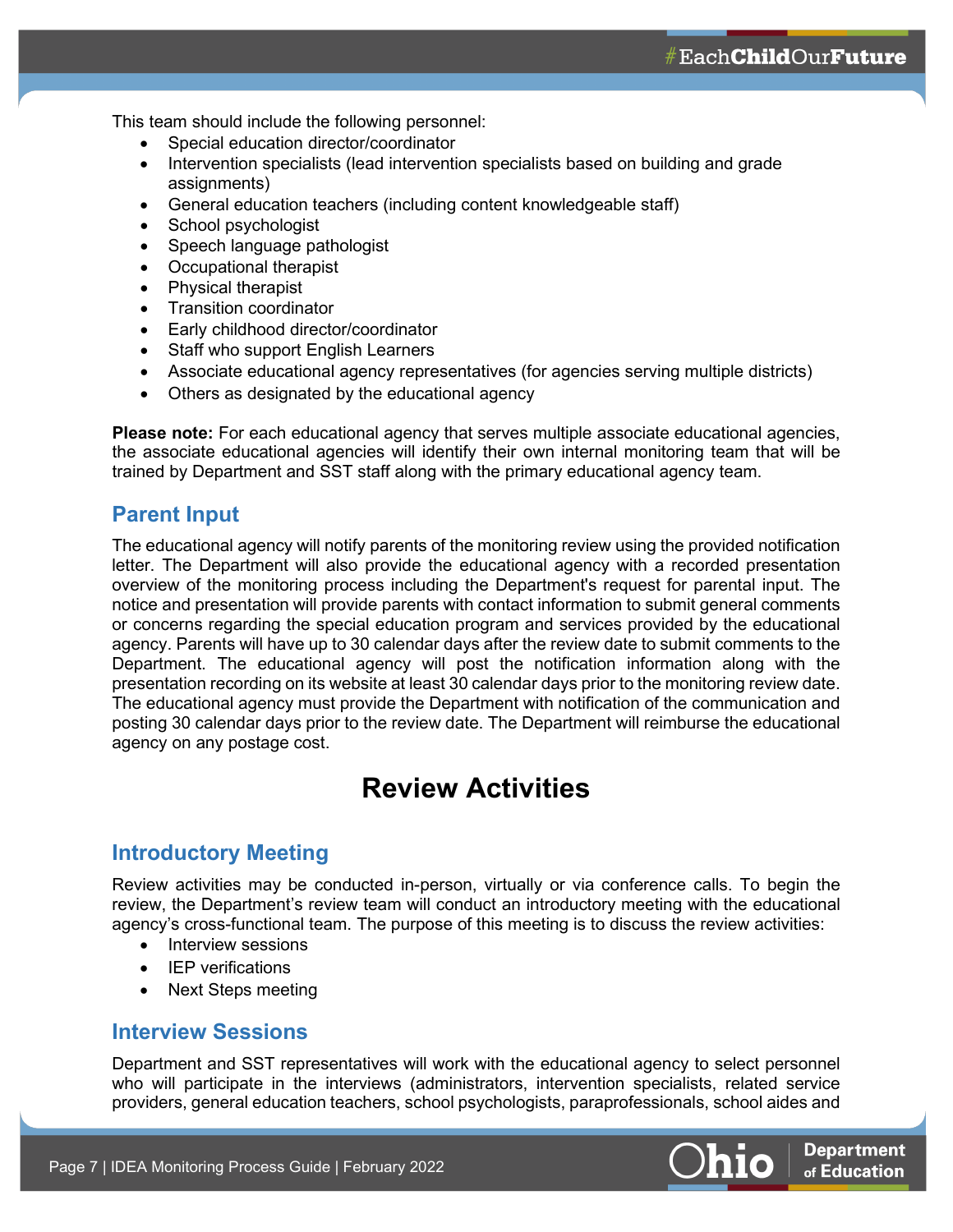other personnel associated with the records reviewed). The educational agency will provide names of all staff with their roles and licensure (when applicable) and email addresses to the Department. The educational agency may be asked to provide a list of additional personnel when needed. **When agencies serving multiple districts (CTCs, ESCs, DDs) are selected for review, all associate educational agencies will cooperate with the primary agency in selecting associate educational agency/school staff and administrators who will participate in interviews.** 

The educational agency will coordinate with the Department concerning the number of interviewees, interview location/platform and times.

Interviews will be conducted with:

- Teams consisting of special education teachers, general education teachers, related service providers, paraprofessionals and other personnel (each team size will be approximately eight to ten members)
- Teams of educational agency administrators
- **For CTCs, ESCs and DDs,** teams of associate educational agency staff consisting of special education teachers, general education teachers, related service providers, paraprofessionals and other personnel
- **For CTCs, ESCs and DDs,** teams of associate educational agency administrators
- Any other stakeholders involved in the educational agency's special education process (this may include community school sponsor representatives and management company or operator representatives)

In the interest of transparency and open communication, supervisory staff cannot attend interviews with instructional staff. Individual or personally identifiable information is not collected in the interview notes.

The educational agency may be asked to provide additional documentation or evidence of policies, procedures and/or practices in response to information gathered during the interviews.

### **IEP Verifications**

The Department will select student IEPs from previously submitted records and conduct classroom verification of the delivery of IEP services using the [IEP Verification Checklist.](#page-44-1) This may include conversations with the teachers to confirm that students are receiving identified services as described in their IEP, including verification of secondary transition services, as applicable. Documentation ensuring IEP implementation and progress monitoring will be collected and reviewed. The focus of IEP verification is on the implementation of the student's IEP, not teacher performance.

### **Next Steps Meeting**

After review activities have been completed, the Department's review team will conduct a meeting to discuss the next steps in the review process with the educational agency's cross-functional team. The purpose of the meeting is to address the following:

- A high-level overview of preliminary review themes
- Additional documentation or data, if needed
- An explanation of what will be included in the educational agency's summary report and potential dates of summary report delivery
- Discuss timelines of the post-review activities

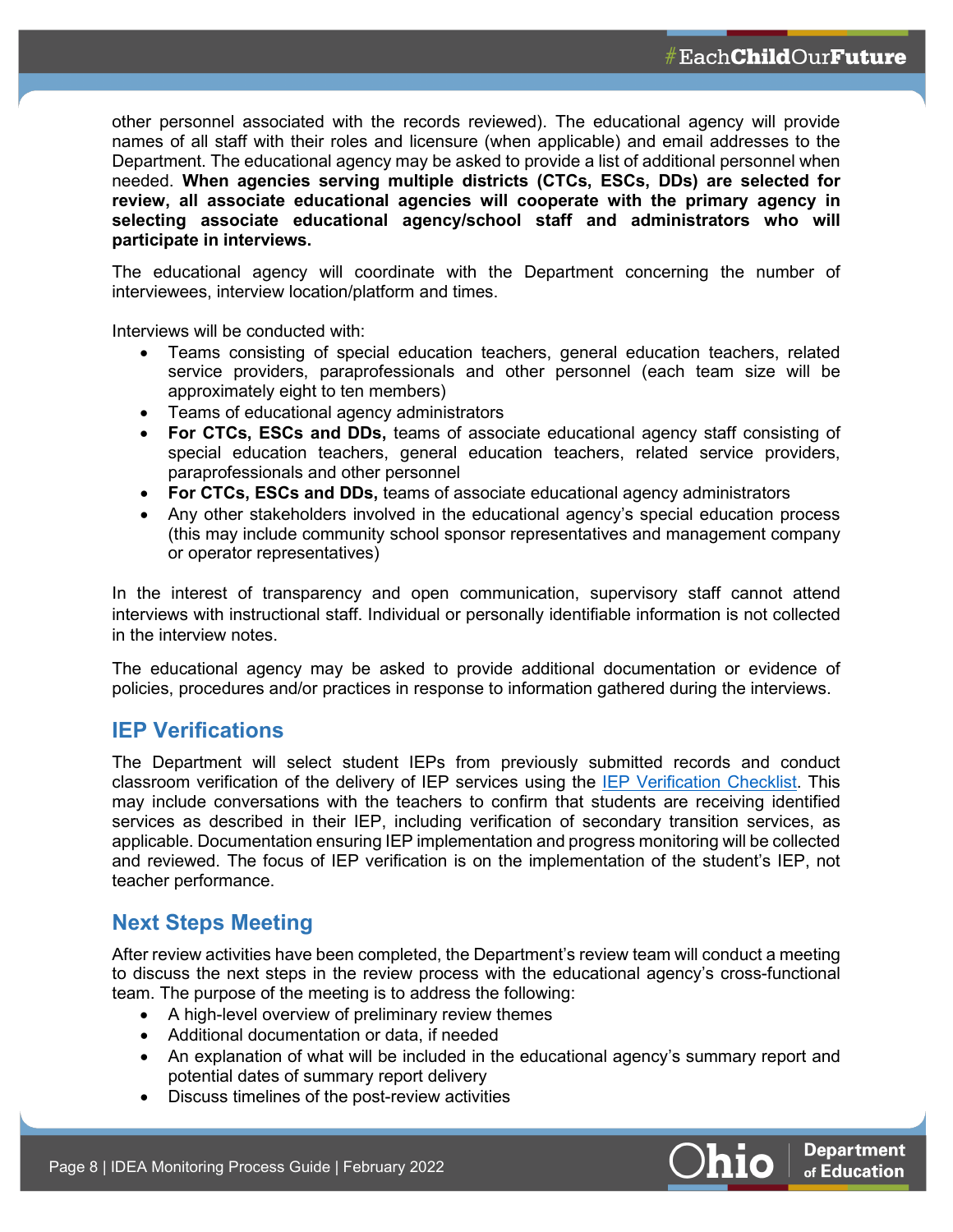# <span id="page-8-0"></span>**Free Appropriate Public Education (FAPE) Violations**

If, at any time during the monitoring process, the Department review team becomes aware of a potential FAPE violation, the review team will notify the Department leadership. If a FAPE violation is verified, the Department will notify the educational agency immediately, per IDEA. Should a FAPE violation occur, the Department and the SST will work closely with the educational agency on the required actions.

# **Reimbursement**

<span id="page-8-1"></span>The Department will **reimburse the educational agency for substitute teachers and postage costs** in relation to this review. Substitute teachers will be needed during staff interviews and IEP verifications. An invoice for the substitute teacher and postage costs will need to be emailed within 30 calendar days of the review to Donna Horn at [donna.horn@education.ohio.gov.](mailto:donna.horn@education.ohio.gov)

The Department will reimburse the educational agency for substitute and postage costs **through the CCIP as Additional Allocation.**

# **Post-Review Activities**

## <span id="page-8-2"></span>**Summary Report**

The Department review team will complete a summary report of the review findings within 60-90 school days from the date of the review. The summary report will contain information and analysis of all review activities, including student record reviews, interviews, parent input and IEP verifications. The report will include strengths and commendations, any noncompliance or concerns, required actions and other considerations or recommendations for the educational agency. Findings of noncompliance at a level of approximately 30% or greater in any specific areas of concern found during the review activities or record reviews will have a required action in the educational agency's corrective action plan (CAP).

The Department will schedule a summary report presentation with the educational agency's cross-functional team to review the Department's findings. If a CAP is required, the Department will provide an outline for the development of the CAP. CAPs are **due within 30 school days of the date of the summary report.** The educational agency and SST consultant will electronically sign and email the CAP to the Department for approval. The Department reserves the right to create a directed CAP for the educational agency, if needed.

# **Required Trainings**

The Department will schedule a training with the internal monitoring team (to include associate educational agency representation when reviewing CTCs, ESCs or DDs) and SST staff. The purpose is for the team to receive training on internal monitoring processes and reviewing records.

The educational agency personnel will be required to complete assigned Learning Management System (LMS) modules regarding special education. Any score lower than 80% will require additional technical assistance from the SST.

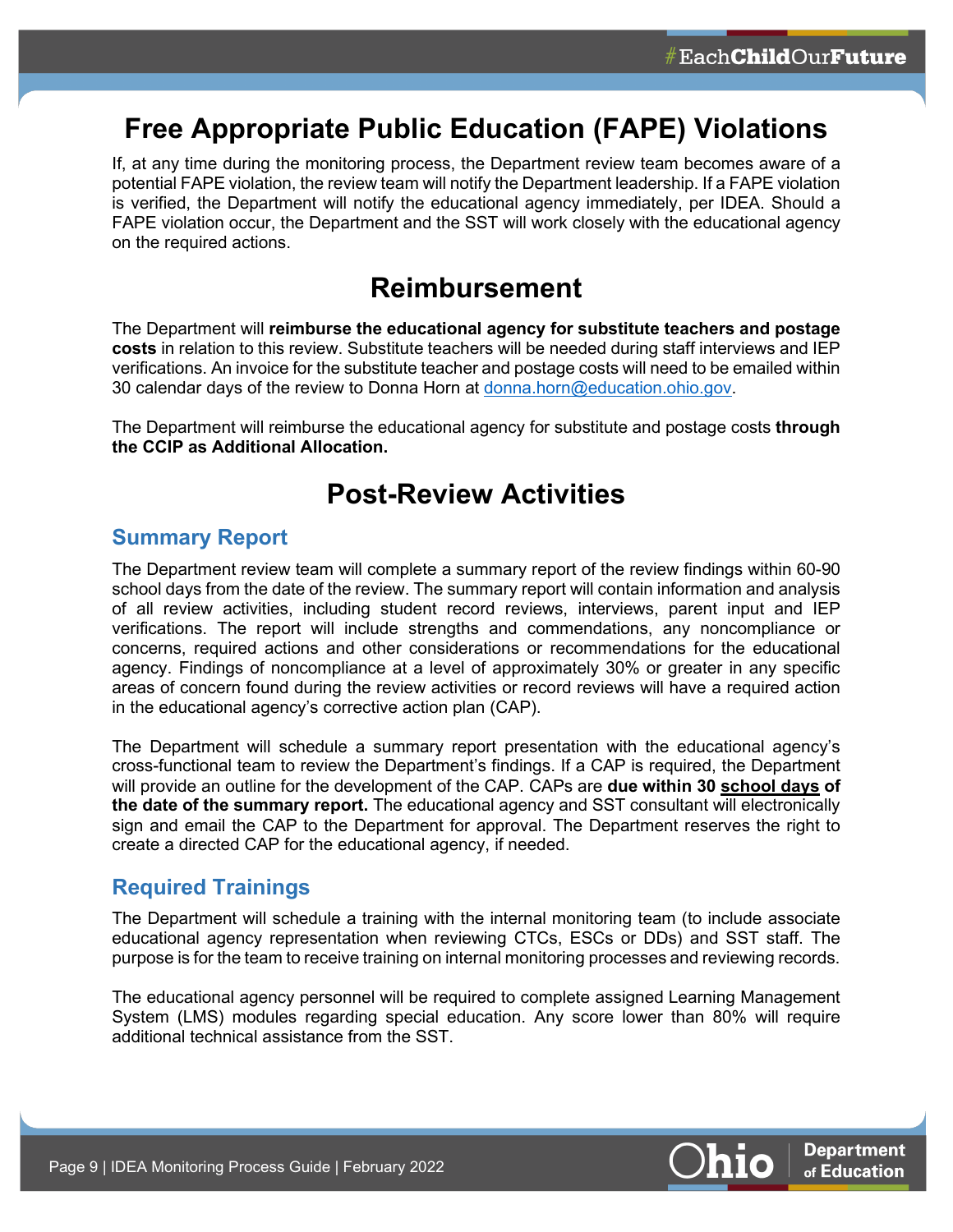### **Individual Corrections**

The educational agency, and the associate educational agencies, when applicable, is required to correct all findings of individual noncompliance **within 60 school days** of the date of the educational agency's summary report. If the review identifies any issue(s) denying the provision of FAPE, the educational agency will receive a separate notification of the FAPE violation(s) and will be required to provide the Department with a plan to correct the issue(s) **within 15 school days** of the notification.

Technical assistance will be provided by Department and SST staff. Individual student record review comments are provided with the summary report. Record review issues are communicated to the parent or guardian by a separate letter from the Department. Individual corrections will be reviewed and verified by Department staff. The educational agency will receive a confirmation letter of completion of individual corrections from the Department once all corrections have been verified.

## **Verification of CAP Completion and Systemic Correction**

The Department will coordinate the review of the educational agency's implementation of and progress on corrective action steps, including collection of evidence. The SST consultant will assist the educational agency in reporting CAP progress to the Department contact.

The educational agency will be required to demonstrate completion of CAP activities and systemic correction within the given timelines in the educational agency's summary report, not to exceed one year from the date of notification of findings, per federal requirement. The educational agency will complete and submit the CAP Verification Form (included in the CAP form) to the Department. The Department will verify completion through a review of documentation and a new sample of student records to demonstrate 100% compliance in all the areas cited in the summary report. Upon documented completion of all CAP activities and systemic corrections, the educational agency will receive a letter of clearance from the Department.

## **Progressive Sanctions**

<span id="page-9-0"></span>In the event the educational agency does not meet required systemic corrections within the federally mandated timeline, the Department will work with the educational agency to determine needed steps to meet compliance. This may include progressive sanctions.

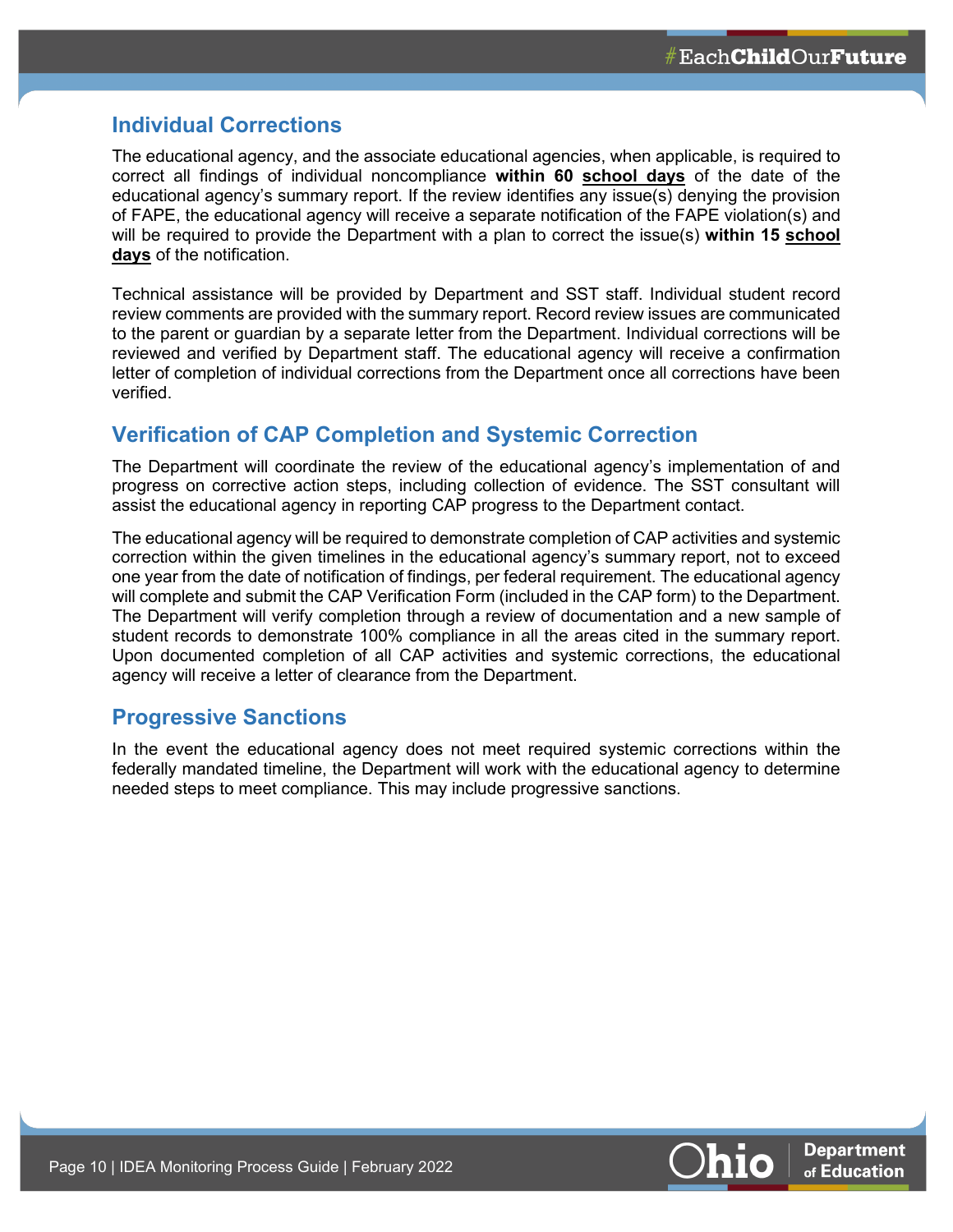# **Educational Agency's Self-Review**

Once all CAP activities and systemic corrections are completed, the educational agency will begin the self-review process to identify special education priorities that will be included in the educational agency's One Plan. The goal of the self-review process is to maximize the use of resources that will result in better academic and social post-secondary outcomes for students with disabilities and to meet regulatory requirements. The educational agency's self-review, coupled with a continuous improvement philosophy, will result in positive growth and development for personnel and education systems and will, in turn, result in higher achievement for all students.

The educational agency, with the assistance of Department and SST personnel, will analyze data, student performance outcomes and policies, practices and procedures to identify areas of concern and root causes to complete the [Self-Review Summary Report.](#page-49-0)

The following sources must be considered:

- 1. One Needs Assessment Tool and Ohio Improvement Process (OIP) strategies and action steps, and One Plan
- 2. Reading Improvement and Monitoring Plans (RIMPs)
- 3. Coordinated Early Intervening Services (CEIS)
- 4. IDEA funding plans and alignment (CCIP/One Plan and other initiatives)
- 5. Annual Measurable Objective (AMO) gap analysis measures
- 6. Processes for addressing individual student growth for students with disabilities, such as IEP progress monitoring
- 7. For community schools, the last three sponsor site visit reports

## **Data Analysis**

The educational agency will use the **Data Analysis Guiding Questions** to review and analyze current data for each area below to determine specific areas of concern and need for improvement:

- 1. Graduation and dropout trends for students with disabilities vs. non-disabled, by disability category, and multi-category
- 2. Dropout prevention and graduation promotion
- 3. Reading and math performance
- 4. Discipline information: students with disabilities vs. non-disabled, by grade levels, trends, disability categories and multi-categories (disability, economically disadvantaged and racial minority, for instance)
- 5. Alternate Assessment for Students with Significant Cognitive Disabilities (AASCD)
- 6. Summary and trend analysis of Special Education Profile data
- 7. Dispute Resolution issues
- 8. Perception surveys from administration, teachers, parents and students
- 9. Internal monitoring process
- 10. Use of and access to technology
- 11. Inclusive leadership
- 12. Disproportionality
- 13. Restraint and seclusion
- 14. District-wide interventions and student supports

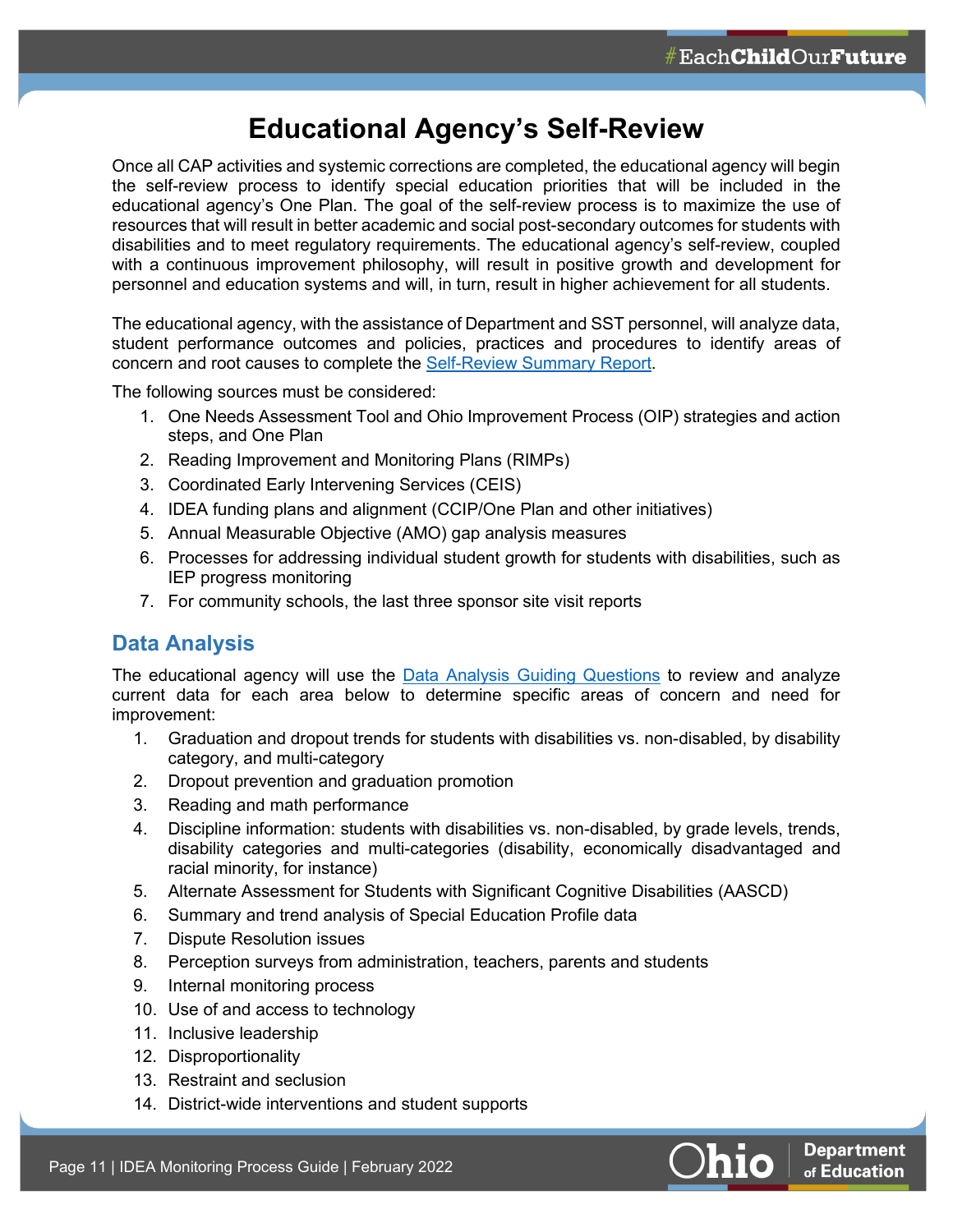## **Special Education Policies and Procedures**

The educational agency will review its policies and procedures (including admissions criteria and practices for CTCs, DD schools and ESC classrooms; and sponsor agreement for community schools). Consider any previous findings from other offices and sections of the Department.

### **Perception Surveys**

The educational agency will survey its population of stakeholders (parents, students, staff, administrators, associate districts, if applicable, community partners) regarding special education services, inclusive leadership and practices. The student survey is an optional survey the educational agency can send with the parent survey, asking the parent to assist their child in completing and returning along with their own survey. See [sample perception surveys.](#page-59-0)

Additional Parent Input Opportunities (Optional)

- Parent forum
- Parent mentor workshop
- Development of parent advisory groups

### **Review of Student Documents**

As part of the internal monitoring team process, the educational agency will review and monitor IEP and ETR compliance through a systematic in-house monitoring process developed with assistance from the SST and the Department. A sample number of special education records will be selected for periodic review, based on current Special Education Profile Indicators and other related educational agency data. The educational agency will be responsible to correct any noncompliance findings within a reasonable time. The internal monitoring process should be ongoing and formalized in the educational agency's One Plan.

The educational agency will review ETRs and corresponding IEPs spanning at least two consecutive years. Review emphasis should be placed on IEP Progress Reports to evaluate the implementation of goals, objectives and specially designed instruction to meet individual needs of the child in the least restrictive environment. The educational agency will use the [Department's](http://education.ohio.gov/Topics/Special-Education/Special-Education-Monitoring-System/IDEA-Onsite-Reviews)  [Record Review Tool](http://education.ohio.gov/Topics/Special-Education/Special-Education-Monitoring-System/IDEA-Onsite-Reviews) located on the Department's website to document and summarize the findings.

The educational agency will conduct IEP verifications on a representative sample from the records reviewed through the internal monitoring process using the [IEP Verification Checklist.](#page-44-1) This will include conversations with teachers to confirm that students are receiving services as described in their IEP. The educational agency will provide a summary of the IEP Verification Checklists ensuring IEP implementation with fidelity as part of the periodic report process.

## **Develop and Implement Special Education Priority Goals**

The educational agency will complete the **[Self-Review Summary Report](#page-49-0)** to identify special education priority areas. The educational agency will then develop One Plan action steps, improvement activities and professional development for the identified priority areas. The SST and Department staff will assist the educational agency in coordinating the self-review findings with other educational agency plans, where appropriate.

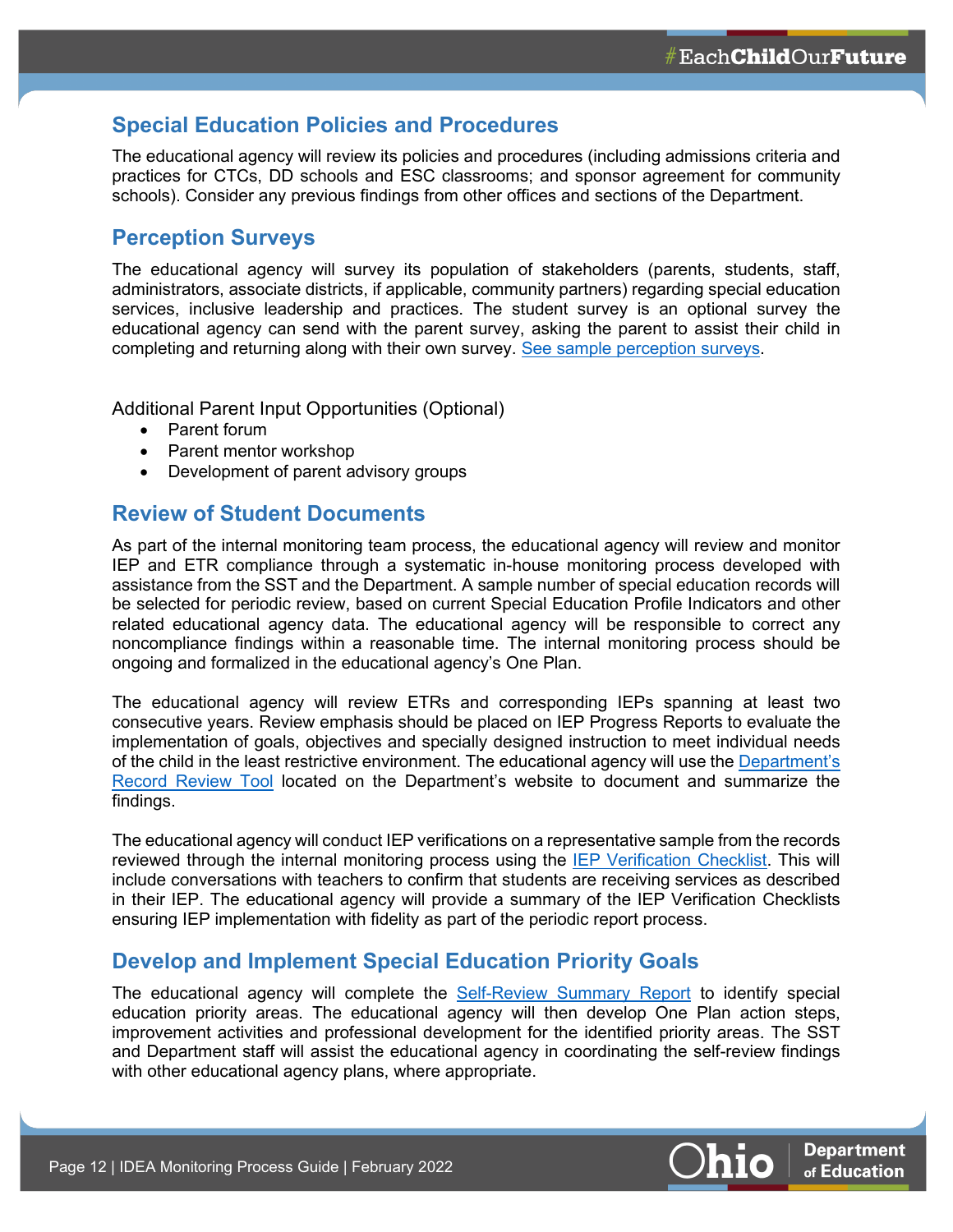The educational agency and SST, with the Department's support, will produce a periodic [Progress](#page-66-0)  [Review Report](#page-66-0) related to the educational agency's One Plan. The educational agency will provide the Department with documentation and evidence of implementation of the improvement activities (including internal monitoring review results). If at any point progress is impeded, the Department and SST staff will work with the educational agency regarding revision of the One Plan. Lack of adequate progress may result in additional directed activities by the Department.

If data analysis demonstrates a need for additional support in achieving, sustaining and integrating improvement, the Department and the SST will provide training and technical assistance to support the implementation of directed activities in targeted areas.

## **Plan for Continuous Improvement**

Prior to the closure of the monitoring review process, the Department and SST consultants will review the results of the implementation of the One Plan and assist the educational agency in developing continuous improvement strategies.

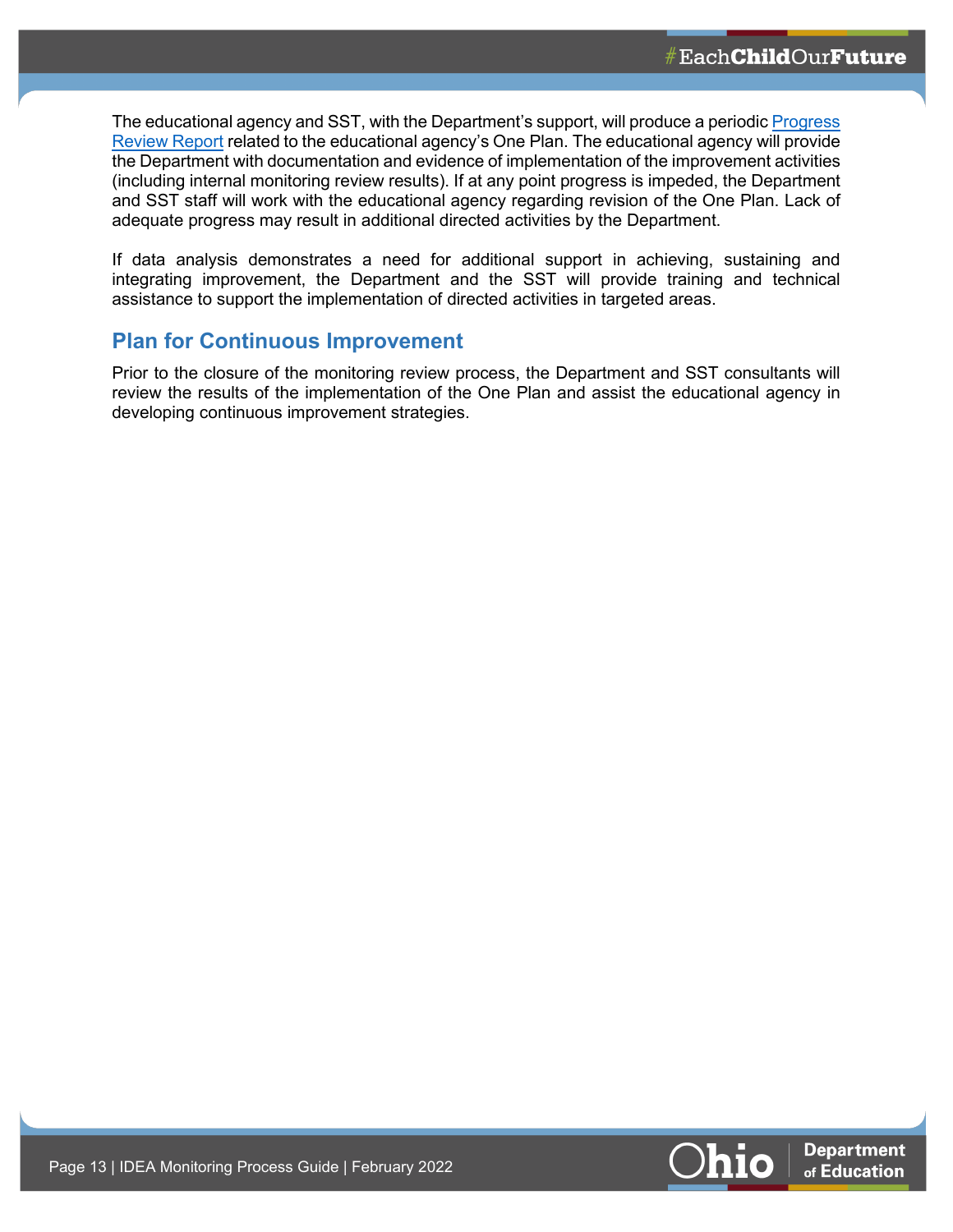# **Appendix 1: Required Documents for Review**

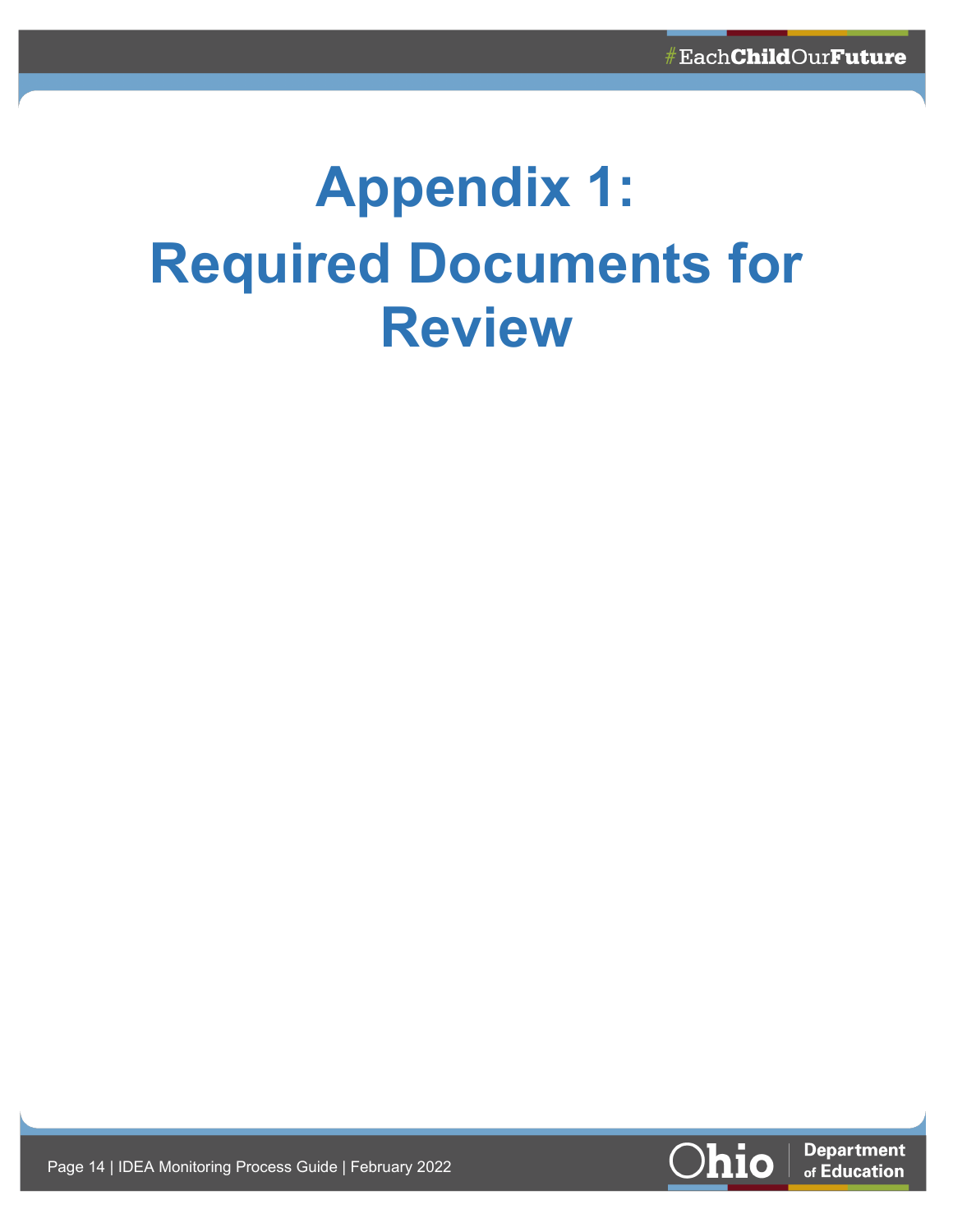## **Documents Required for Review**

- <span id="page-14-0"></span> $\Box$  Current Evaluation Team Reports (ETRs), including the planning form
- Current and previous Individualized Education Programs (IEPs)
- $\Box$  IEP Progress Reports from current and previous IEPs
- $\Box$  Prior written notices within the last ETR/IEP term
- $\Box$  Parent invitations within the last ETR/IEP term
- $\Box$  Parent consent forms within the last ETR term
- Documentation of attempts to involve the parent, if applicable  $(OP-9)$
- Discipline forms (for example, Manifestation Determination, Functional Behavior Assessment and Behavior Intervention Plan) within the last IEP term
- $\Box$  Selected student schedules
- $\Box$  All staff members' names, email addresses, buildings, positions and titles
- Board-adopted special education policies and procedures

#### **Instructions for Uploading Documents**

Submit all required student records and any documents with personally identifiable information to the Department's secure upload site at [https://docupload.ode.state.oh.us/.](https://docupload.ode.state.oh.us/) Records submitted through this site do not need to be redacted.

Please submit each student's records in a separate file and use a document name that describes the document using the student's name and the document title (for example, "John Doe IETR," "John Doe IEP"). Please include any related documents with the ETR and IEP (prior written notices, parent invitations, consent forms, progress reports).

Documents that do not contain personally identifiable information may be emailed directly to the Department contact.

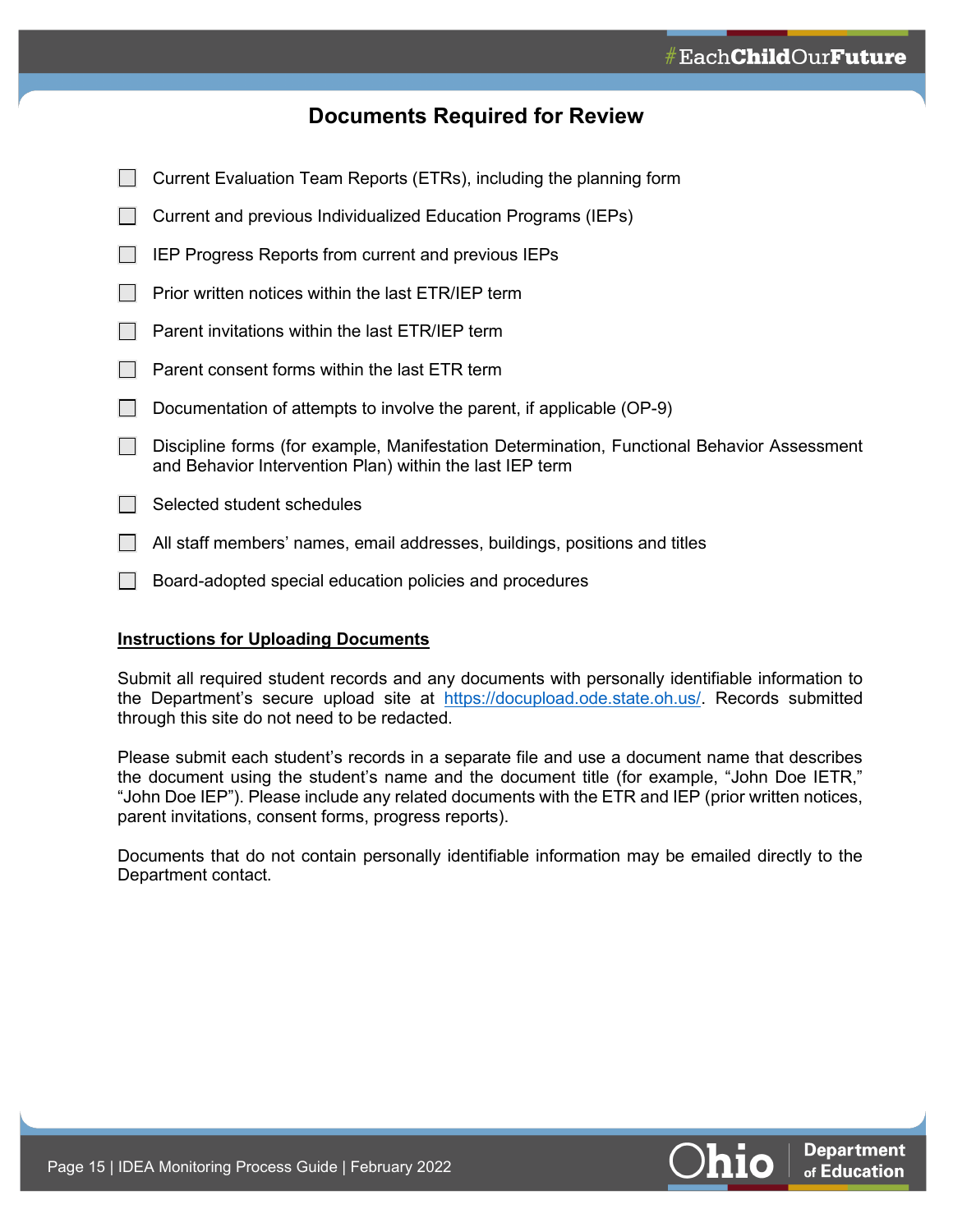## **Additional Documents Requested**

#### **The following additional documents may be requested by the Department for review prior to the scheduled review activities:**

- 1. Verification that the workload/caseload ratios for special education service providers meet the requirements in the Operating Standards 3301-51-09 (I)
- 2. Restraint and seclusion policy and current restraint and seclusion data
- 3. Communication plan with other associated educational agencies (CTCs, DD schools, ESCs or other agencies serving multiple districts)
- 4. Department-approved special education policies and procedures adopted by the agency's board
- 5. Bell schedule and building maps
- 6. Instructional delivery methods for educational agency providing remote learning
- 7. Any other specific documents or policies identified by the Department prior to the review

#### **Additional documents requested for CTCs:**

- 1. The local Perkins Plan with supporting evidence of implementation
- 2. Program or course catalog including statement of equal access to all programs
- 3. The CTC admissions policy and procedures
- 4. The CTC communications plan and CTC-specific special education policies and procedures

#### **Additional documents requested for ESCs:**

- 1. List of districts served
- 2. List of services provided
- 3. List of districts sponsored (if applicable)

#### **Additional documents requested for Electronic Schools**

- 1. How specially designed instruction and related services are provided
- 2. Locations where services are provided
- 3. Description of how related services are planned and delivered

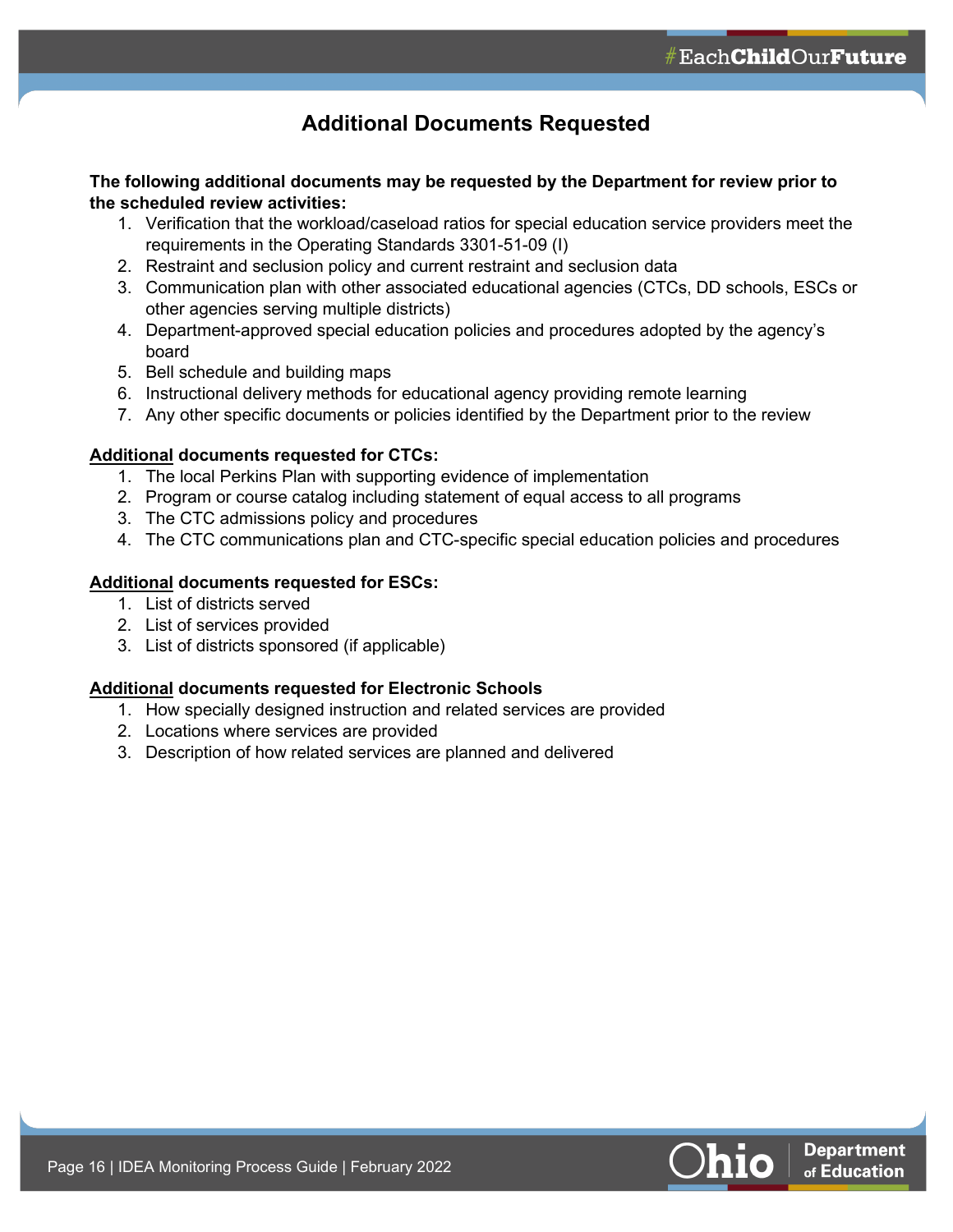# **Appendix 2: Record Review Comment Form**



**Department** of Education

Page 17 | IDEA Monitoring Process Guide | February 2022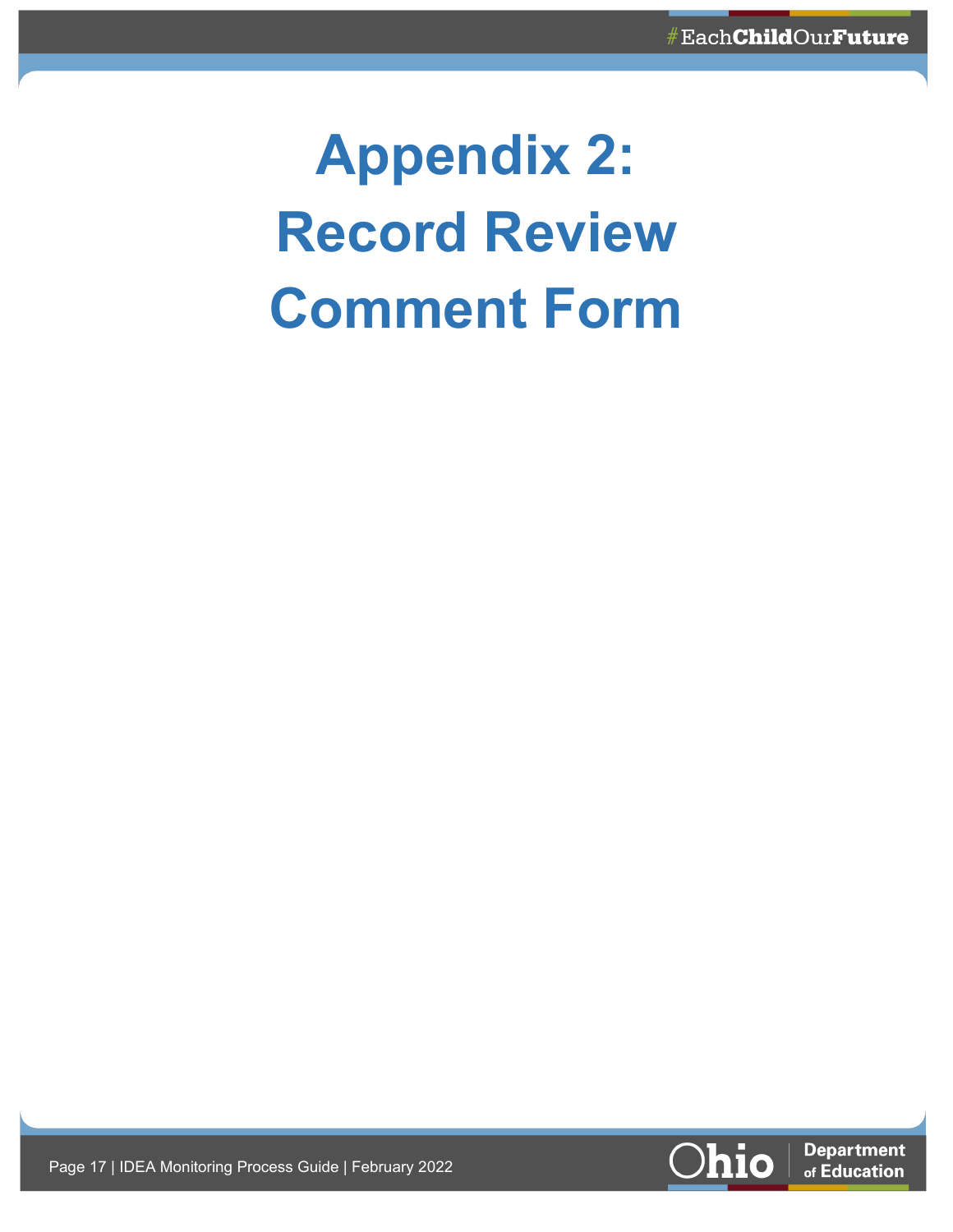<span id="page-17-0"></span>The Internal Monitoring Team will use the following Record Review Comment Form to document the review of individual records. The Record Review Guide in the next section of this document outlines the record review questions in detail showing what is needed to be considered compliant. Document each item reviewed in the Compliant column as "Yes" for compliant, "No" for noncompliant or "NA" for not applicable. If the item is found noncompliant, add why it was found noncompliant in the Comments/Notes column. The form is then used when the record is corrected and submitted for final review using the Corrected column indicating "Yes" if it was corrected or "No" if it still is noncompliant and comments added to indicate what is still noncompliant.

# **Record Review Comment Form**

| Record #             | <b>Student Name:</b><br>Disability:                              | DOB:               | Grade:    |                       |
|----------------------|------------------------------------------------------------------|--------------------|-----------|-----------------------|
|                      | Reevaluation                                                     | Initial Evaluation | ETR Date: | IEP Date:             |
| Reviewer's Initials: | Date Reviewed:                                                   | Date Corrected:    |           |                       |
| RR#                  | Item Reviewed                                                    | Compliant          | Corrected | <b>Comments/Notes</b> |
| $CF-1$               | Part C to B                                                      |                    |           |                       |
| $CF-2$               | ETR-Interventions provided                                       |                    |           |                       |
| $CF-3$               | Parents afforded opportunity to<br>participate                   |                    |           |                       |
| $CF-4$               | Informed parental consent for testing                            |                    |           |                       |
| $CF-5$               | ETR addresses all areas related to<br>disability                 |                    |           |                       |
| $CF-6$               | ETR clearly states summary of<br>assessment results              |                    |           |                       |
| $CF-7$               | ETR contains clear description of<br>educational needs           |                    |           |                       |
| $CF-8$               | ETR contains specific implications for<br>instruction            |                    |           |                       |
| $CF-9$               | Qualified group of professionals<br>determine eligibility        |                    |           |                       |
| $CF-10$              | Justification for the eligibility<br>determination decision      |                    |           |                       |
| $DS-1$               | <b>Transition Plan</b>                                           |                    |           |                       |
| $DS-2$               | <b>Present Levels of Performance</b>                             |                    |           |                       |
| $DS-3$               | Measurable goals                                                 |                    |           |                       |
| $DS-4$               | Goals address academic needs                                     |                    |           |                       |
| $DS-5$               | Goals address functional needs                                   |                    |           |                       |
| $DS-6$               | Statement of specially designed<br>instruction/ related services |                    |           |                       |

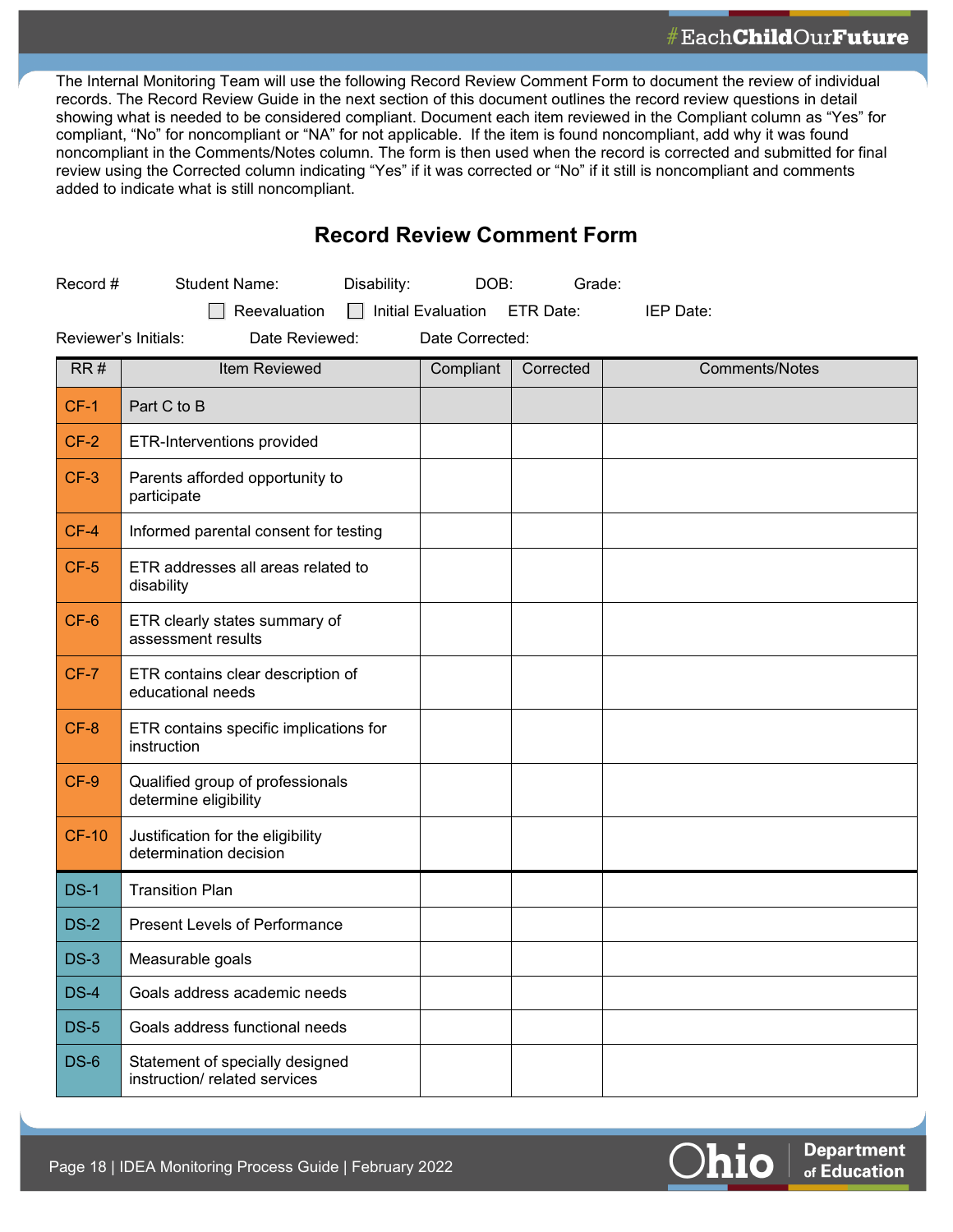# #EachChildOurFuture

| RR#          | Item Reviewed                                                 | Compliant                  | Corrected | <b>Comments/Notes</b> |
|--------------|---------------------------------------------------------------|----------------------------|-----------|-----------------------|
| $DS-7$       | <b>SDI/Related Services Location</b>                          |                            |           |                       |
| $DS-8$       | SDI/Related Services Amount &<br>frequency                    |                            |           |                       |
| $DS-9$       | Identify assistive technology                                 |                            |           |                       |
| <b>DS-10</b> | Identify accommodations                                       |                            |           |                       |
| <b>DS-11</b> | Identify modifications                                        |                            |           |                       |
| <b>DS-12</b> | Supports for school personnel                                 |                            |           |                       |
| <b>DS-13</b> | Alternate assessment justification                            |                            |           |                       |
| <b>DS-14</b> | Data collected and analyzed to inform<br>instruction          |                            |           |                       |
| <b>DS-15</b> | Revisions to IEP made based on data                           |                            |           |                       |
| <b>DS-16</b> | IEP Meeting-Qualified team                                    |                            |           |                       |
| LRE-1        | Justification for removal from general<br>education classroom |                            |           |                       |
|              |                                                               | <b>Additional Comments</b> |           |                       |
|              |                                                               |                            |           |                       |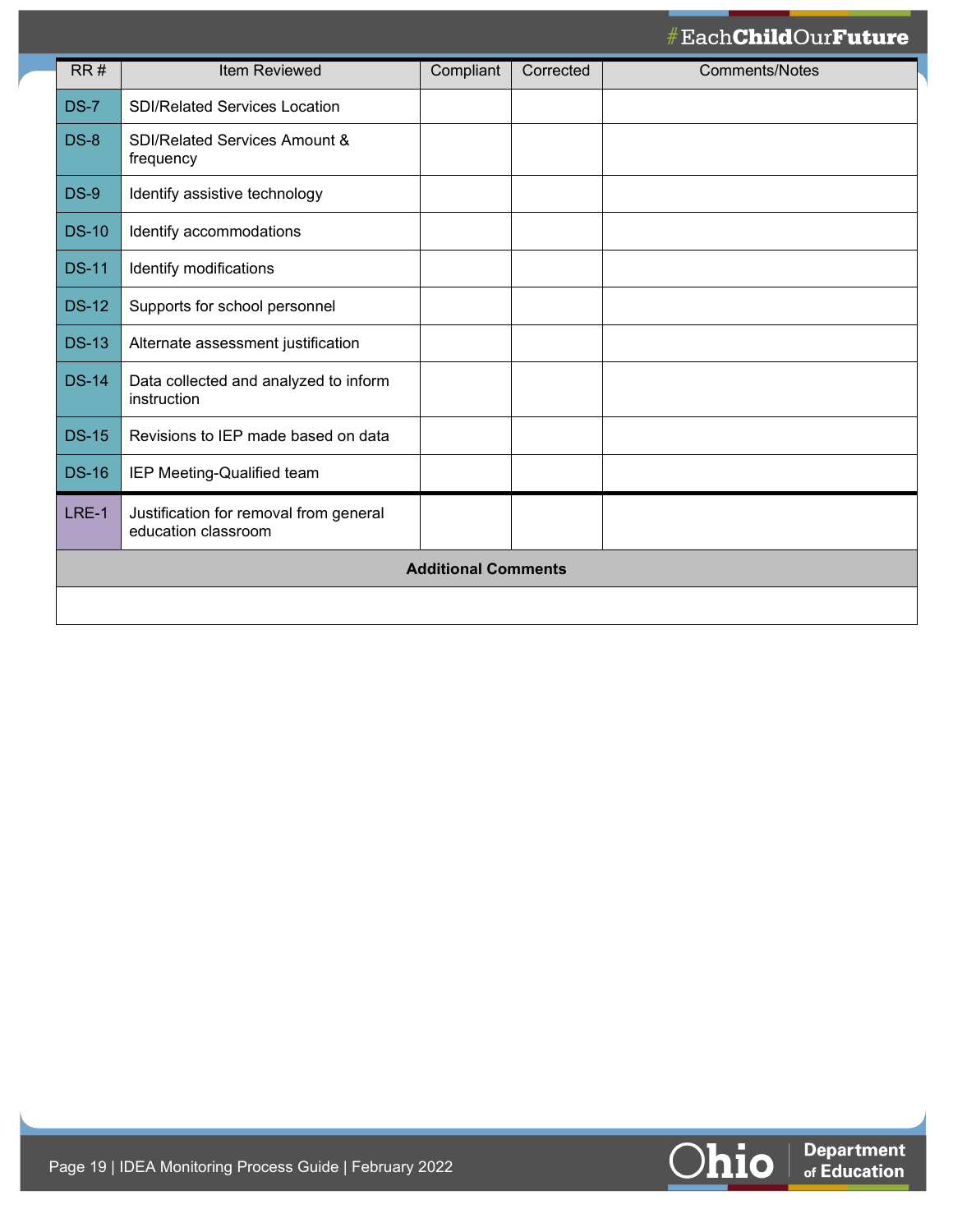| Record #<br><b>Student Name:</b>         |                    |                                                 |    |                |  |  |
|------------------------------------------|--------------------|-------------------------------------------------|----|----------------|--|--|
|                                          |                    | <b>Transition Plan (Indicator 13 Checklist)</b> |    |                |  |  |
| <b>Item Reviewed</b>                     |                    | Compliant                                       | IC | Comments/Notes |  |  |
|                                          | Education/Training |                                                 |    |                |  |  |
| 1. Measurable Goals                      | Employment         |                                                 |    |                |  |  |
|                                          | Independent Living |                                                 |    |                |  |  |
|                                          | Education/Training |                                                 |    |                |  |  |
| 2. Goals Updated<br>Annually             | Employment         |                                                 |    |                |  |  |
|                                          | Independent Living |                                                 |    |                |  |  |
| 3. Evidence goals                        | Education/Training |                                                 |    |                |  |  |
| were based on<br><b>AATA</b>             | Employment         |                                                 |    |                |  |  |
|                                          | Independent Living |                                                 |    |                |  |  |
|                                          | Education/Training |                                                 |    |                |  |  |
| 4. Transition Services                   | Employment         |                                                 |    |                |  |  |
|                                          | Independent Living |                                                 |    |                |  |  |
|                                          | Education/Training |                                                 |    |                |  |  |
| 5. Courses of Study                      | Employment         |                                                 |    |                |  |  |
|                                          | Independent Living |                                                 |    |                |  |  |
| 6. IEP Goals related                     | Education/Training |                                                 |    |                |  |  |
| to transition<br>services                | Employment         |                                                 |    |                |  |  |
|                                          | Independent Living |                                                 |    |                |  |  |
|                                          | Education/Training |                                                 |    |                |  |  |
| 7. Student was invited<br>to IEP meeting | Employment         |                                                 |    |                |  |  |
|                                          | Independent Living |                                                 |    |                |  |  |
| 8. Representative of                     | Education/Training |                                                 |    |                |  |  |
| any participating                        | Employment         |                                                 |    |                |  |  |
| Agency                                   | Independent Living |                                                 |    |                |  |  |

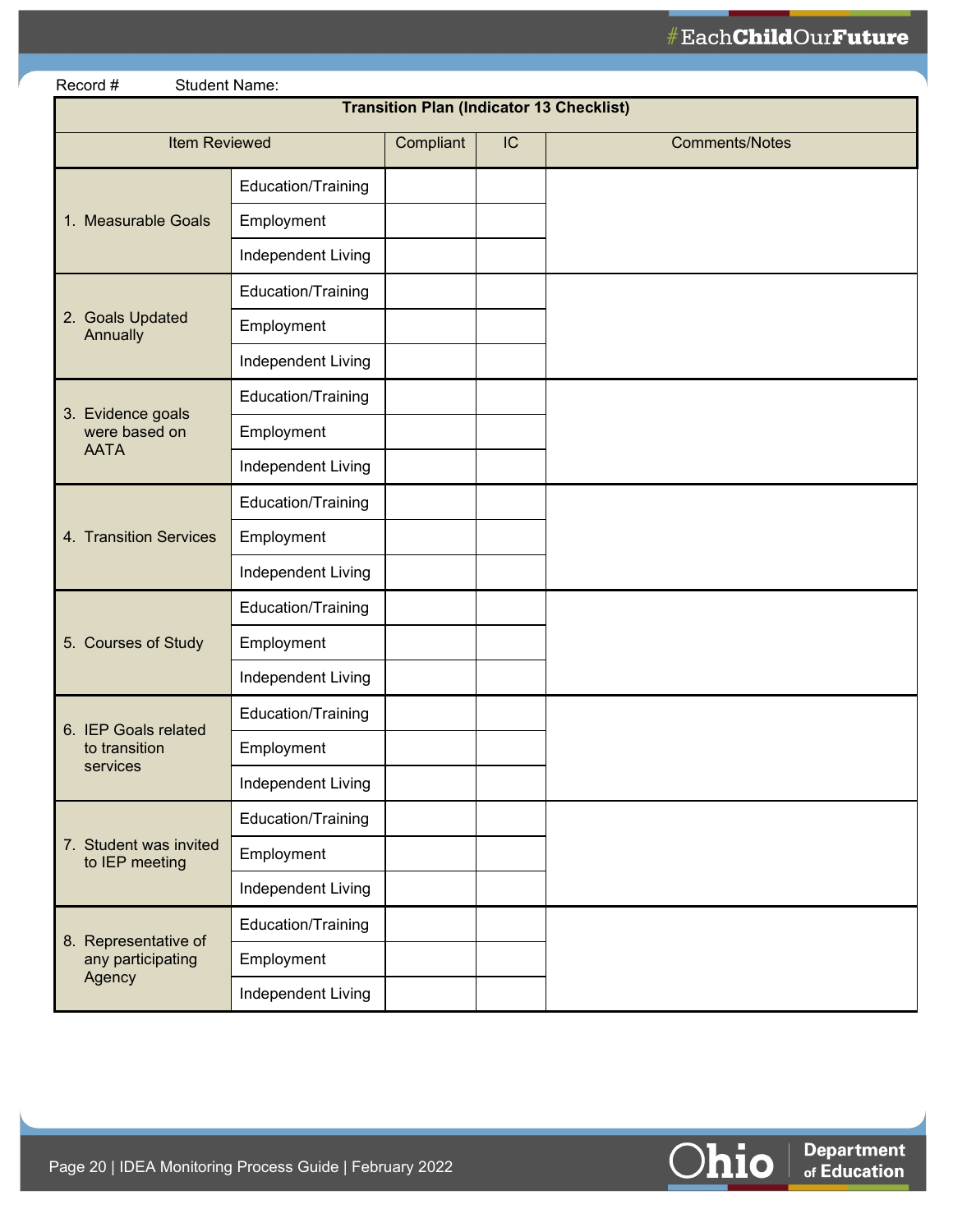# <span id="page-20-0"></span>**Appendix 3: Record Review Guide**



**Department** of Education

Page 21 | IDEA Monitoring Process Guide | February 2022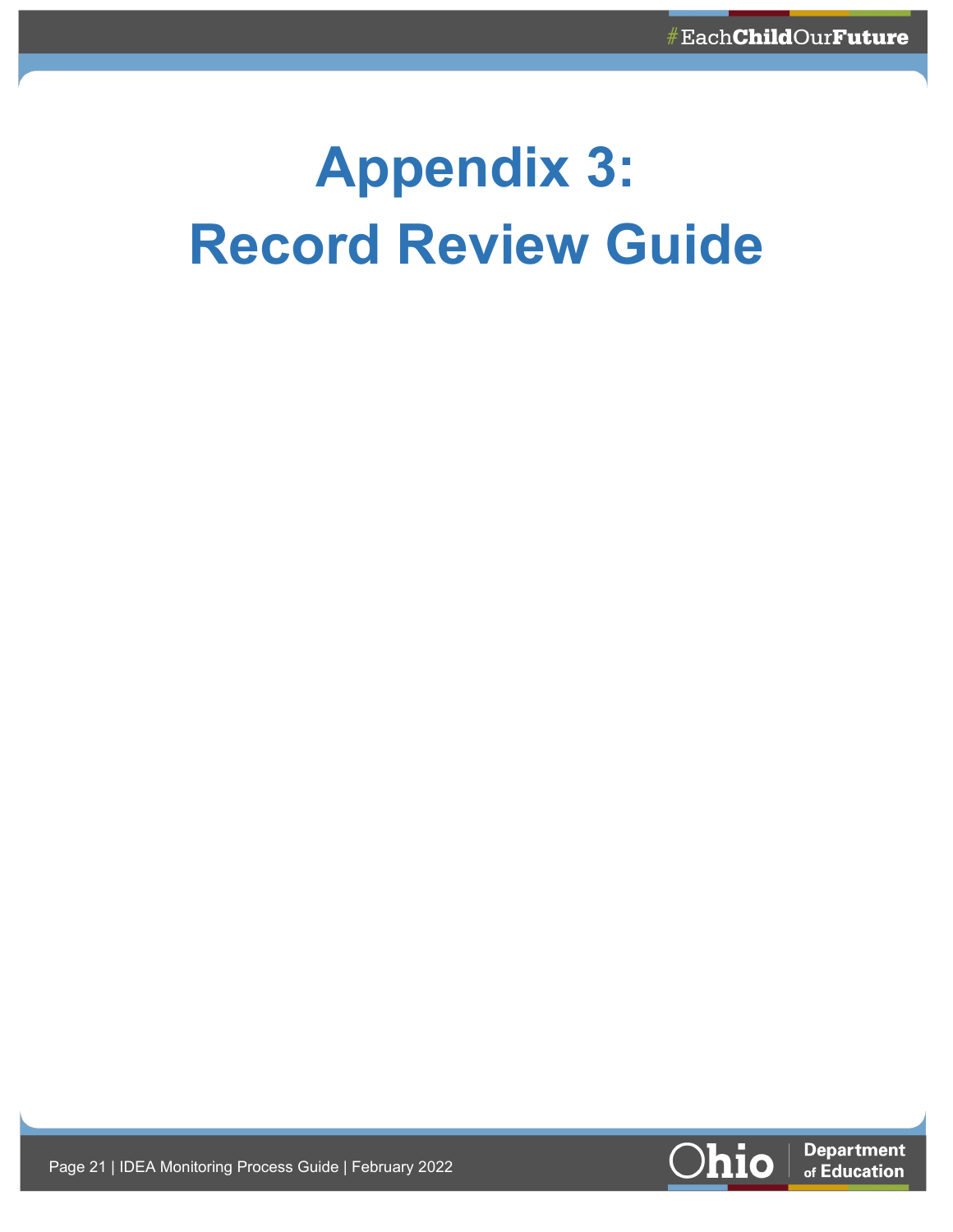<span id="page-21-0"></span>

|                                               |                                                             |                                                                                                                                                                                                                                     |            | <b>Child Find</b>                                                                                                                                                                                                                                                       |                                                                                                                                                                        |
|-----------------------------------------------|-------------------------------------------------------------|-------------------------------------------------------------------------------------------------------------------------------------------------------------------------------------------------------------------------------------|------------|-------------------------------------------------------------------------------------------------------------------------------------------------------------------------------------------------------------------------------------------------------------------------|------------------------------------------------------------------------------------------------------------------------------------------------------------------------|
| <b>Record</b><br><b>Review</b><br><b>Item</b> | <b>Regulation</b><br>34 CFR 300 or<br>OAC 3301-51           | <b>Record Review</b><br>Question                                                                                                                                                                                                    | Compliant  | <b>Evidence</b>                                                                                                                                                                                                                                                         | <b>Potential Source(s)</b><br>of Documentation                                                                                                                         |
| $CF-1$                                        | 300.305(a)<br>[Review of<br>existing<br>evaluation<br>data] | For children transitioning<br>from Part C, did the<br>educational agency<br>utilize child information<br>from the Individual<br><b>Family Service Plan</b><br>(IFSP) and other<br>documentation provided<br>by Part C in suspecting | <b>YES</b> | Information from Part C must be documented and can include:<br>Observations in more than one setting and in multiple<br>activities<br>Interviews (information provided by parents or caregiver)<br>$\bullet$<br>Results of the required Part C assessments<br>$\bullet$ | • Help Me Grow forms<br>• Records from the<br><b>Transition Conference</b><br>$\bullet$ PR-06 ETR - Part 2<br>• PR-04 Referral Form<br>• PR-01 Prior Written<br>Notice |
|                                               |                                                             | or when determining<br>eligibility for Part B<br>supports and services?<br>*Preschool Only<br>*Initial Evaluation Only                                                                                                              | <b>NO</b>  | There is no evidence that the data indicated above are<br>documented as part of the decision-making process for<br>suspecting or determining eligibility.                                                                                                               |                                                                                                                                                                        |
|                                               |                                                             |                                                                                                                                                                                                                                     | <b>NA</b>  | The child is not transitioning from C to B.                                                                                                                                                                                                                             |                                                                                                                                                                        |

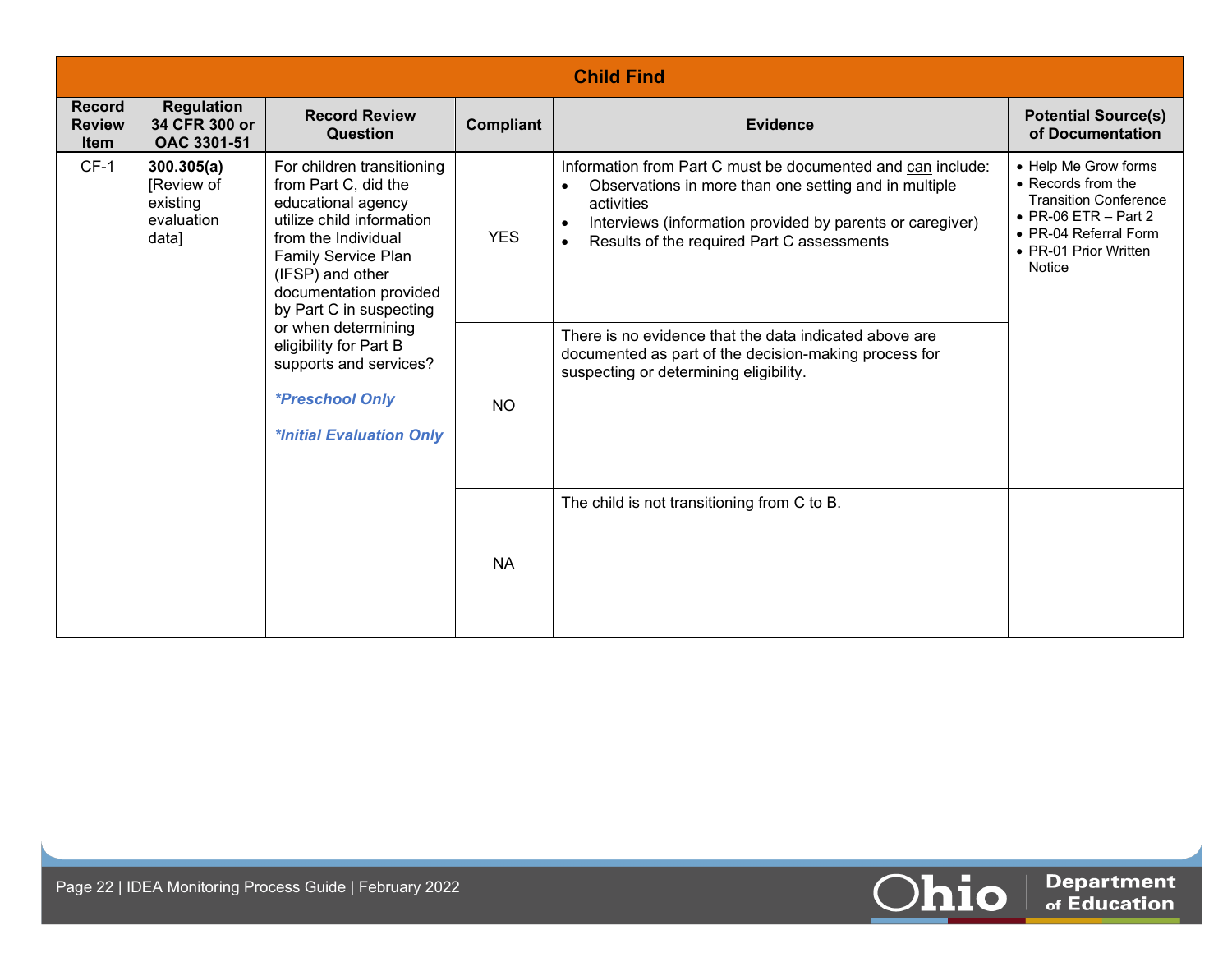|                                               |                                                   |                                                                                                                                                                                                                                                                                                                                                                                                                                                                              |                  | <b>Child Find</b>                                                                                                                                                                                                                                                                                                                                                                                                                                                                                                                                                                                                                                                                                                                                                                                                                                                                                                                                                                                                                                                                                                                                                                                                                                                             |                                                                                                                       |
|-----------------------------------------------|---------------------------------------------------|------------------------------------------------------------------------------------------------------------------------------------------------------------------------------------------------------------------------------------------------------------------------------------------------------------------------------------------------------------------------------------------------------------------------------------------------------------------------------|------------------|-------------------------------------------------------------------------------------------------------------------------------------------------------------------------------------------------------------------------------------------------------------------------------------------------------------------------------------------------------------------------------------------------------------------------------------------------------------------------------------------------------------------------------------------------------------------------------------------------------------------------------------------------------------------------------------------------------------------------------------------------------------------------------------------------------------------------------------------------------------------------------------------------------------------------------------------------------------------------------------------------------------------------------------------------------------------------------------------------------------------------------------------------------------------------------------------------------------------------------------------------------------------------------|-----------------------------------------------------------------------------------------------------------------------|
| <b>Record</b><br><b>Review</b><br><b>Item</b> | <b>Regulation</b><br>34 CFR 300 or<br>OAC 3301-51 | <b>Record Review</b><br>Question                                                                                                                                                                                                                                                                                                                                                                                                                                             | <b>Compliant</b> | <b>Evidence</b>                                                                                                                                                                                                                                                                                                                                                                                                                                                                                                                                                                                                                                                                                                                                                                                                                                                                                                                                                                                                                                                                                                                                                                                                                                                               | <b>Potential Source(s)</b><br>of Documentation                                                                        |
| $CF-2$                                        | $3301 - 51 - 06(A)$<br>[Evaluations -<br>General] | Does the educational<br>agency provide<br>interventions to resolve<br>concerns for any child<br>who is performing below<br>grade-level standards?<br>Preschool Note: The<br>summary of<br>interventions provided is<br>required for preschool<br>children only if the<br>preschool child<br>previously received<br>services under Part C<br>and/or Part B of IDEA or<br>is being evaluated under<br>the suspected disability<br>category of specific<br>learning disability. | <b>YES</b>       | The record shows evidence of intervention data and provides a<br>summary of the interventions that have been implemented prior<br>to referral OR during the evaluation process.<br>For initial evaluations, the summary of interventions provided<br>must include:<br>1. A description of the research-based intervention(s) used;<br>2. How long the intervention was provided (how many weeks);<br>3. The intensity of the intervention - how often, and for how<br>many minutes;<br>4. A description of the results compared to the baseline data;<br>5. The decision as a result of the intervention(s).<br>For reevaluations, the summary of interventions provided<br>would include:<br>1. A description as delineated above if interventions were<br>provided in addition to the specially designed instruction,<br>related services, and other supports contained in the IEP;<br>2. If no additional interventions were provided, a statement<br>that it was determined by the ETR team that the student<br>is making adequate progress with current special<br>education supports and services required in the IEP.;<br>3. This area cannot be left blank and must refer to actual<br>interventions, if provided, and not simply accommodations or<br>modifications. | • Data from interventions<br>$\bullet$ PR-06 ETR - Part 2<br>• PR-04 Referral Form<br>• PR-01 Prior Written<br>Notice |
|                                               |                                                   |                                                                                                                                                                                                                                                                                                                                                                                                                                                                              | <b>NO</b>        | The student record contains no evidence that interventions<br>were provided to the child; OR For a reevaluation, there is no<br>statement that the student was making adequate progress<br>with current special education supports and services.                                                                                                                                                                                                                                                                                                                                                                                                                                                                                                                                                                                                                                                                                                                                                                                                                                                                                                                                                                                                                              |                                                                                                                       |
|                                               |                                                   |                                                                                                                                                                                                                                                                                                                                                                                                                                                                              | <b>NA</b>        | Transfer ETR from previous educational agency; OR The<br>preschool child did not previously receive services under Part C<br>and/or Part B of IDEA.                                                                                                                                                                                                                                                                                                                                                                                                                                                                                                                                                                                                                                                                                                                                                                                                                                                                                                                                                                                                                                                                                                                           |                                                                                                                       |

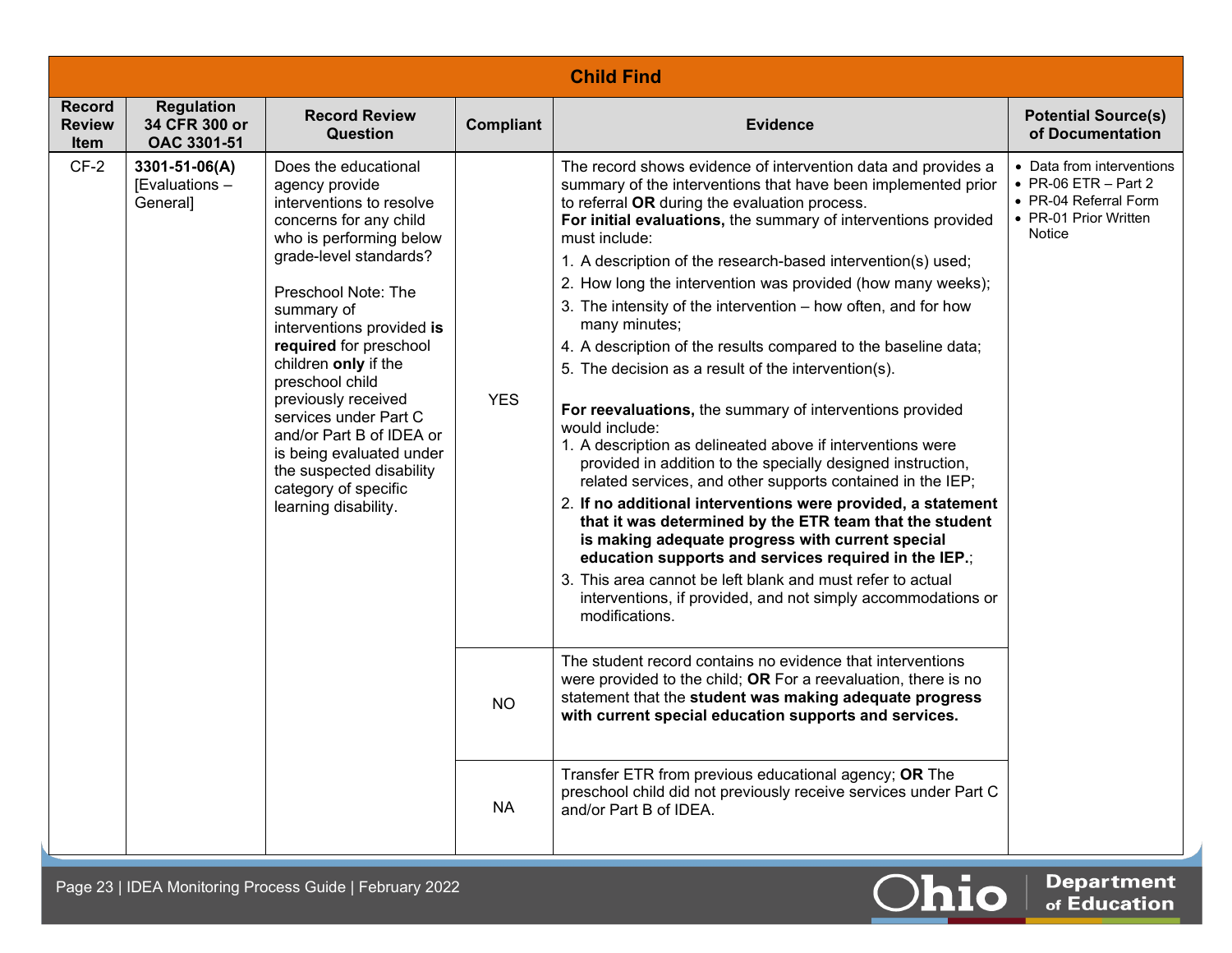|                                        |                                                                                  |                                                                                                                                                          |                  | <b>Child Find</b>                                                                                                                                                                                                                                                                                                                                                            |                                                                                                                                                                                                                             |
|----------------------------------------|----------------------------------------------------------------------------------|----------------------------------------------------------------------------------------------------------------------------------------------------------|------------------|------------------------------------------------------------------------------------------------------------------------------------------------------------------------------------------------------------------------------------------------------------------------------------------------------------------------------------------------------------------------------|-----------------------------------------------------------------------------------------------------------------------------------------------------------------------------------------------------------------------------|
| <b>Record</b><br><b>Review</b><br>Item | <b>Regulation</b><br>34 CFR 300 or<br>OAC 3301-51                                | <b>Record Review</b><br><b>Question</b>                                                                                                                  | <b>Compliant</b> | <b>Evidence</b>                                                                                                                                                                                                                                                                                                                                                              | <b>Potential Source(s)</b><br>of Documentation                                                                                                                                                                              |
| $CF-3$                                 | 300.501(b)<br><b>[Parent</b><br>participation in<br>meetings]<br>300.9 [Consent] | Were the<br>parents/guardians<br>provided the opportunity<br>to be involved in the<br>ETR planning meeting to<br>establish informed<br>parental consent? | <b>YES</b>       | There is evidence of parental involvement; OR Evidence the<br>parent was provided the opportunity to participate in the ETR<br>planning meeting. This also applies to in-state transfer-in ETRs<br>adopted by the educational agency.<br>Note: A new evaluation for a child who transfers into Ohio from<br>another state is considered to be an initial evaluation in Ohio. | • Evaluation Planning<br>Form<br>• PR-01 Prior Written<br><b>Notice</b><br>• PR-02 Parent Invitation<br>• PR-04 Referral Form<br>• Other Documentation:<br>Phone logs, parent<br>contact logs, e-mails,<br>conference calls |
|                                        |                                                                                  |                                                                                                                                                          | <b>NO</b>        | No evidence of parental involvement; OR No evidence the<br>parent was provided the opportunity to participate in the ETR<br>planning meeting.                                                                                                                                                                                                                                | • Documentation of<br>educational agency<br>and parent agreement<br>(must be verified by<br>consultant for<br>compliance)<br>• If transfer ETR,<br>adopting educational                                                     |
|                                        |                                                                                  |                                                                                                                                                          | <b>NA</b>        | The parent and the educational agency agreed that a<br>reevaluation was unnecessary.                                                                                                                                                                                                                                                                                         | agency documentation<br>of parent involvement<br>in the ETR planning                                                                                                                                                        |
| $CF-4$                                 | 300.300 [Parental<br>Consent]                                                    | Was written, informed<br>parental consent                                                                                                                | <b>YES</b>       | Signed PR-05 Parent Consent for Evaluation                                                                                                                                                                                                                                                                                                                                   | • PR-05 Parent Consent<br>for Evaluation                                                                                                                                                                                    |
|                                        | 300.9 [Consent]                                                                  | obtained prior to new<br>testing?                                                                                                                        | <b>NO</b>        | No evidence of PR-05; OR PR-05 is signed prior to the<br>planning form date; OR The evaluation report addressed other<br>areas NOT noted on the planning form; OR New testing was<br>completed prior to the date of consent; OR Consent was not<br>obtained in writing.                                                                                                      | • PR-01 Prior Written<br>Notice                                                                                                                                                                                             |
|                                        |                                                                                  |                                                                                                                                                          | <b>NA</b>        | The parent and the educational agency agreed that a<br>reevaluation was unnecessary; OR New testing was not<br>proposed or conducted.<br>For reevaluations only, the district can provide evidence that it<br>made reasonable efforts to obtain such consent for new testing<br>and the child's parent failed to respond.                                                    |                                                                                                                                                                                                                             |

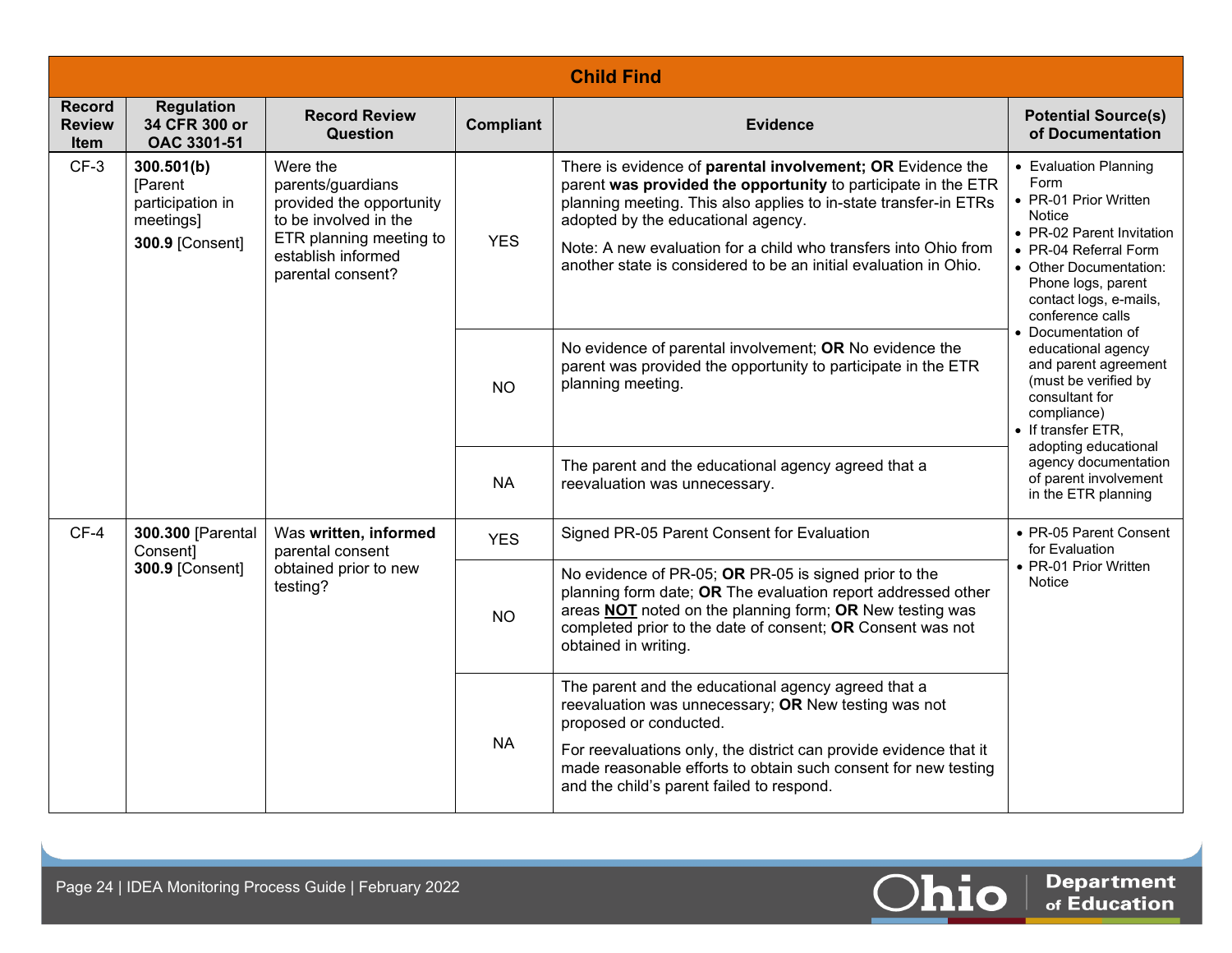|                                               |                                                                                                                                                                                 |                                                                                                                                                                                                                                                                                                                                                                                                                                                                                      |                  | <b>Child Find</b>                                                                                                                                                                                                                                                                                                                                                                                                                                                                                                                                                                                                                                                                                                                                                                                                                                                                                                                                                                                                                                                    |                                                                                                                                                                                 |
|-----------------------------------------------|---------------------------------------------------------------------------------------------------------------------------------------------------------------------------------|--------------------------------------------------------------------------------------------------------------------------------------------------------------------------------------------------------------------------------------------------------------------------------------------------------------------------------------------------------------------------------------------------------------------------------------------------------------------------------------|------------------|----------------------------------------------------------------------------------------------------------------------------------------------------------------------------------------------------------------------------------------------------------------------------------------------------------------------------------------------------------------------------------------------------------------------------------------------------------------------------------------------------------------------------------------------------------------------------------------------------------------------------------------------------------------------------------------------------------------------------------------------------------------------------------------------------------------------------------------------------------------------------------------------------------------------------------------------------------------------------------------------------------------------------------------------------------------------|---------------------------------------------------------------------------------------------------------------------------------------------------------------------------------|
| <b>Record</b><br><b>Review</b><br><b>Item</b> | <b>Regulation</b><br>34 CFR 300 or<br>OAC 3301-51                                                                                                                               | <b>Record Review</b><br>Question                                                                                                                                                                                                                                                                                                                                                                                                                                                     | <b>Compliant</b> | <b>Evidence</b>                                                                                                                                                                                                                                                                                                                                                                                                                                                                                                                                                                                                                                                                                                                                                                                                                                                                                                                                                                                                                                                      | <b>Potential Source(s)</b><br>of Documentation                                                                                                                                  |
| $CF-5$                                        | 300.304(c)(4)<br>[Other evaluation<br>procedures];<br>300.307-311<br><b>[Additional</b><br>Procedures for<br>Identifying<br>Children with<br>Specific Learning<br>Disabilities] | Is there evidence that<br>the evaluation<br>addresses all areas<br>related to the suspected<br>disability including:<br>$\bullet$ Health<br>• Vision and hearing<br>• Social and emotional<br>status<br>• General intelligence<br>• Academic<br>performance<br>• Communicative<br>status<br>• Motor abilities<br><b>Note: Anything listed</b><br>on the planning form<br>for inclusion in the<br>evaluation must be<br>reported in Part 1<br>(Individual Evaluator's<br>Assessment). | <b>YES</b>       | There is evidence that the evaluation addressed all areas<br>related to the suspected disability as noted on the planning<br>form, including, if appropriate:<br>Health<br>$\bullet$<br>Vision and hearing<br>Social and emotional status<br>General intelligence<br>Academic performance<br>Communicative status<br>Motor abilities<br>There are additional procedures for evaluating for Specific<br>Learning Disabilities, Multiple Disabilities, Deafness or Hearing<br>Impairment and preschool-age children.<br>Multiple sources of information are required to determine<br>eligibility. For preschool, these sources include, but are not<br>limited to, information from Part C when children transition from<br>early intervention, structured observations in more than one<br>setting and in multiple activities, information provided by the<br>parent or caregiver and criteria and norm-referenced<br>evaluations. All developmental areas, not just those related to<br>the disability, must be assessed with at least one source of<br>information. | • Evaluation Planning<br>Form<br>• PR-04 Referral Form<br>• PR-01 Prior Written<br>Notice<br>• Preschool evaluation<br>form<br>• OP-4 Agreement to<br><b>Waive Reevaluation</b> |
|                                               |                                                                                                                                                                                 |                                                                                                                                                                                                                                                                                                                                                                                                                                                                                      | <b>NO</b>        | The evaluation report did not address all areas related to the<br>suspected disability; OR The evaluation report did not address<br>all areas noted on the planning form in a Part 1; OR There is no<br>Planning Form (unless tested for everything).                                                                                                                                                                                                                                                                                                                                                                                                                                                                                                                                                                                                                                                                                                                                                                                                                |                                                                                                                                                                                 |
|                                               |                                                                                                                                                                                 |                                                                                                                                                                                                                                                                                                                                                                                                                                                                                      | <b>NA</b>        | The parent and the educational agency agreed that a<br>reevaluation is not necessary.                                                                                                                                                                                                                                                                                                                                                                                                                                                                                                                                                                                                                                                                                                                                                                                                                                                                                                                                                                                |                                                                                                                                                                                 |

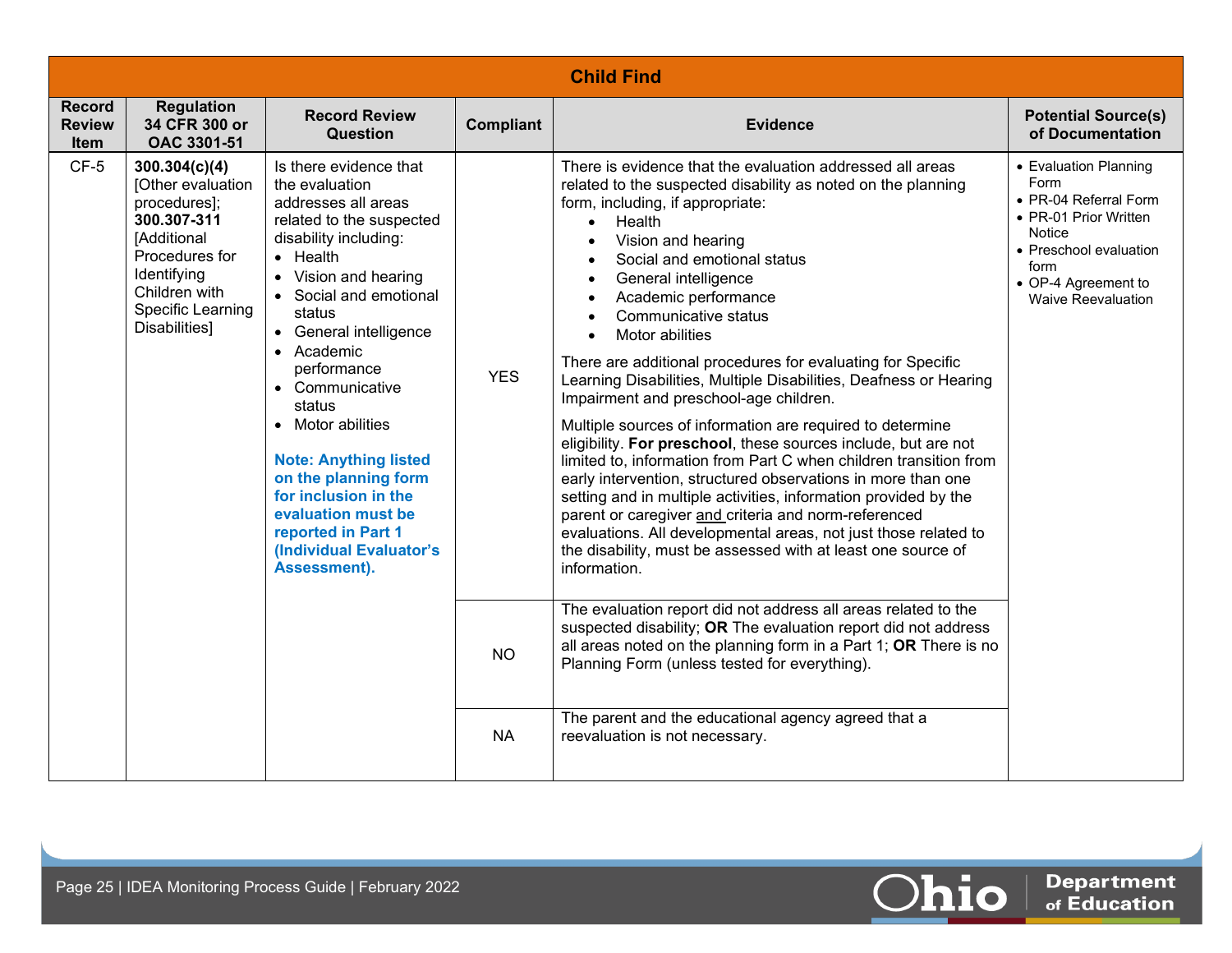|                                               |                                                                                                                                                                               |                                                                                                                                                                                                                   |            | <b>Child Find</b>                                                                                                                                                                                                                                                                                                                             |                                                |
|-----------------------------------------------|-------------------------------------------------------------------------------------------------------------------------------------------------------------------------------|-------------------------------------------------------------------------------------------------------------------------------------------------------------------------------------------------------------------|------------|-----------------------------------------------------------------------------------------------------------------------------------------------------------------------------------------------------------------------------------------------------------------------------------------------------------------------------------------------|------------------------------------------------|
| <b>Record</b><br><b>Review</b><br><b>Item</b> | <b>Regulation</b><br>34 CFR 300 or<br>OAC 3301-51                                                                                                                             | <b>Record Review</b><br><b>Question</b>                                                                                                                                                                           | Compliant  | <b>Evidence</b>                                                                                                                                                                                                                                                                                                                               | <b>Potential Source(s)</b><br>of Documentation |
| CF-6                                          | 300.306 (c)<br>[Procedures for<br>determining<br>eligibility and<br>educational need]                                                                                         | Does the ETR clearly<br>state the summary of<br>assessment results?<br><b>Note: All information in</b><br><b>Part 1s (Individual</b><br><b>Evaluator's</b><br><b>Assessment) must be</b><br>summarized in Part 2. | <b>YES</b> | There is a clear and concise summary of the data/information<br>obtained during the evaluation process for the results of each<br>Part 1 assessment. The summary of the assessment results is<br>in language understandable to the parent.                                                                                                    | $\bullet$ PR-06 ETR - Part 2                   |
|                                               |                                                                                                                                                                               |                                                                                                                                                                                                                   | <b>NO</b>  | The ETR does not contain a clear summary of the results of all<br>the data and assessments; OR There is merely a re-statement<br>of all the assessments conducted without a concise<br>summarization; OR The summary is not stated in parent-<br>friendly language.                                                                           |                                                |
|                                               |                                                                                                                                                                               |                                                                                                                                                                                                                   | <b>NA</b>  | The parent and the educational agency agreed that a<br>reevaluation is not necessary.                                                                                                                                                                                                                                                         |                                                |
| $CF-7$                                        | 300.306 (c)<br>Does the ETR contain a<br>[Procedures for<br>clear and succinct<br>determining<br>description of<br>educational needs?<br>eligibility and<br>educational need] |                                                                                                                                                                                                                   | <b>YES</b> | The description of educational needs contains specific and<br>adequate information about the child that will allow the IEP<br>team to develop an effective and actionable IEP based on<br>educational needs synthesized from all Part 1s of the ETR.<br>This includes the need for special education, related services<br>and other supports. | $\bullet$ PR-06 ETR - Parts 1<br>and 2         |
|                                               |                                                                                                                                                                               |                                                                                                                                                                                                                   | <b>NO</b>  | The ETR does not contain a description of educational needs<br>for the child or contains generic information that is not<br>individualized to the child's needs; OR The ETR does not<br>address educational needs described in Part 1s, or educational<br>needs described in Part 1 were omitted in Part 2 without<br>explanation.            |                                                |
|                                               |                                                                                                                                                                               |                                                                                                                                                                                                                   | <b>NA</b>  | The parent and the educational agency agreed that a<br>reevaluation is not necessary; OR This ETR substantiates the<br>decision that the child no longer qualifies as a child with a<br>disability under IDEA.                                                                                                                                |                                                |

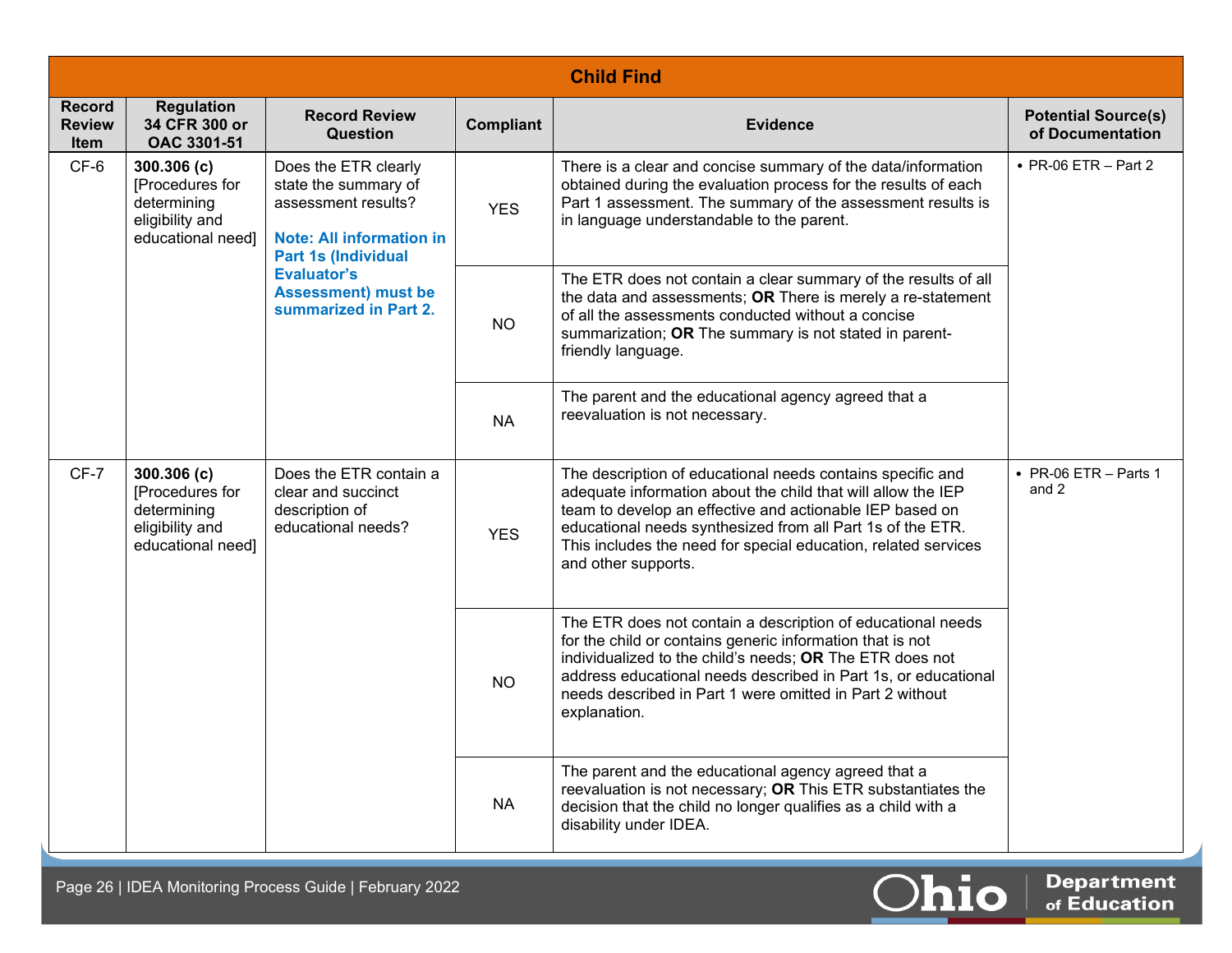| <b>Child Find</b>                             |                                                                                      |                                                                   |            |                                                                                                                                                                                                                                                                                                                                              |                                                |  |
|-----------------------------------------------|--------------------------------------------------------------------------------------|-------------------------------------------------------------------|------------|----------------------------------------------------------------------------------------------------------------------------------------------------------------------------------------------------------------------------------------------------------------------------------------------------------------------------------------------|------------------------------------------------|--|
| <b>Record</b><br><b>Review</b><br><b>Item</b> | <b>Regulation</b><br>34 CFR 300 or<br>OAC 3301-51                                    | <b>Record Review</b><br><b>Question</b>                           | Compliant  | <b>Evidence</b>                                                                                                                                                                                                                                                                                                                              | <b>Potential Source(s)</b><br>of Documentation |  |
| $CF-8$                                        | 300.306(c)<br>[Procedures for<br>determining<br>eligibility and<br>educational need] | Does the ETR contain<br>specific implications for<br>instruction? | <b>YES</b> | The ETR clearly describes the implications for specially<br>designed instruction and, if applicable, related services based<br>on implications for instruction synthesized from all Part 1s of<br>the ETR.                                                                                                                                   | $\bullet$ PR-06 ETR - Parts 1<br>and 2         |  |
|                                               |                                                                                      |                                                                   | NO.        | There is no description of the implications for instruction; OR<br>The implications description is generic in nature and does not<br>address the individualized needs of this child; OR The ETR<br>does not address implications for instruction described in Part<br>1s, or that information is omitted from Part 2 without<br>explanation. |                                                |  |
|                                               |                                                                                      |                                                                   | <b>NA</b>  | The parent and the educational agency agreed that a<br>reevaluation is not necessary; OR This ETR substantiates the<br>decision that the child no longer qualifies as a child with a<br>disability under IDEA.                                                                                                                               |                                                |  |

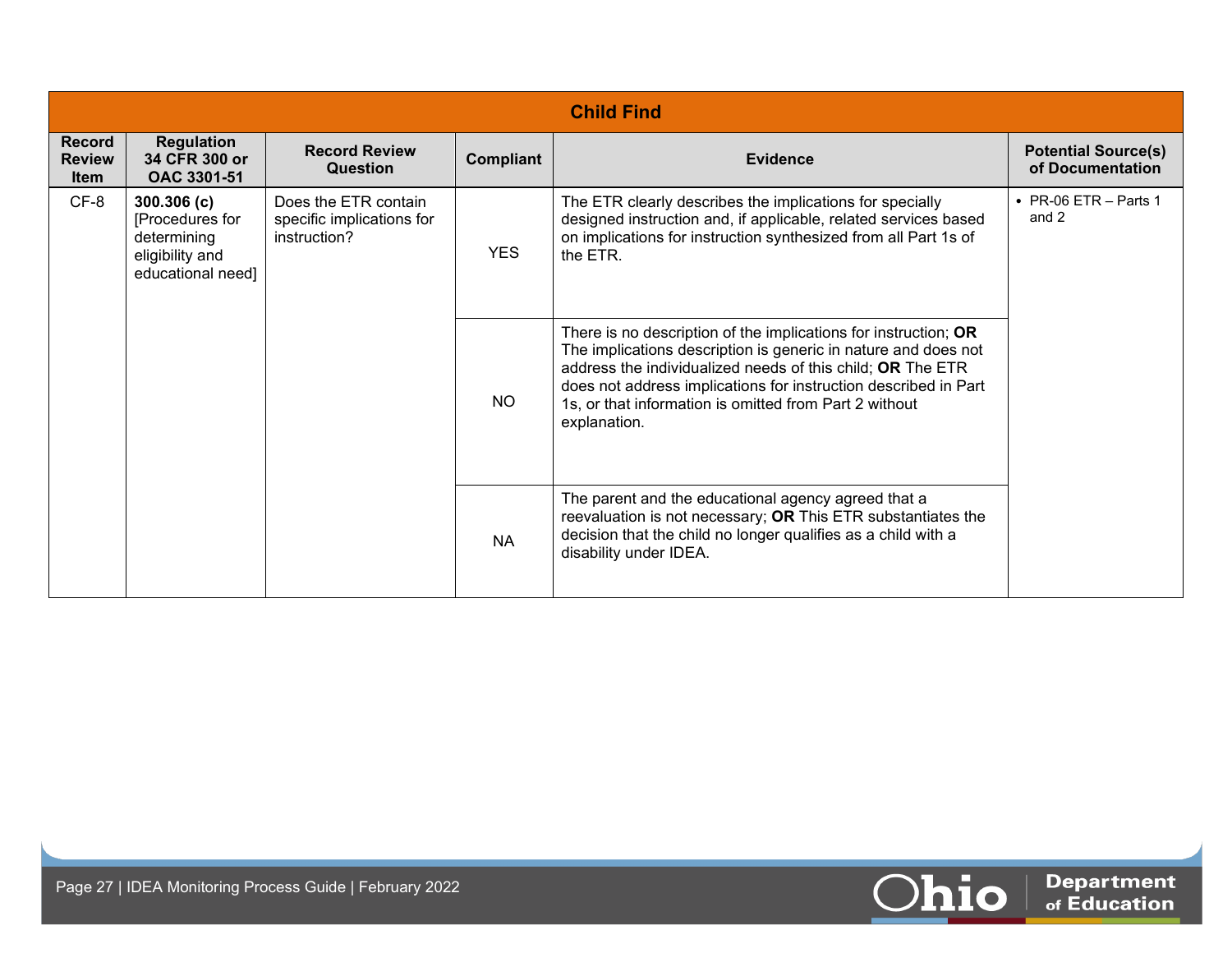|                                               | <b>Child Find</b>                                                                   |                                                                                                                                                                                                                                                                              |                  |                                                                                                                                                                                                                                                                                                                                                                                                                                                                                                                                                                                                                                                                                                                                                                                                                                                                                                                                                                                                                                                                                                                                                                                                                                                                                                                                                                                                                                                                                                                                                                                                                                                                                                                                                                                                                                                                                                                                                                                                                                                                                                                                                                                                                                                                                                                                                                                                                         |                                                                                                                                                                                                                                                                                                                                                                                                 |  |  |  |
|-----------------------------------------------|-------------------------------------------------------------------------------------|------------------------------------------------------------------------------------------------------------------------------------------------------------------------------------------------------------------------------------------------------------------------------|------------------|-------------------------------------------------------------------------------------------------------------------------------------------------------------------------------------------------------------------------------------------------------------------------------------------------------------------------------------------------------------------------------------------------------------------------------------------------------------------------------------------------------------------------------------------------------------------------------------------------------------------------------------------------------------------------------------------------------------------------------------------------------------------------------------------------------------------------------------------------------------------------------------------------------------------------------------------------------------------------------------------------------------------------------------------------------------------------------------------------------------------------------------------------------------------------------------------------------------------------------------------------------------------------------------------------------------------------------------------------------------------------------------------------------------------------------------------------------------------------------------------------------------------------------------------------------------------------------------------------------------------------------------------------------------------------------------------------------------------------------------------------------------------------------------------------------------------------------------------------------------------------------------------------------------------------------------------------------------------------------------------------------------------------------------------------------------------------------------------------------------------------------------------------------------------------------------------------------------------------------------------------------------------------------------------------------------------------------------------------------------------------------------------------------------------------|-------------------------------------------------------------------------------------------------------------------------------------------------------------------------------------------------------------------------------------------------------------------------------------------------------------------------------------------------------------------------------------------------|--|--|--|
| <b>Record</b><br><b>Review</b><br><b>Item</b> | <b>Regulation</b><br>34 CFR 300 or<br>OAC 3301-51                                   | <b>Record Review</b><br><b>Question</b>                                                                                                                                                                                                                                      | <b>Compliant</b> | <b>Evidence</b>                                                                                                                                                                                                                                                                                                                                                                                                                                                                                                                                                                                                                                                                                                                                                                                                                                                                                                                                                                                                                                                                                                                                                                                                                                                                                                                                                                                                                                                                                                                                                                                                                                                                                                                                                                                                                                                                                                                                                                                                                                                                                                                                                                                                                                                                                                                                                                                                         | <b>Potential</b><br>Source(s) of<br><b>Documentation</b>                                                                                                                                                                                                                                                                                                                                        |  |  |  |
| $CF-9$                                        | 300.306(a)(1)<br>[Determination<br>of eligibility]<br>300.303(a)<br>[Reevaluations] | Did a group of<br>qualified<br>professionals and<br>the parent of the<br>child determine<br>whether the child is<br>a child with a<br>disability?<br><b>Note: The OP-5</b><br><b>Parent/Guardian</b><br><b>Excusal form is not</b><br>applicable for the<br>evaluation team. | <b>YES</b>       | <b>Initial Evaluations</b><br>A group of qualified professionals determines eligibility:<br>1. Parent<br>2. A group of qualified professionals that includes:<br>• The child's general education teacher;<br>• Person qualified to conduct individual assessments and interpret the<br>results of those assessments such as a School Psychologist; and<br>• Educational agency representative.<br>3. Additional group members for determining a specific learning disability (SLD)<br>would include:<br>• The child's general education teacher; or<br>• If the child does not have a general education teacher, a general<br>education classroom teacher qualified to teach a child of his or her age; or<br>• For a child of less than school age, an individual qualified by the State<br>Educational Agency (SEA) to teach a child of his or her age; and<br>• At least one person qualified to conduct individual diagnostic examinations<br>of children, such as a school psychologist, speech-language pathologist or<br>remedial reading teacher.<br>4. When appropriate, the child.<br><b>Initial Evaluations for Preschool</b><br>For Initial Evaluations the group includes:<br>1. Parent<br>2. At least 2 representatives of the school district who collectively meet the<br>following requirements:<br>Qualified to provide or supervise the provision of specially designed<br>$\bullet$<br>instruction to meet the unique needs of the child;<br>Qualified to provide or supervise the provision of instruction in the<br>preschool general education curriculum;<br>Authorized to make decisions about the use of school district resources<br>for special education and related services; and<br>Qualified to interpret the instructional implications of evaluation results.<br>3. Additional group members for determining a specific learning disability (SLD)<br>would include:<br>The child's general education teacher; or If the child does not have a<br>general education teacher, a general education classroom teacher<br>qualified to teach a child of his or her age; or<br>For a child of less than school age, an individual qualified by the State<br>Educational Agency to teach a child of his or her age; and<br>At least one person qualified to conduct individual diagnostic<br>examinations of children, such as a school psychologist and/or speech-<br>language pathologist. | $\bullet$ PR-06 ETR $-$<br>Section 1<br>Individual<br>Evaluator's<br>Assessment and<br>Section 5<br>Signatures<br>• PR-01 Prior<br>Written Notice to<br>parents<br>• PR-02 Parent<br>Invitation<br>• Documentation of<br>educational<br>agency and<br>parent agreement<br>(must be verified)<br>by consultant for<br>compliance)<br>• OP-9 Attempts to<br><b>Obtain Parent</b><br>Participation |  |  |  |

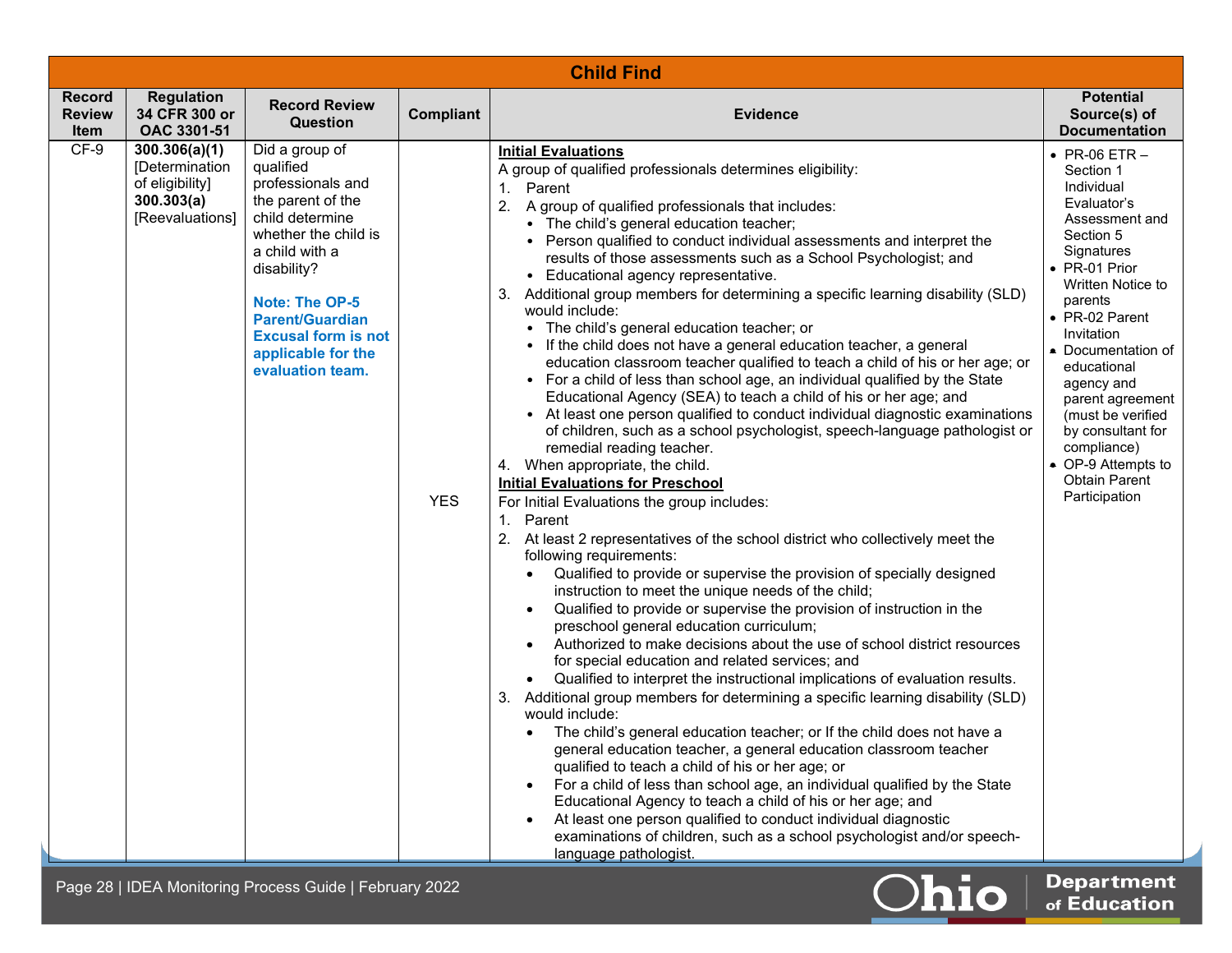|                                               | <b>Child Find</b>                                                                   |                                                                                                                                                                                                                                                                       |                         |                                                                                                                                                                                                                                                                                                                                                                                                                                                                                                                                                                                                                                                                                                                                                                                                                                                                                                                                                                                                                                                                                                                                                                                                                                                                                                                                                                                                                                                                                                                                                                                                                                                                                                                                                                                                            |                                                                                                                                                                                                                                                                                                                           |  |  |  |  |
|-----------------------------------------------|-------------------------------------------------------------------------------------|-----------------------------------------------------------------------------------------------------------------------------------------------------------------------------------------------------------------------------------------------------------------------|-------------------------|------------------------------------------------------------------------------------------------------------------------------------------------------------------------------------------------------------------------------------------------------------------------------------------------------------------------------------------------------------------------------------------------------------------------------------------------------------------------------------------------------------------------------------------------------------------------------------------------------------------------------------------------------------------------------------------------------------------------------------------------------------------------------------------------------------------------------------------------------------------------------------------------------------------------------------------------------------------------------------------------------------------------------------------------------------------------------------------------------------------------------------------------------------------------------------------------------------------------------------------------------------------------------------------------------------------------------------------------------------------------------------------------------------------------------------------------------------------------------------------------------------------------------------------------------------------------------------------------------------------------------------------------------------------------------------------------------------------------------------------------------------------------------------------------------------|---------------------------------------------------------------------------------------------------------------------------------------------------------------------------------------------------------------------------------------------------------------------------------------------------------------------------|--|--|--|--|
| <b>Record</b><br><b>Review</b><br><b>Item</b> | <b>Regulation</b><br>34 CFR 300 or<br>OAC 3301-51                                   | <b>Record Review</b><br>Question                                                                                                                                                                                                                                      | Compliant               | <b>Evidence</b>                                                                                                                                                                                                                                                                                                                                                                                                                                                                                                                                                                                                                                                                                                                                                                                                                                                                                                                                                                                                                                                                                                                                                                                                                                                                                                                                                                                                                                                                                                                                                                                                                                                                                                                                                                                            | <b>Potential Source(s)</b><br>of Documentation                                                                                                                                                                                                                                                                            |  |  |  |  |
| $CF-9$<br>(Con't.)                            | 300.306(a)(1)<br>[Determination<br>of eligibility]<br>300.303(a)<br>[Reevaluations] | Did a group of<br>qualified<br>professionals and<br>the parent of the<br>child determine<br>whether the child is<br>a child with a<br>disability?<br>Note: The OP-5<br><b>Parent/Guardian</b><br><b>Excusal form is not</b><br>applicable for the<br>evaluation team. | <b>YES</b><br><b>NO</b> | <b>Reevaluations</b><br>A group of qualified professionals determines eligibility. IEP Team Members:<br>1.<br>Parent<br>2.<br>General education teacher<br>3.<br>Special education provider<br>Educational agency representative<br>4.<br>An individual who can interpret the instructional implications of evaluation<br>5.<br>results<br>At the discretion of the parent or the school educational agency, other<br>6.<br>individuals who have knowledge or special expertise regarding the child,<br>including related services personnel as appropriate<br>Whenever appropriate, the child with a disability<br>7.<br>For Preschool Reevaluations: The IEP team is the Qualified Team, which<br>includes:<br>1. Parent<br>2. General education teacher<br>3. Special education provider<br>4. At least 2 representatives of the school district who collectively meet the<br>following requirements:<br>Qualified to provide or supervise the provision of specially designed<br>instruction to meet the unique needs of the child;<br>Qualified to provide or supervise the provision of instruction in the<br>preschool general education curriculum;<br>Authorized to make decisions about the use of school district resources<br>for special education and related services; and<br>Qualified to interpret the instructional implications of evaluation results.<br>5. At the discretion of the parent or the school district, other individuals who<br>have knowledge or special expertise regarding the child, including related<br>services personnel, as appropriate. If related services are provided to the<br>child or are indicated in the ETR, the related service personnel should be<br>part of the ETR team.<br>Eligibility was not determined by a group of qualified professionals. | $\bullet$ PR-06 ETR $-$<br>Section 1 Individual<br>Evaluator's<br>Assessment and<br>Section 5<br>Signatures<br>• PR-01 Prior Written<br>Notice to Parents<br>• PR-02 Parent<br>Invitation<br>• Documentation of<br>educational agency<br>and parent<br>agreement (must<br>be verified by<br>consultant for<br>compliance) |  |  |  |  |
|                                               |                                                                                     |                                                                                                                                                                                                                                                                       | <b>NA</b>               | The parent and the educational agency agreed that a reevaluation is not<br>necessary.                                                                                                                                                                                                                                                                                                                                                                                                                                                                                                                                                                                                                                                                                                                                                                                                                                                                                                                                                                                                                                                                                                                                                                                                                                                                                                                                                                                                                                                                                                                                                                                                                                                                                                                      |                                                                                                                                                                                                                                                                                                                           |  |  |  |  |

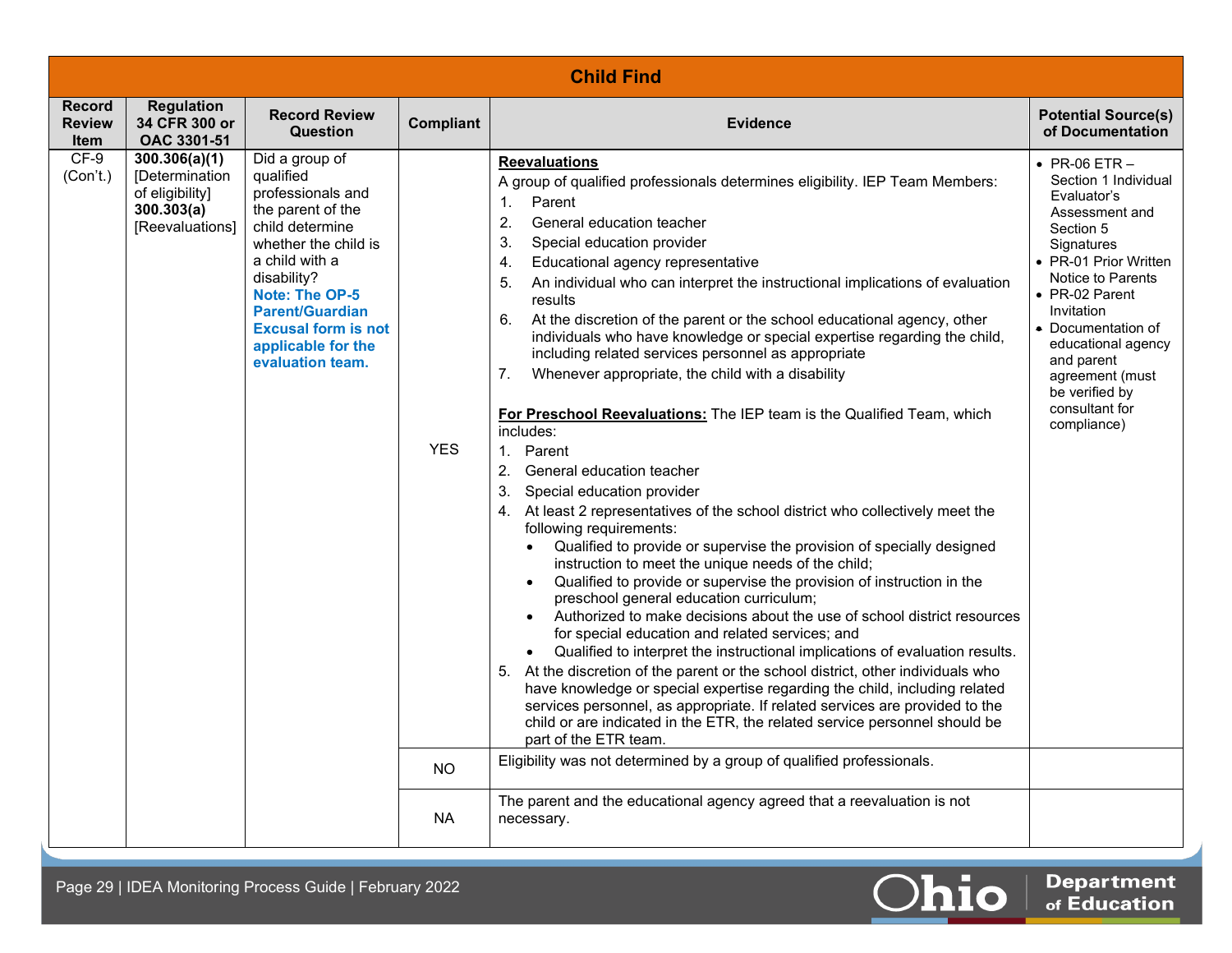|                                               | <b>Child Find</b>                                                     |                                                                                            |                  |                                                                                                                                                                                                                                                                                                                                                                                 |                                                       |  |  |  |  |
|-----------------------------------------------|-----------------------------------------------------------------------|--------------------------------------------------------------------------------------------|------------------|---------------------------------------------------------------------------------------------------------------------------------------------------------------------------------------------------------------------------------------------------------------------------------------------------------------------------------------------------------------------------------|-------------------------------------------------------|--|--|--|--|
| <b>Record</b><br><b>Review</b><br><b>Item</b> | <b>Regulation</b><br>34 CFR 300 or<br>OAC 3301-51                     | <b>Record Review Question</b>                                                              | <b>Compliant</b> | <b>Evidence</b>                                                                                                                                                                                                                                                                                                                                                                 | <b>Potential Source(s) of</b><br><b>Documentation</b> |  |  |  |  |
| <b>CF-10</b>                                  | 3301-51-01<br>(B)(10)<br>[Definitions]<br>3301-51-06<br>(Evaluations) | Did the ETR team provide a<br>justification for the eligibility<br>determination decision? | <b>YES</b>       | The statement provides a justification for the eligibility<br>determination decision describing how the student meets or<br>does not meet the eligibility criteria AND<br>The justification statement includes how the disability<br>affects the child's progress in the general education<br>curriculum.                                                                       | • PR-06 ETR $-$ Part 4                                |  |  |  |  |
|                                               |                                                                       |                                                                                            | NO.              | The statement does not provide a justification for the<br>eligibility determination decision describing how the student<br>meets or does not meet the eligibility criteria; OR<br>The justification statement does not include how the<br>disability affects the child's progress in the general<br>education curriculum; OR SLD was suspected but Part 3<br>was not completed. |                                                       |  |  |  |  |

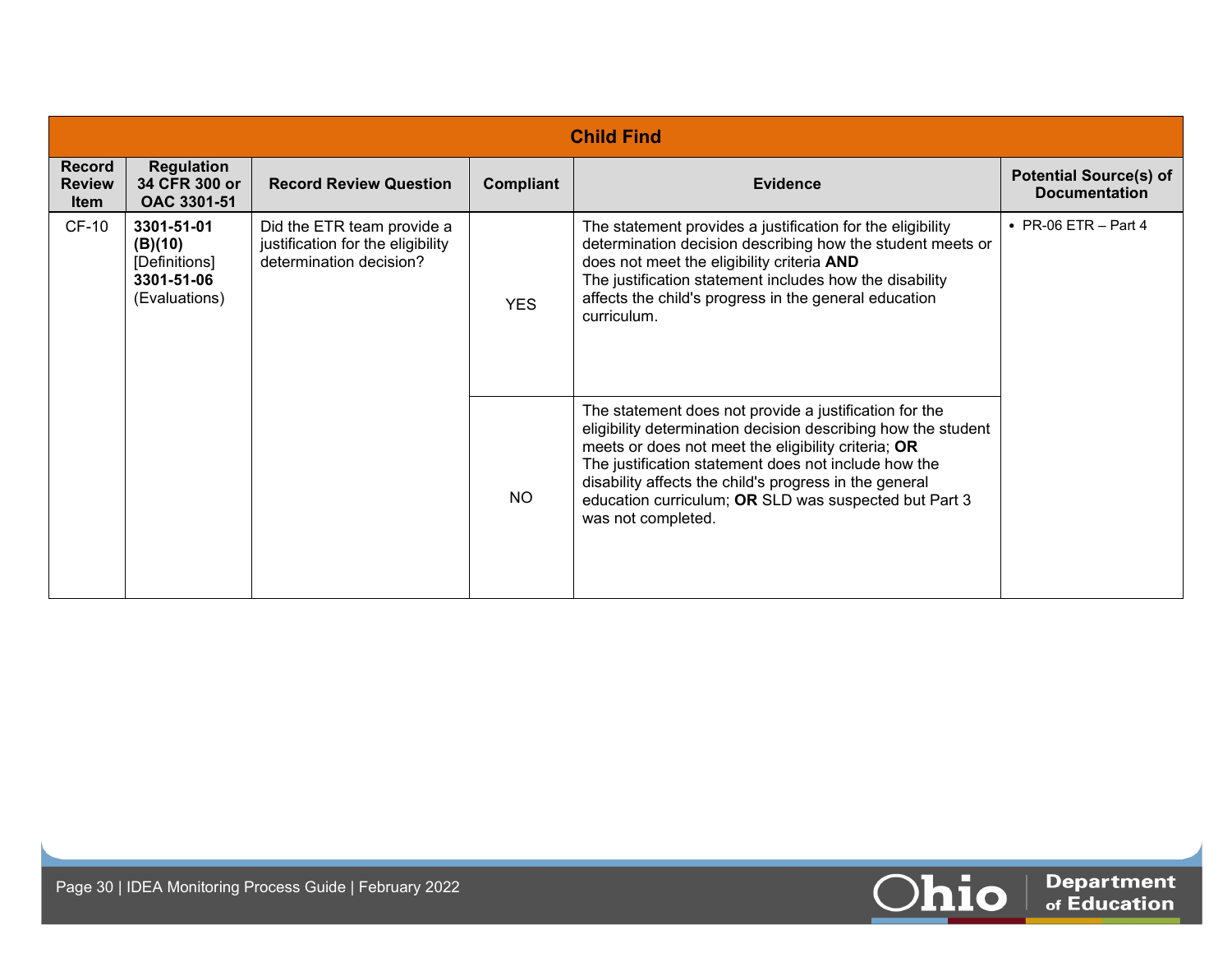<span id="page-30-0"></span>

|                                               | <b>Delivery of Service</b>                                                                                                                                                                                                                                                                                                                                                                                                                                                                                                                                                                                                                                                                                              |                                                                                                                                                                                                                        |                                                                                                                                 |                                                                                                                                                                                                  |                                                       |  |  |  |  |
|-----------------------------------------------|-------------------------------------------------------------------------------------------------------------------------------------------------------------------------------------------------------------------------------------------------------------------------------------------------------------------------------------------------------------------------------------------------------------------------------------------------------------------------------------------------------------------------------------------------------------------------------------------------------------------------------------------------------------------------------------------------------------------------|------------------------------------------------------------------------------------------------------------------------------------------------------------------------------------------------------------------------|---------------------------------------------------------------------------------------------------------------------------------|--------------------------------------------------------------------------------------------------------------------------------------------------------------------------------------------------|-------------------------------------------------------|--|--|--|--|
| <b>Record</b><br><b>Review</b><br><b>Item</b> | <b>Regulation</b><br>34 CFR 300 or<br>OAC 3301-51                                                                                                                                                                                                                                                                                                                                                                                                                                                                                                                                                                                                                                                                       | <b>Record Review Question</b>                                                                                                                                                                                          | <b>Compliant</b>                                                                                                                | <b>Evidence</b>                                                                                                                                                                                  | <b>Potential Source(s) of</b><br><b>Documentation</b> |  |  |  |  |
| $DS-1$                                        | <b>SPP Indicator 13</b><br>300.320 (b)<br>[Transition<br>Services]<br>3301-51-07(H)<br>(2)<br><b>Transition</b><br>Services]                                                                                                                                                                                                                                                                                                                                                                                                                                                                                                                                                                                            | Does the transition plan in the<br>current IEP meet all 8 required<br>elements for IDEA?<br>1. There are appropriate<br>measurable postsecondary<br>$goal(s)$ .<br>2. The postsecondary goals are<br>updated annually. | <b>YES</b>                                                                                                                      | The transition plan in the IEP is compliant with all<br>eight required federal elements outlined on the<br>National Technical Assistance Center on Transition<br>(NTACT) Indicator 13 Checklist. | • PR-07 IEP - Sections 4<br>and 5                     |  |  |  |  |
|                                               | 3. The postsecondary goals were<br>based on age-appropriate<br>transition assessment (AATA).<br>4. There are transition services<br>that will reasonably enable the<br>student to meet the<br>postsecondary goal(s).<br>5. The transition services include<br>courses of study that will<br>reasonably enable the student<br>to meet the postsecondary<br>$goal(s)$ .<br>6. The annual goal(s) are related<br>to the student's transition<br>service needs.<br>7. There is evidence the student<br>was invited to the IEP team<br>meeting where transition<br>services were discussed.<br>8. When appropriate, there is<br>evidence that a representative<br>of any participating agency<br>was invited to the IEP Team | <b>NO</b>                                                                                                                                                                                                              | Transition plan in the IEP is noncompliant with one<br>or more of the 8 required federal elements outlined<br>on the checklist. |                                                                                                                                                                                                  |                                                       |  |  |  |  |
|                                               |                                                                                                                                                                                                                                                                                                                                                                                                                                                                                                                                                                                                                                                                                                                         | Meeting.                                                                                                                                                                                                               | <b>NA</b>                                                                                                                       | The child is not 14 or older within the current IEP<br>year.                                                                                                                                     |                                                       |  |  |  |  |

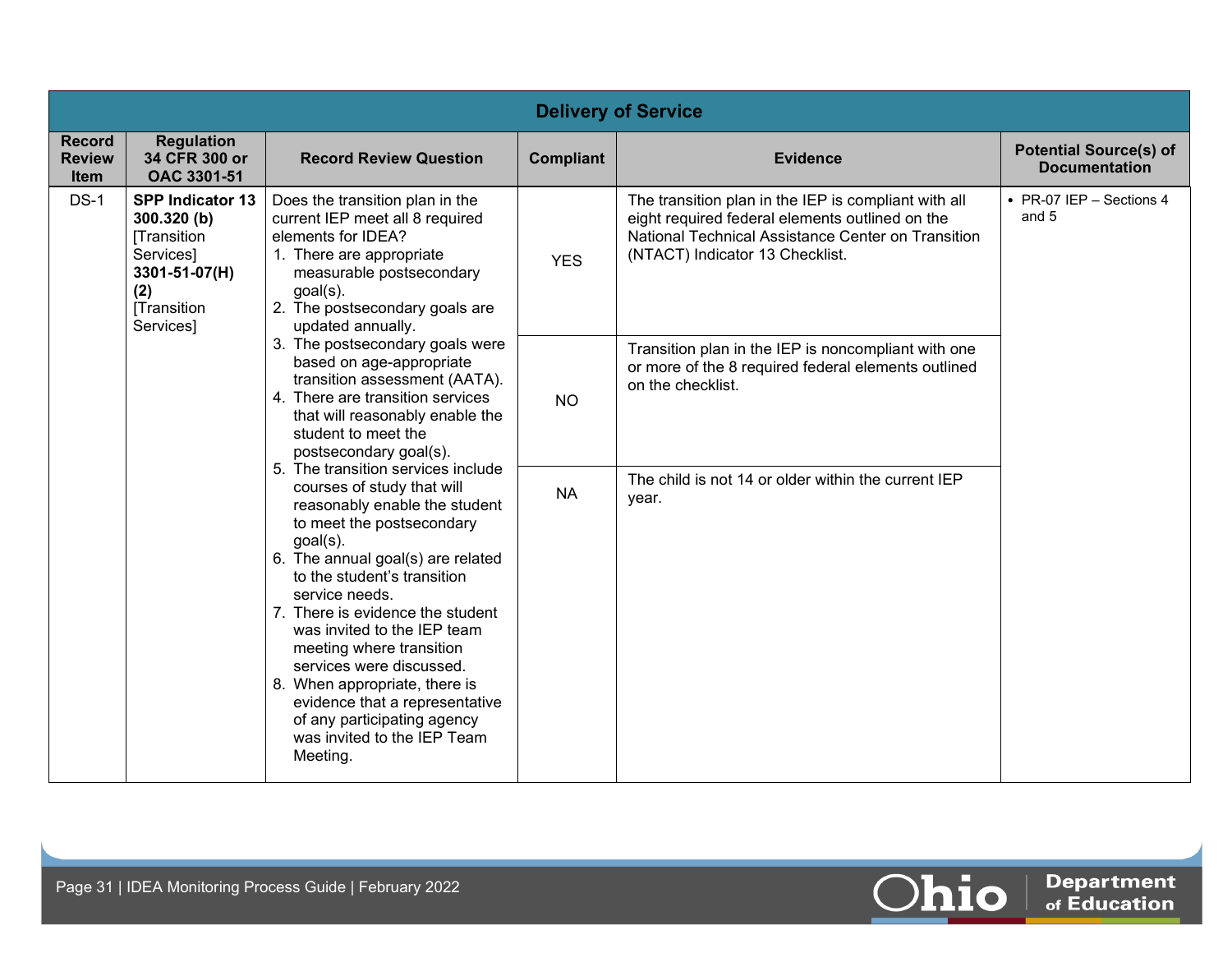|                                               | <b>Delivery of Service</b>                                                 |                                                                                                                                           |                  |                                                                                                                                                                                                                                                                                                                                                                                                                                                                                                                                                                                                                                                                                                                                                   |                                                                                                        |  |  |  |
|-----------------------------------------------|----------------------------------------------------------------------------|-------------------------------------------------------------------------------------------------------------------------------------------|------------------|---------------------------------------------------------------------------------------------------------------------------------------------------------------------------------------------------------------------------------------------------------------------------------------------------------------------------------------------------------------------------------------------------------------------------------------------------------------------------------------------------------------------------------------------------------------------------------------------------------------------------------------------------------------------------------------------------------------------------------------------------|--------------------------------------------------------------------------------------------------------|--|--|--|
| <b>Record</b><br><b>Review</b><br><b>Item</b> | <b>Regulation</b><br>34 CFR 300 or<br><b>OAC 3301-51</b>                   | <b>Record Review Question</b>                                                                                                             | <b>Compliant</b> | <b>Evidence</b>                                                                                                                                                                                                                                                                                                                                                                                                                                                                                                                                                                                                                                                                                                                                   | <b>Potential Source(s) of</b><br><b>Documentation</b>                                                  |  |  |  |
| $DS-2$                                        | 300.320(a)(1)<br>[Definition of<br>individualized<br>education<br>program] | Does the IEP include Present<br>Levels of Academic Achievement<br>and Functional Performance that<br>address the needs of the<br>student? | <b>YES</b>       | Present Levels of Performance must include the<br>following information as it relates to each goal:<br>Summary of current daily academic/behavior<br>and/or functional performance compared to<br>expected grade-level standards or to expected<br>age-appropriate performance in order to provide<br>a frame of reference for annual goal<br>development in the specific area of academic<br>and/or functional need;<br>Baseline data provided for developing a<br>measurable goal (for example, ETR results, if<br>current, formative academic assessments,<br>curriculum-based measurements, transition<br>assessments or functional behavior<br>assessments);<br>Current performance measurement directly<br>relates to the goal measurement. | • PR-07 IEP - Section 6<br>(Present Level of<br>Academic Achievement<br>and Functional<br>Performance) |  |  |  |
|                                               |                                                                            |                                                                                                                                           | <b>NO</b>        | Present levels of performance do not provide a<br>detailed and targeted summary of current daily<br>academic/behavior and /or functional performance<br>related to the development of measurable goals; OR<br>there is no comparison to grade-level or age-<br>appropriate performance expectations.                                                                                                                                                                                                                                                                                                                                                                                                                                              |                                                                                                        |  |  |  |

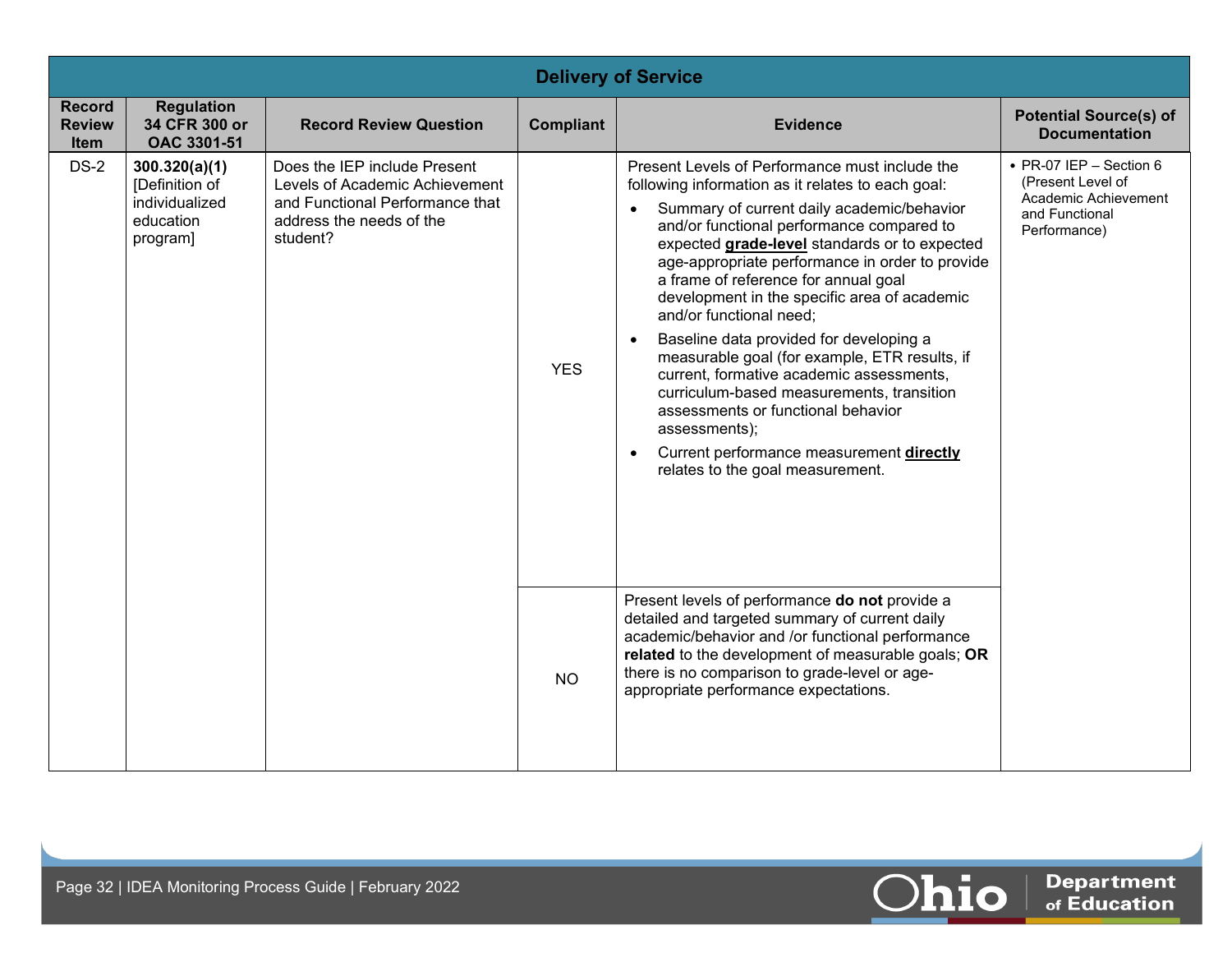|                                        | <b>Delivery of Service</b>                                                        |                                                                  |                         |                                                                                                                                                                                                                                                                                                                                                                                                                                                                                                                                                                                                                                                                                                                                                                                                                                                                             |                                                         |  |  |
|----------------------------------------|-----------------------------------------------------------------------------------|------------------------------------------------------------------|-------------------------|-----------------------------------------------------------------------------------------------------------------------------------------------------------------------------------------------------------------------------------------------------------------------------------------------------------------------------------------------------------------------------------------------------------------------------------------------------------------------------------------------------------------------------------------------------------------------------------------------------------------------------------------------------------------------------------------------------------------------------------------------------------------------------------------------------------------------------------------------------------------------------|---------------------------------------------------------|--|--|
| <b>Record</b><br><b>Review</b><br>Item | <b>Regulation</b><br>34 CFR 300 or<br>OAC 3301-51                                 | <b>Record Review Question</b>                                    | <b>Compliant</b>        | <b>Evidence</b>                                                                                                                                                                                                                                                                                                                                                                                                                                                                                                                                                                                                                                                                                                                                                                                                                                                             | <b>Potential Source(s) of</b><br><b>Documentation</b>   |  |  |
| $DS-3$                                 | 300.320(a)(2)(i)<br>[Definition of<br>individualized<br>education<br>program]     | Are annual goals stated in<br>measurable terms?                  | <b>YES</b><br><b>NO</b> | Annual goals are stated in measurable terms that<br>describe what can be taught to the child using<br>specially designed instruction within a twelve-month<br>period.<br>A measurable annual goal must contain the<br>following:<br>Clearly defined behavior: the specific action the<br>$\bullet$<br>child will be expected to perform;<br>The condition (situation, setting or given<br>$\bullet$<br>material) under which the behavior is to be<br>performed;<br>Performance criteria desired: the level the child<br>$\bullet$<br>must demonstrate for mastery AND the number<br>of times the child must demonstrate the skill or<br>behavior.<br>The goal must be measurable on its own.<br>The annual goals do not describe what can be taught<br>to the child using specially designed instruction, and<br>the goal is missing one or more of the above<br>criteria. | • PR-07 IEP - Section 6<br>(Measurable Annual<br>Goals) |  |  |
| $DS-4$                                 | 300.320<br>(a)(2)(i)<br>[Definition of<br>individualized<br>education<br>program] | Do annual goals address the<br>child's academic area(s) of need? | <b>YES</b>              | There is alignment between the academic needs<br>identified in the ETR and the annual goals; OR There<br>is evidence in the IEP that the IEP team, based on<br>the severity of needs, decided to prioritize certain<br>needs above others; OR There is a statement that<br>the IEP team has determined there is no longer a<br>need for a specific goal.                                                                                                                                                                                                                                                                                                                                                                                                                                                                                                                    | • PR-07 IEP - Section 6                                 |  |  |
|                                        |                                                                                   |                                                                  | <b>NO</b>               | Annual goals fail to address the child's academic<br>needs identified in the ETR and/or IEP.                                                                                                                                                                                                                                                                                                                                                                                                                                                                                                                                                                                                                                                                                                                                                                                |                                                         |  |  |
|                                        |                                                                                   |                                                                  | <b>NA</b>               | Academic needs were not identified at this time.                                                                                                                                                                                                                                                                                                                                                                                                                                                                                                                                                                                                                                                                                                                                                                                                                            |                                                         |  |  |

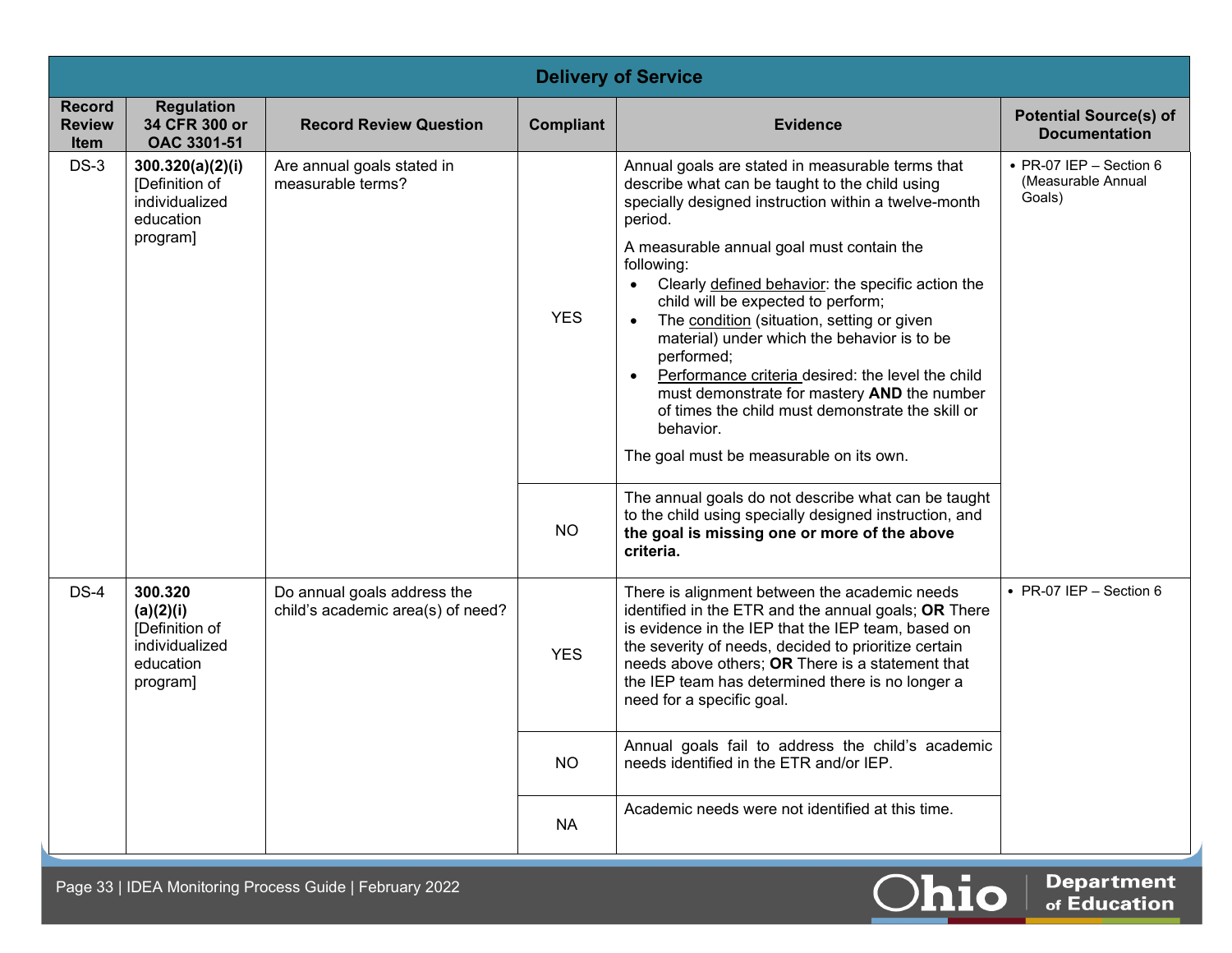|                                        | <b>Delivery of Service</b>                                                                                                                                       |                                                                                                                                                                              |                  |                                                                                                                                                                                                                                                                                                                                                                                                                                                                 |                                                                                |  |  |  |
|----------------------------------------|------------------------------------------------------------------------------------------------------------------------------------------------------------------|------------------------------------------------------------------------------------------------------------------------------------------------------------------------------|------------------|-----------------------------------------------------------------------------------------------------------------------------------------------------------------------------------------------------------------------------------------------------------------------------------------------------------------------------------------------------------------------------------------------------------------------------------------------------------------|--------------------------------------------------------------------------------|--|--|--|
| <b>Record</b><br><b>Review</b><br>Item | <b>Regulation</b><br>34 CFR 300 or<br><b>OAC 3301-51</b>                                                                                                         | <b>Record Review Question</b>                                                                                                                                                | <b>Compliant</b> | <b>Evidence</b>                                                                                                                                                                                                                                                                                                                                                                                                                                                 | <b>Potential Source(s) of</b><br><b>Documentation</b>                          |  |  |  |
| $DS-5$                                 | 300.320(a)(2)(i)<br>[Definition of<br>individualized<br>education<br>program]                                                                                    | Do annual goals address the<br>child's functional area(s) of need?                                                                                                           | <b>YES</b>       | There is alignment between the functional needs<br>identified in the ETR and the annual goals; OR There<br>is evidence in the IEP that the IEP team, based on<br>the severity of needs, decided to prioritize certain<br>needs above others; OR There is a statement that<br>the IEP team has determined there is no longer a<br>need for a specific goal.<br>Functional means nonacademic, as in "routine<br>activities of everyday living."                   | • PR-07 IEP - Section $6$                                                      |  |  |  |
|                                        |                                                                                                                                                                  |                                                                                                                                                                              | <b>NO</b>        | The annual goals fail to reasonably address<br>functional area(s) of need identified in the ETR<br>and/or IEP.                                                                                                                                                                                                                                                                                                                                                  |                                                                                |  |  |  |
|                                        |                                                                                                                                                                  |                                                                                                                                                                              | <b>NA</b>        | Functional needs were not identified at this time.                                                                                                                                                                                                                                                                                                                                                                                                              |                                                                                |  |  |  |
| $DS-6$                                 | 300.320(a)(4)<br>[Definition of<br>individualized<br>education<br>program]<br>3301-51-01 (B)<br>(54) [Definition of<br><b>Related Services]</b><br>3301-51-01(B) | Does the IEP contain a statement<br>of specially designed instruction,<br>including related services, that<br>addresses the needs of the child<br>and supports annual goals? | <b>YES</b>       | The IEP specifically identifies the provision of<br>specially designed instruction (SDI) and related<br>services AND describes the nature of the instruction<br>that aligns with the needs of the child AND supports<br>achievement of annual goals. The SDI describes<br>skills and methods used for instruction specific to the<br>goal; OR The child is receiving related services that<br>the IEP team has determined is specially designed<br>instruction. | • PR-07 IEP - Section 7<br>Description(s) of<br>Specially Designed<br>Services |  |  |  |
|                                        | $(60)$ $(b)$ $(iii)$<br>[Definition of<br>Specially<br>Designed<br>Instruction]                                                                                  |                                                                                                                                                                              | <b>NO</b>        | The IEP does not specifically identify the provision of<br>specially designed instruction, including related<br>services, AND/OR does not describe the nature of<br>the instruction that aligns with the needs of the child<br>AND/OR does not support achievement of annual<br>goals.                                                                                                                                                                          |                                                                                |  |  |  |

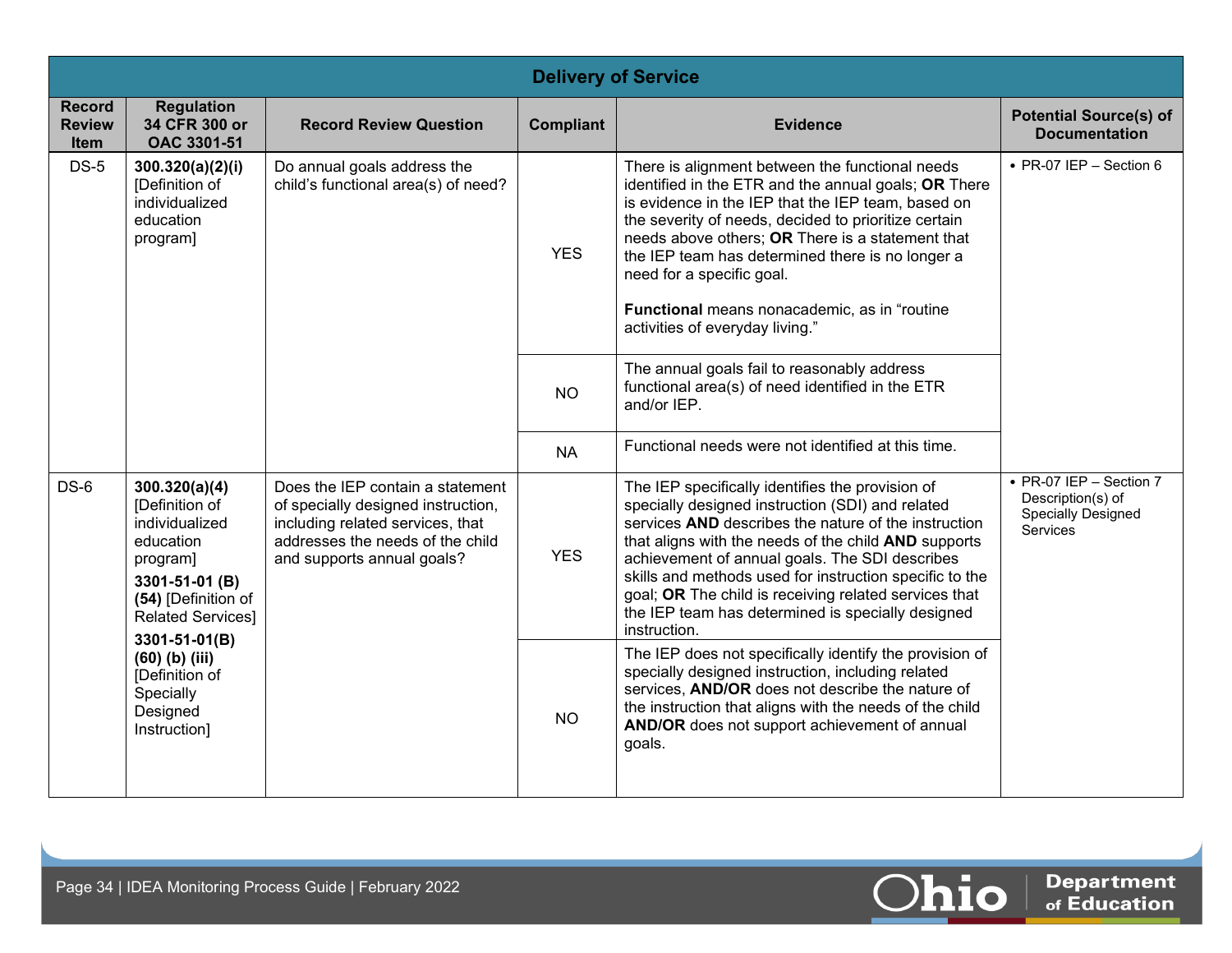|                                               | <b>Delivery of Service</b>                                                 |                                                                                                                                             |                  |                                                                                                                                                                                                                                                                                                                                       |                                                                                                                         |  |  |  |  |
|-----------------------------------------------|----------------------------------------------------------------------------|---------------------------------------------------------------------------------------------------------------------------------------------|------------------|---------------------------------------------------------------------------------------------------------------------------------------------------------------------------------------------------------------------------------------------------------------------------------------------------------------------------------------|-------------------------------------------------------------------------------------------------------------------------|--|--|--|--|
| <b>Record</b><br><b>Review</b><br><b>Item</b> | <b>Regulation</b><br>34 CFR 300 or<br>OAC 3301-51                          | <b>Record Review Question</b>                                                                                                               | <b>Compliant</b> | <b>Evidence</b>                                                                                                                                                                                                                                                                                                                       | <b>Potential Source(s) of</b><br><b>Documentation</b>                                                                   |  |  |  |  |
| $DS-7$                                        | 300.320(a)(7)<br>[Definition of<br>individualized<br>education<br>program] | Does the statement of specially<br>designed instruction, including<br>related services, indicate the<br>location where it will be provided? | <b>YES</b>       | The IEP specifically identifies the location of<br>services. If more than one location, each location is<br>separated to show the specially designed instruction<br>and/or related services for each location.                                                                                                                        | • PR-07 IEP - Section 7<br>Description(s) of<br><b>Specially Designed</b><br>Services (Location of<br>Services)         |  |  |  |  |
|                                               |                                                                            |                                                                                                                                             | <b>NO</b>        | The IEP does NOT specify where specially designed<br>instruction and/or related services will be provided;<br>OR Each location is not separated to show the<br>specially designed instruction and/or related services<br>for each location.                                                                                           |                                                                                                                         |  |  |  |  |
| $DS-8$                                        | 300.320(a)(7)<br>[Definition of<br>individualized<br>education<br>program] | Does the statement of specially<br>designed instruction, including<br>related services, indicate the<br>amount of time and frequency?       | <b>YES</b>       | The statement of specially designed instruction<br>and/or related services specifically identifies the<br>amount of time and frequency of services the child<br>will receive AND it is clear and understandable to<br>parents.                                                                                                        | • PR-07 IEP - Section 7<br>Description(s) of<br><b>Specially Designed</b><br>Services (Amount of<br>Time and Frequency) |  |  |  |  |
|                                               |                                                                            |                                                                                                                                             | <b>NO</b>        | The specially designed instruction statement does<br>not specify the amount of time and frequency of<br>services received; OR More than one goal or<br>provider is specified in the amount of time; OR<br>Amounts of time and frequency are not clear and<br>understandable to parents regarding when services<br>are being provided. |                                                                                                                         |  |  |  |  |

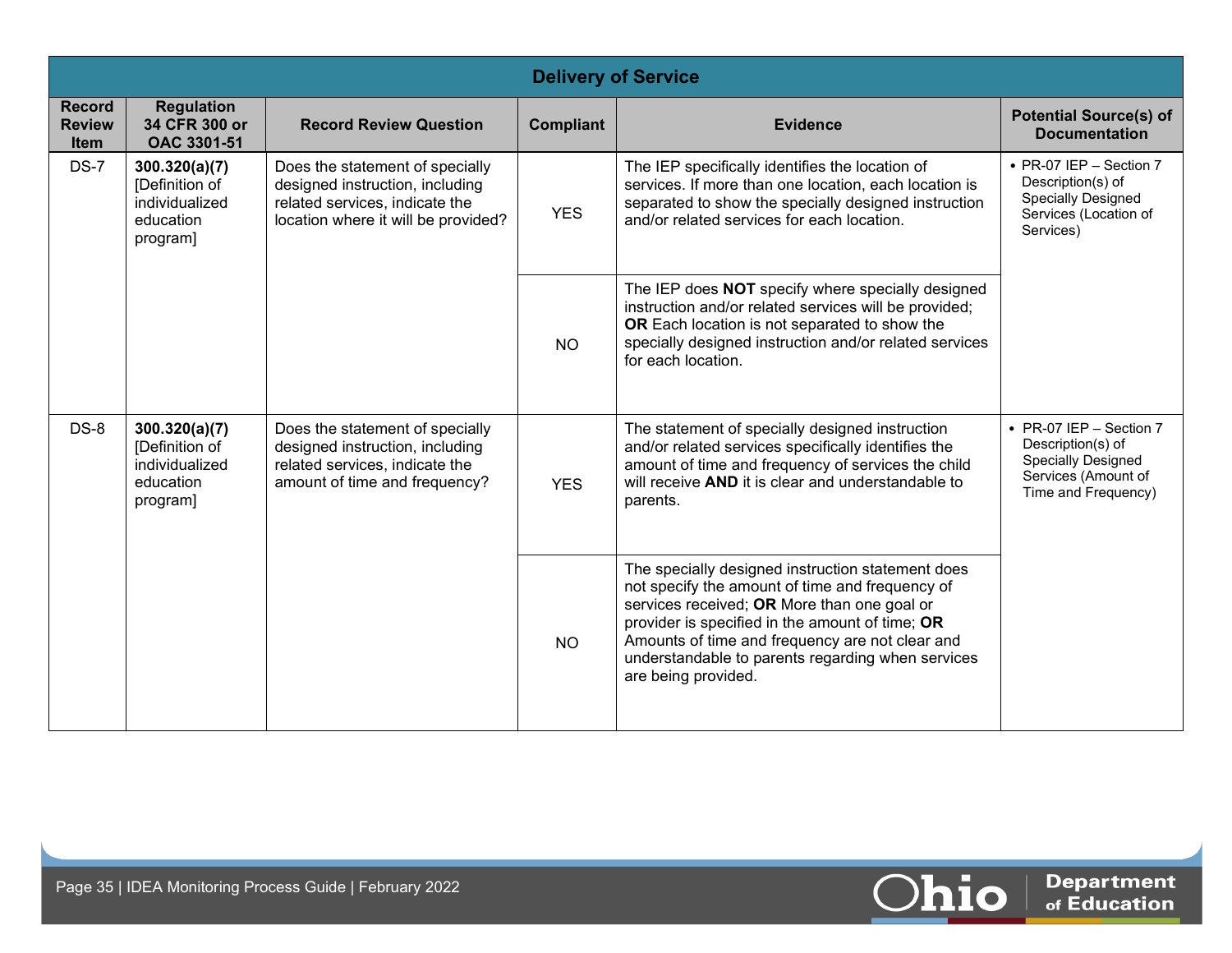|                                               | <b>Delivery of Service</b>                                |                                                                                                                                               |                  |                                                                                                                                                                                                                                                                                                                                                                                                                                                                                                                                                                                                                                                                                                                                                                                                                                                                           |                                                                                                                                                                                                   |  |  |  |
|-----------------------------------------------|-----------------------------------------------------------|-----------------------------------------------------------------------------------------------------------------------------------------------|------------------|---------------------------------------------------------------------------------------------------------------------------------------------------------------------------------------------------------------------------------------------------------------------------------------------------------------------------------------------------------------------------------------------------------------------------------------------------------------------------------------------------------------------------------------------------------------------------------------------------------------------------------------------------------------------------------------------------------------------------------------------------------------------------------------------------------------------------------------------------------------------------|---------------------------------------------------------------------------------------------------------------------------------------------------------------------------------------------------|--|--|--|
| <b>Record</b><br><b>Review</b><br><b>Item</b> | <b>Regulation</b><br>34 CFR 300 or<br>OAC 3301-51         | <b>Record Review Question</b>                                                                                                                 | <b>Compliant</b> | <b>Evidence</b>                                                                                                                                                                                                                                                                                                                                                                                                                                                                                                                                                                                                                                                                                                                                                                                                                                                           | <b>Potential Source(s) of</b><br><b>Documentation</b>                                                                                                                                             |  |  |  |
| $DS-9$                                        | 300.324(a)(2)(v)<br>[Consideration of<br>special factors] | Does the IEP identify assistive<br>technology to enable the child to<br>be involved and make progress in<br>the general education curriculum? | <b>YES</b>       | The IEP includes assistive technology and/or<br>assistive technology services to meet the described<br>needs for the child. For clarity, the statement should<br>include how the device or the service meets the<br>needs of the child.<br>300.5 Assistive Technology Device: any device<br>item, piece of equipment, or product system, whether<br>acquired commercially off the shelf, modified, or<br>customized, that directly assist a child with a<br>disability to increase, maintain, or improve his or her<br>functional capabilities. A medical device that is<br>surgically implanted or the replacement of such a<br>device is not included under the term "assistive<br>technology device."<br>300.6 Assistive Technology Service: Any service<br>that directly assists the child in the selection,<br>acquisition or use of an assistive technology device. | • PR-07 IEP - Section 2<br>Special Instructional<br>Factors<br>• PR-07 IEP - Section 7<br>Description(s) of<br><b>Specially Designed</b><br>Services-Assistive<br>Technology or<br>Accommodations |  |  |  |
|                                               |                                                           |                                                                                                                                               | <b>NO</b>        | Assistive technology and/or services were identified<br>in the ETR but not included on the IEP; OR Assistive<br>technology is listed as needed, at the discretion of<br>the teacher, as requested; OR Assistive technology<br>is generic and not specific to individual needs.                                                                                                                                                                                                                                                                                                                                                                                                                                                                                                                                                                                            |                                                                                                                                                                                                   |  |  |  |
|                                               |                                                           |                                                                                                                                               | <b>NA</b>        | Based on the needs of the child, assistive technology<br>and/or services were not identified at this time.                                                                                                                                                                                                                                                                                                                                                                                                                                                                                                                                                                                                                                                                                                                                                                |                                                                                                                                                                                                   |  |  |  |

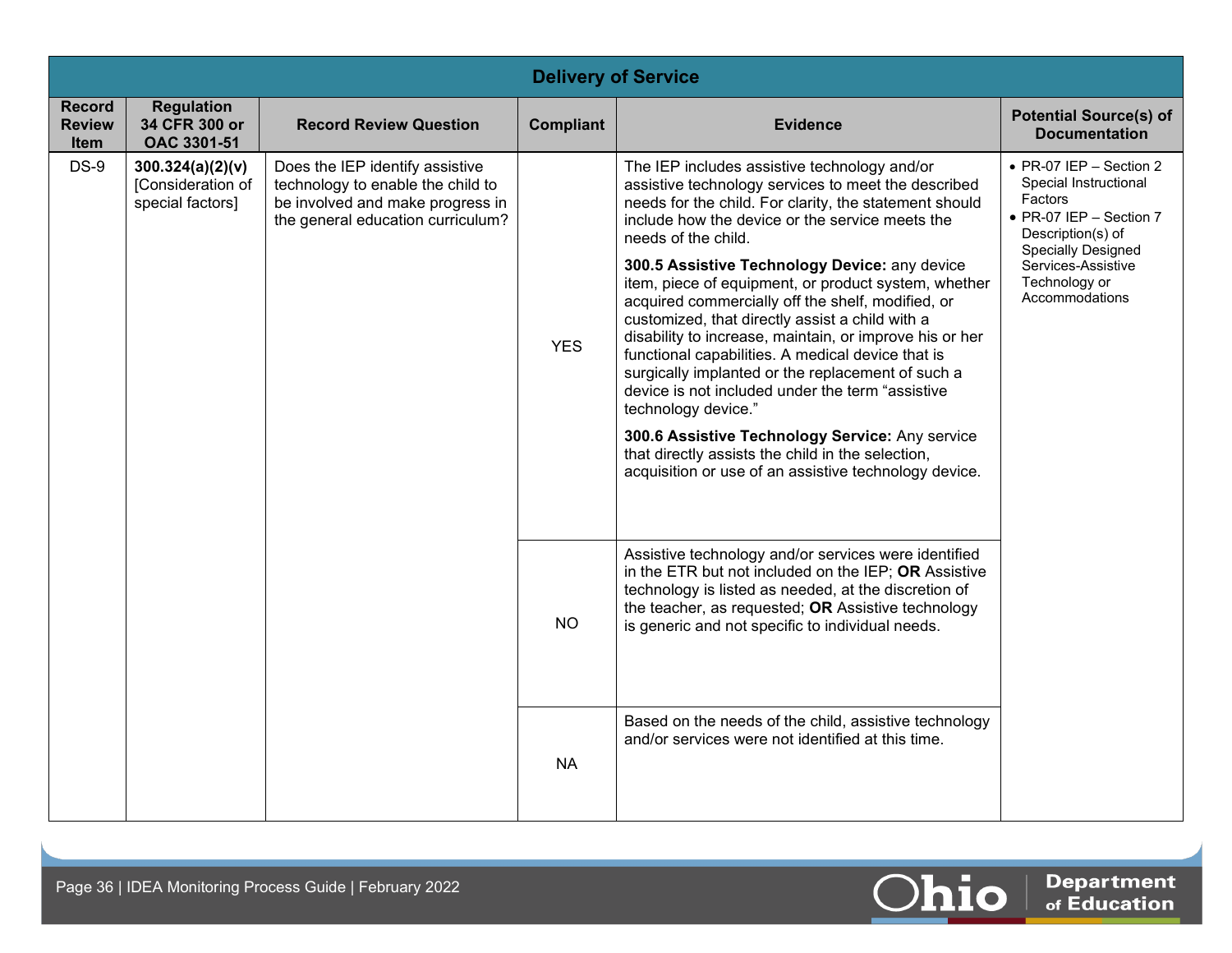|                                               | <b>Delivery of Service</b>                                                    |                                                                                                                                                     |                  |                                                                                                                                                                                                                                                                                                                                                                                                                                                                                                                                                                                                                                                                                                                                                                                                                  |                                                                                                                                                       |  |  |  |
|-----------------------------------------------|-------------------------------------------------------------------------------|-----------------------------------------------------------------------------------------------------------------------------------------------------|------------------|------------------------------------------------------------------------------------------------------------------------------------------------------------------------------------------------------------------------------------------------------------------------------------------------------------------------------------------------------------------------------------------------------------------------------------------------------------------------------------------------------------------------------------------------------------------------------------------------------------------------------------------------------------------------------------------------------------------------------------------------------------------------------------------------------------------|-------------------------------------------------------------------------------------------------------------------------------------------------------|--|--|--|
| <b>Record</b><br><b>Review</b><br><b>Item</b> | <b>Regulation</b><br>34 CFR 300 or<br>OAC 3301-51                             | <b>Record Review Question</b>                                                                                                                       | <b>Compliant</b> | <b>Evidence</b>                                                                                                                                                                                                                                                                                                                                                                                                                                                                                                                                                                                                                                                                                                                                                                                                  | <b>Potential Source(s) of</b><br><b>Documentation</b>                                                                                                 |  |  |  |
| <b>DS-10</b>                                  | 300.320(a)(6)(i)<br>[Definition of<br>individualized<br>education<br>program] | Does the IEP identify<br>accommodations provided to enable<br>the child to be involved and make<br>progress in the general education<br>curriculum? | <b>YES</b>       | The IEP describes accommodations provided to the<br>child and explains the conditions for and the extent of<br>each accommodation.<br>Accommodations provide access to course content<br>but do not alter the scope or complexity of the<br>information taught to the child.                                                                                                                                                                                                                                                                                                                                                                                                                                                                                                                                     | • PR-07 IEP - Section 7<br>Description(s) of<br><b>Specially Designed</b><br>Services-<br>Accommodations                                              |  |  |  |
|                                               |                                                                               |                                                                                                                                                     |                  | Accommodations are noted in the Profile or Present<br>Levels of Performance or in the ETR only and not listed<br>in Section 7; OR                                                                                                                                                                                                                                                                                                                                                                                                                                                                                                                                                                                                                                                                                |                                                                                                                                                       |  |  |  |
|                                               |                                                                               |                                                                                                                                                     | NO.              | Accommodations were identified by the IEP team but<br>not included on the IEP; OR                                                                                                                                                                                                                                                                                                                                                                                                                                                                                                                                                                                                                                                                                                                                |                                                                                                                                                       |  |  |  |
|                                               |                                                                               |                                                                                                                                                     |                  | Accommodations are listed as needed, at the discretion<br>of the teacher, as requested; OR The conditions and/or<br>extent of each accommodation were not explained.                                                                                                                                                                                                                                                                                                                                                                                                                                                                                                                                                                                                                                             |                                                                                                                                                       |  |  |  |
|                                               |                                                                               |                                                                                                                                                     | <b>NA</b>        | Based on the needs of the child, accommodations were<br>not identified at this time.                                                                                                                                                                                                                                                                                                                                                                                                                                                                                                                                                                                                                                                                                                                             |                                                                                                                                                       |  |  |  |
| <b>DS-11</b>                                  | 300.320(a)(4)<br>[Definition of<br>individualized<br>education<br>program]    | Does the IEP identify modifications<br>to enable the child to be involved<br>and make progress in the general<br>education curriculum?              | <b>YES</b>       | The IEP describes the type of modification and the<br>extent of the modification provided to the child.<br>Modifications means changes made to the content that<br>students are expected to learn where the amount or<br>complexity of materials is altered from grade-level<br>curriculum expectations. When an instructional or<br>curriculum modification is made, either the specific<br>subject matter is altered, or the performance expected<br>of the student is changed. Sometimes the nature and<br>severity of the student's disability require that both the<br>materials and the performance expected of the student<br>be changed.<br>Modifications of the curriculum result in the child being<br>taught the same information as the same-age and<br>grade-level peers, but with less complexity. | • PR-07 IEP, Section 7<br>• Description(s) of<br><b>Specially Designed</b><br>Services-Modifications<br>• Profile or Present Levels<br>of Performance |  |  |  |
|                                               |                                                                               |                                                                                                                                                     | NO.              | The IEP does not describe the type of modification and<br>the extent of the modification provided to the child; OR<br>Modifications are listed as needed, at the discretion of<br>the teacher, as requested.                                                                                                                                                                                                                                                                                                                                                                                                                                                                                                                                                                                                     |                                                                                                                                                       |  |  |  |
|                                               |                                                                               |                                                                                                                                                     | <b>NA</b>        | Based on the needs of the child, modifications were not<br>identified at this time.                                                                                                                                                                                                                                                                                                                                                                                                                                                                                                                                                                                                                                                                                                                              |                                                                                                                                                       |  |  |  |

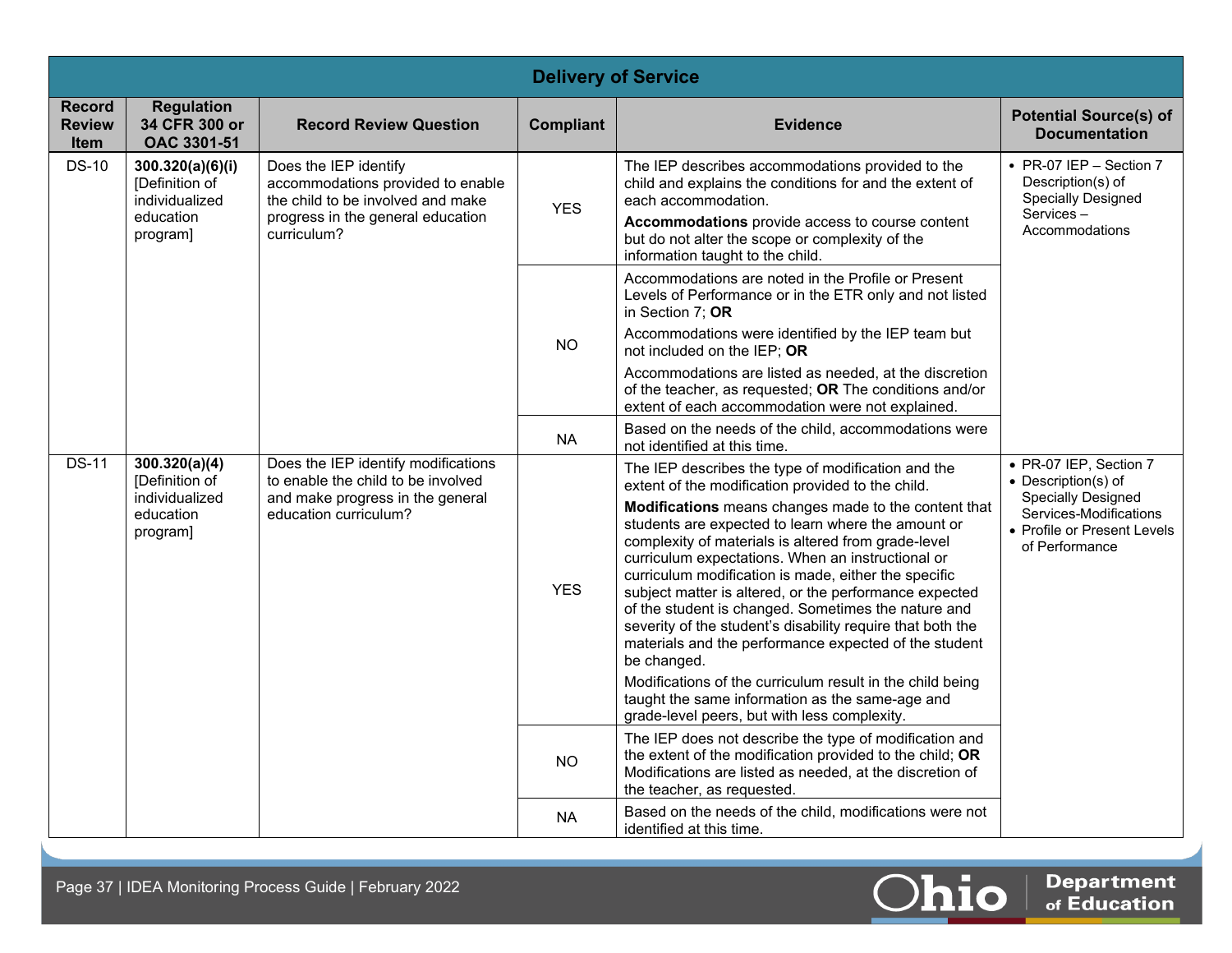|                                               | <b>Delivery of Service</b>                                                                                                                                                                                                                                                                                     |                                                                                        |                                                                                                                                                                                                                                                                                                                                                                                    |                                                                                                                                                                                                                                                                                                                                                                                                                                                                                                |                                                                   |  |  |  |
|-----------------------------------------------|----------------------------------------------------------------------------------------------------------------------------------------------------------------------------------------------------------------------------------------------------------------------------------------------------------------|----------------------------------------------------------------------------------------|------------------------------------------------------------------------------------------------------------------------------------------------------------------------------------------------------------------------------------------------------------------------------------------------------------------------------------------------------------------------------------|------------------------------------------------------------------------------------------------------------------------------------------------------------------------------------------------------------------------------------------------------------------------------------------------------------------------------------------------------------------------------------------------------------------------------------------------------------------------------------------------|-------------------------------------------------------------------|--|--|--|
| <b>Record</b><br><b>Review</b><br><b>Item</b> | <b>Regulation</b><br>34 CFR 300 or<br>OAC 3301-51                                                                                                                                                                                                                                                              | <b>Record Review Question</b>                                                          | <b>Compliant</b>                                                                                                                                                                                                                                                                                                                                                                   | <b>Evidence</b>                                                                                                                                                                                                                                                                                                                                                                                                                                                                                | <b>Potential Source(s) of</b><br><b>Documentation</b>             |  |  |  |
| <b>DS-12</b>                                  | 300.320(a)(4)<br>Does the IEP identify supports for<br>[Definition of<br>school personnel to enable the<br>individualized<br>child to be involved and make<br>education<br>progress in the general education<br>curriculum?<br>program]<br>Note: For preschool, provide the<br>amount of time and frequency in | <b>YES</b>                                                                             | The IEP describes support(s) to school personnel<br>who may need assistance in implementing the child's<br>IEP. The section describes what support adult staff<br>are receiving from other adult staff.<br>For each support, the team must list the school<br>personnel to receive the support, the specific support<br>that will be provided and who will provide the<br>support. | • PR-07 IEP - Section 7<br>Description(s) of<br><b>Specially Designed</b><br>Services - Support for<br>School Personnel                                                                                                                                                                                                                                                                                                                                                                        |                                                                   |  |  |  |
|                                               |                                                                                                                                                                                                                                                                                                                | the description for each<br>support.                                                   | <b>NO</b>                                                                                                                                                                                                                                                                                                                                                                          | Supports for school personnel were identified by the<br>IEP team but were not included on the IEP, or are<br>listed "as needed," "at the discretion of the teacher;"<br>OR Section 7 of the IEP did not specify what the<br>support is or who would provide the support; OR<br>The section described student services and not what<br>support adult staff are receiving from other adult<br>staff.<br>For preschool: Section 7 of the IEP did not provide<br>the amount of time and frequency. |                                                                   |  |  |  |
|                                               |                                                                                                                                                                                                                                                                                                                |                                                                                        | <b>NA</b>                                                                                                                                                                                                                                                                                                                                                                          | Supports for school personnel were not identified at<br>this time.                                                                                                                                                                                                                                                                                                                                                                                                                             |                                                                   |  |  |  |
| $DS-13$                                       | 300.320<br>(a)(6)(ii)<br>[Definition of<br>individualized<br>education<br>program]                                                                                                                                                                                                                             | Is there a justification statement<br>regarding alternate assessment<br>participation? | <b>YES</b>                                                                                                                                                                                                                                                                                                                                                                         | There is a statement describing why the child cannot<br>participate in the regular assessment and why the<br>alternate assessment is appropriate for the student<br>AND Evidence was provided that the IEP team used<br>the required Alternate Assessment for Students with<br>Significant Cognitive Disabilities (AASCD) Decision-<br>Making Tool documenting evidence of significant<br>cognitive disability.                                                                                | • PR-07 IEP - Section 12:<br>Justification statement<br>for AASCD |  |  |  |
|                                               |                                                                                                                                                                                                                                                                                                                |                                                                                        | NO.                                                                                                                                                                                                                                                                                                                                                                                | The statement does not describe why the child<br>cannot participate in the regular assessment or how<br>the selected alternate assessment is appropriate for<br>the student; OR There is no evidence of significant<br>cognitive disability documented in the AASCD<br>Decision-Making Tool; OR The AASCD Decision-<br>Making Tool with parent signature was not provided.                                                                                                                     |                                                                   |  |  |  |
|                                               |                                                                                                                                                                                                                                                                                                                |                                                                                        | <b>NA</b>                                                                                                                                                                                                                                                                                                                                                                          | The student did not participate in the alternate<br>assessment.                                                                                                                                                                                                                                                                                                                                                                                                                                |                                                                   |  |  |  |

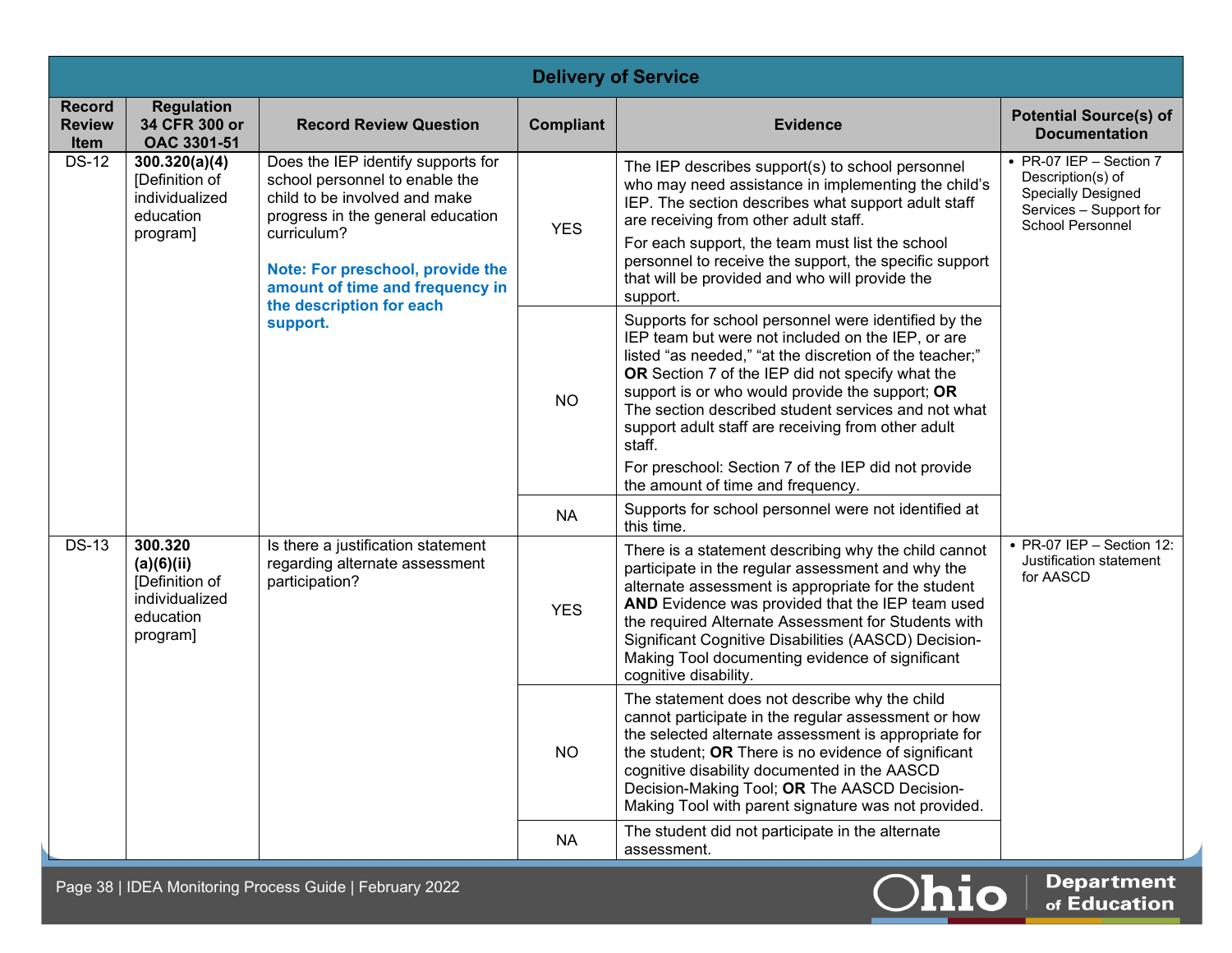|                                               | <b>Delivery of Service</b>                                                  |                                                                                                                                                                           |                  |                                                                                                                                                                                                                                                                                                                                                           |                                                                                                                                                                                                                                                                                                                                                    |  |  |
|-----------------------------------------------|-----------------------------------------------------------------------------|---------------------------------------------------------------------------------------------------------------------------------------------------------------------------|------------------|-----------------------------------------------------------------------------------------------------------------------------------------------------------------------------------------------------------------------------------------------------------------------------------------------------------------------------------------------------------|----------------------------------------------------------------------------------------------------------------------------------------------------------------------------------------------------------------------------------------------------------------------------------------------------------------------------------------------------|--|--|
| <b>Record</b><br><b>Review</b><br><b>Item</b> | <b>Regulation</b><br>34 CFR 300 or<br>OAC 3301-51                           | <b>Record Review Question</b>                                                                                                                                             | <b>Compliant</b> | <b>Evidence</b>                                                                                                                                                                                                                                                                                                                                           | <b>Potential Source(s) of</b><br><b>Documentation</b>                                                                                                                                                                                                                                                                                              |  |  |
| <b>DS-14</b>                                  | 300.320(a)(3)<br>[Description of<br>individualized<br>education<br>program] | Was progress reporting data<br>collected and analyzed to monitor<br>performance on each goal?<br>This refers to progress<br>reporting data used to inform<br>instruction. | <b>YES</b>       | There is instructional data collected for each<br>measurable annual goal AND there is evidence that<br>data was analyzed to inform future instruction AND<br>there is evidence that the progress data reported<br>aligns to measurement(s) used in the annual goal<br>statement.                                                                          | • Progress Reports<br>• Progress toward last year's<br>qoals<br>• Concerns of parents<br>• Student's desired<br>school/post-school outcome<br>goals                                                                                                                                                                                                |  |  |
|                                               |                                                                             |                                                                                                                                                                           | <b>NO</b>        | There is no evidence of data collection on each annual<br>goal, progress reports/analysis; OR There is no<br>evidence that the progress data for each annual goal<br>was reported; OR Progress reported does not align to<br>measurement(s) used in the annual goal statement.                                                                            | • Input from related service<br>providers<br>• Use of objective/measurable<br>terms in present levels of<br>performance and<br>goals/objectives                                                                                                                                                                                                    |  |  |
| <b>DS-15</b>                                  | 300.324(b)<br>[Review and<br>revision of IEPs]]                             | During this school year, were<br>revisions to the IEP made based<br>on data indicating changes in<br>student needs or abilities?                                          | <b>YES</b>       | Data from progress monitoring and/or recent<br>evaluations drive decisions made to modify the IEP.<br>After data analysis, the decision was made to adjust<br>instruction to promote increased student learning.<br>Rationale for instructional adjustment is documented.<br>The IEP details the instructional adjustment(s) in the<br>relevant sections. | • Evidence that staff use<br>student progress data to<br>assess the effectiveness of<br>each special education<br>instructional service and<br>strategy that have been<br>implemented to determine if<br>the instructional approach is<br>effective with the student.                                                                              |  |  |
|                                               |                                                                             |                                                                                                                                                                           | <b>NO</b>        | Data indicating the need for revision were available<br>(goal was mastered or no progress was made), but no<br>revisions were evident (PR-02, IEP amendment,<br>change of placement).                                                                                                                                                                     | Documentation verifies that<br>interventions have been<br>implemented with fidelity<br>(training, observations) prior<br>to request for change.<br>• Evidence exists that when<br>progress monitoring shows<br>the student is not likely to                                                                                                        |  |  |
|                                               |                                                                             |                                                                                                                                                                           | <b>NA</b>        | This is the first assessment reporting period of the year<br>and sufficient data are not yet available to inform IEP<br>adjustments; OR Based on progress monitoring data,<br>no revisions were necessary.                                                                                                                                                | reach his/her annual goals,<br>the educational agency<br>schedules IEP reviews in a<br>timely manner to review and,<br>if appropriate, revise the IEP.<br>• Data analysis indicating the<br>necessary instructional<br>adjustment(s).<br>Parental participation to<br>adjust instructional strategies<br>actively pursued.<br>• The IEP amendment. |  |  |



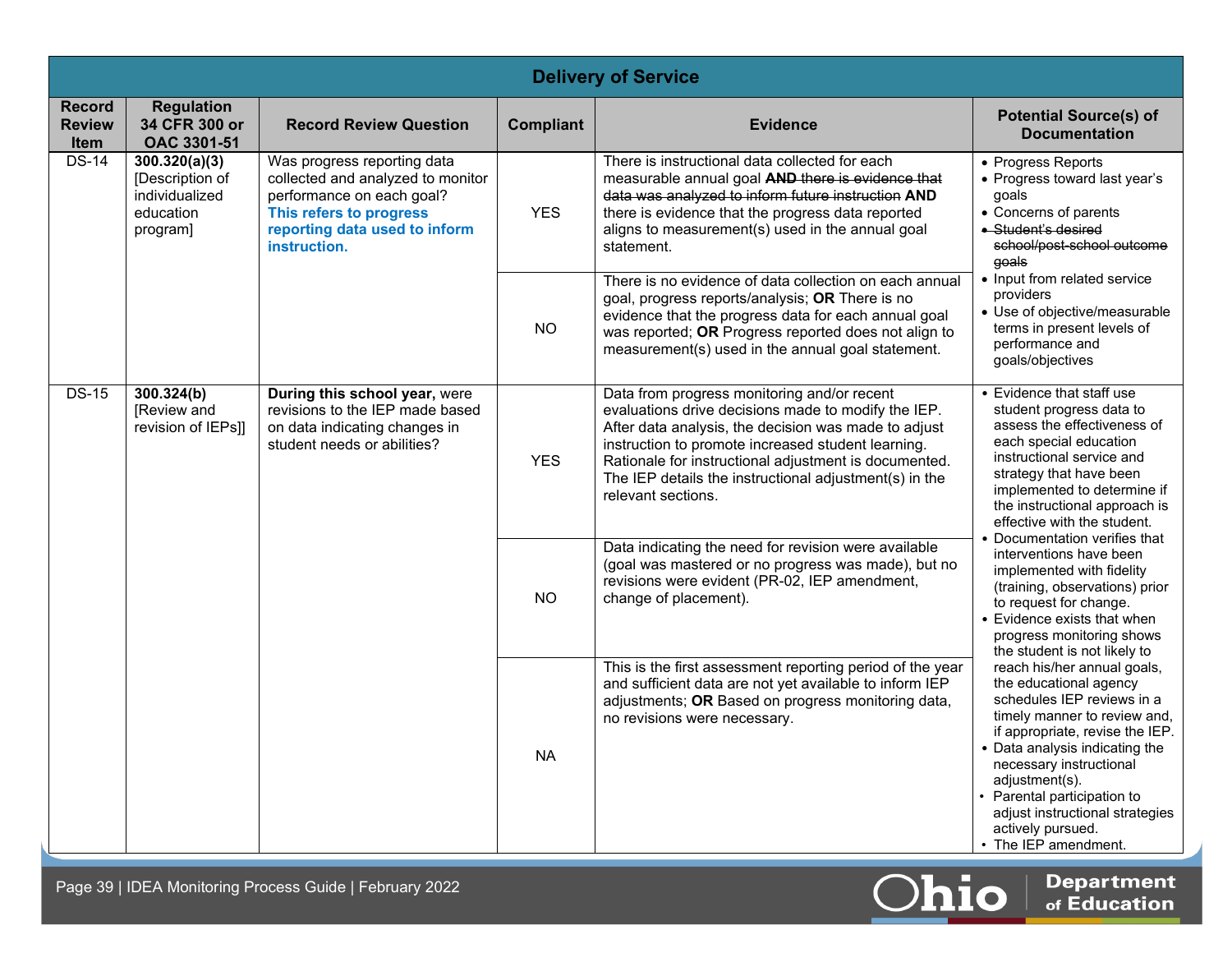|                                               | <b>Delivery of Service</b>                        |                                                     |                         |                                                                                                                                                                                                                                                                                                                                                                                                                                                                                                                                                                                                                                                                                                                                                                                                                                                                                 |                                                                                                                                                                     |  |  |  |  |
|-----------------------------------------------|---------------------------------------------------|-----------------------------------------------------|-------------------------|---------------------------------------------------------------------------------------------------------------------------------------------------------------------------------------------------------------------------------------------------------------------------------------------------------------------------------------------------------------------------------------------------------------------------------------------------------------------------------------------------------------------------------------------------------------------------------------------------------------------------------------------------------------------------------------------------------------------------------------------------------------------------------------------------------------------------------------------------------------------------------|---------------------------------------------------------------------------------------------------------------------------------------------------------------------|--|--|--|--|
| <b>Record</b><br><b>Review</b><br><b>Item</b> | <b>Regulation</b><br>34 CFR 300 or<br>OAC 3301-51 | <b>Record Review Question</b>                       | <b>Compliant</b>        | <b>Evidence</b>                                                                                                                                                                                                                                                                                                                                                                                                                                                                                                                                                                                                                                                                                                                                                                                                                                                                 | <b>Potential Source(s) of</b><br><b>Documentation</b>                                                                                                               |  |  |  |  |
| <b>DS-16</b>                                  | $300.321(1)-(7)$<br>[IEP Team]                    | Did the IEP meeting consist of<br>a qualified team? | <b>YES</b><br><b>NO</b> | The IEP Team consisted of the following:<br>Parent<br>$\bullet$<br>General education teacher<br>Special education teacher<br>$\bullet$<br>Educational agency representative (authorized to<br>allocate funds)<br>Person qualified to interpret instructional<br>$\bullet$<br>implications participated in the meeting and<br>signed the IEP<br>A member of the IEP team may be excused from<br>attending an IEP team meeting, in whole or in part, if<br>the parent and the educational agency consent, in<br>writing, to the excusal prior to the IEP meeting.<br>If the IEP discussion involves any excused members'<br>area of the curriculum or related service, the member<br>must submit, in writing, input into the development of<br>the IEP prior to the meeting.<br>One or more of the above team members were not<br>involved in the IEP meeting with no evidence of | • PR-02 Parent Invitation<br>• PR-01 Prior Written<br><b>Notice</b><br>• Signed excusal by parent<br>and written information<br>from the excused IEP<br>team member |  |  |  |  |
|                                               |                                                   |                                                     |                         | excusal where appropriate.                                                                                                                                                                                                                                                                                                                                                                                                                                                                                                                                                                                                                                                                                                                                                                                                                                                      |                                                                                                                                                                     |  |  |  |  |

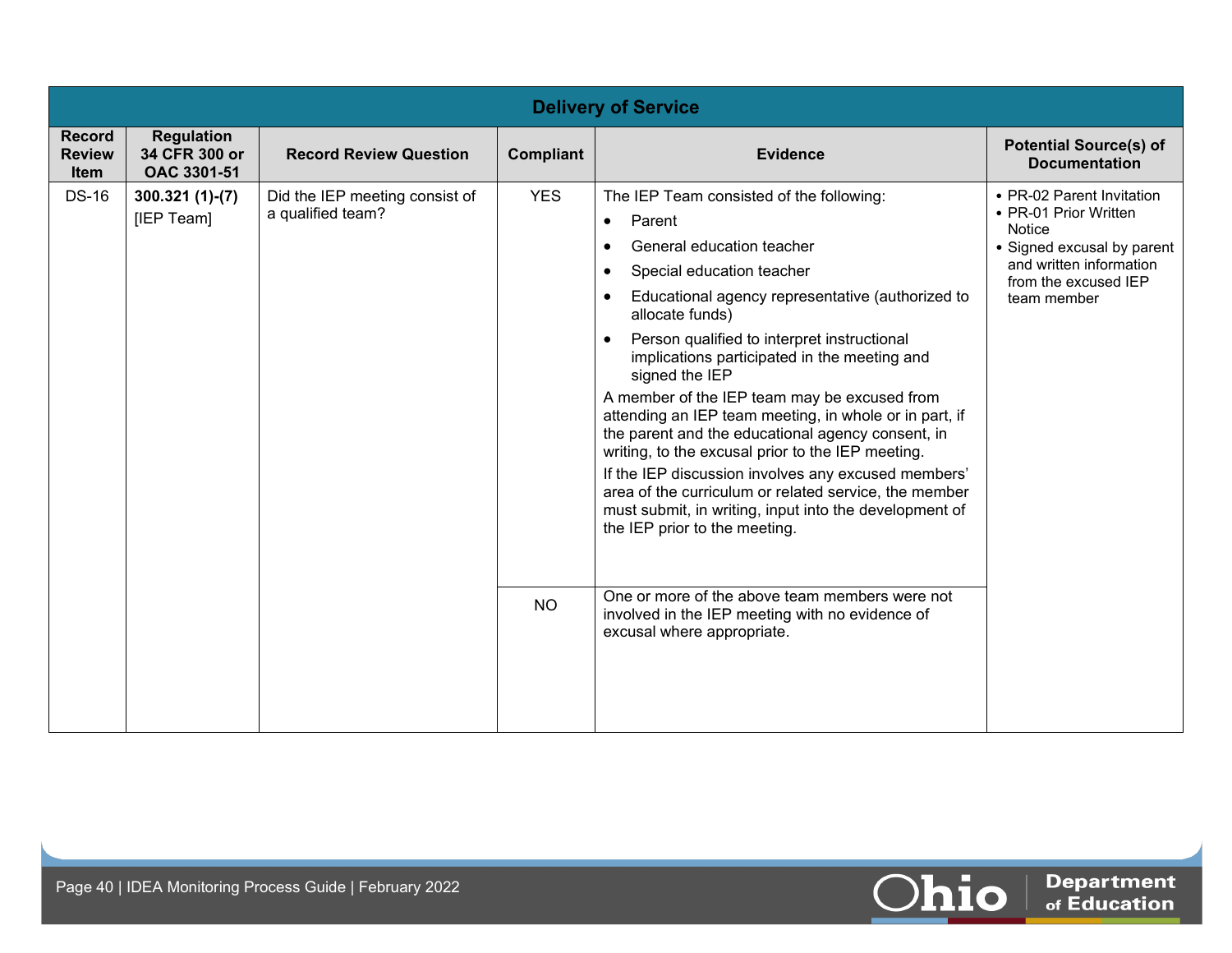<span id="page-40-0"></span>

|                                               | <b>Least Restrictive Environment</b>                                       |                                                                                                                                                                        |            |                                                                                                                                                                                                                                                                                                                                                                                                                                                                                                                                                                                                                                                                                                                                                         |                                                                                                                                                                                  |  |  |  |  |
|-----------------------------------------------|----------------------------------------------------------------------------|------------------------------------------------------------------------------------------------------------------------------------------------------------------------|------------|---------------------------------------------------------------------------------------------------------------------------------------------------------------------------------------------------------------------------------------------------------------------------------------------------------------------------------------------------------------------------------------------------------------------------------------------------------------------------------------------------------------------------------------------------------------------------------------------------------------------------------------------------------------------------------------------------------------------------------------------------------|----------------------------------------------------------------------------------------------------------------------------------------------------------------------------------|--|--|--|--|
| <b>Record</b><br><b>Review</b><br><b>Item</b> | <b>Regulation</b><br>34 CFR 300 or<br>OAC 3301-51                          | <b>Record Review Question</b>                                                                                                                                          | Compliant  | <b>Evidence</b>                                                                                                                                                                                                                                                                                                                                                                                                                                                                                                                                                                                                                                                                                                                                         | <b>Potential Source(s) of</b><br><b>Documentation</b>                                                                                                                            |  |  |  |  |
| LRE-1                                         | 300.320(a)(5)<br>[Definition of<br>individualized<br>education<br>program] | Does the IEP include an<br>explanation of the extent to<br>which the child will not<br>participate with nondisabled<br>children in the general<br>education classroom? | <b>YES</b> | The IEP includes a justification for why the child was<br>removed from the general education classroom, AND<br>• It is based on the individual needs of the child, not<br>the child's disability, and aligns with SDI or related<br>services location;<br>• It reflects that the team has given adequate<br>consideration to meeting the student's needs in the<br>general classroom with supplementary aids and<br>services;<br>• There is documentation that the nature or severity of<br>the disability is such that education in general<br>education classes, even with the use of<br>supplementary aids and services, cannot be<br>achieved satisfactorily;<br>• It describes potential harmful effects to the child or<br>others, if applicable. | • PR-07 IEP - Section 11<br>(LRE)<br>• $PR-07 - Section 3$<br>(Profile)<br>• $PR-07 - Section 6$<br>• Present levels of<br>academic achievement<br>and functional<br>performance |  |  |  |  |
|                                               |                                                                            | <b>NO</b><br><b>NA</b>                                                                                                                                                 |            | A rationale is not given; OR the rationale given:<br>• Is NOT based on the student's individual needs or<br>does not align with SDI or related service location;<br>• Does NOT reflect consideration for provision of<br>supplementary aids and services in the general<br>education classroom;<br>• Does NOT describe potential harmful effects to the<br>child or others, if applicable.<br>The student receives all special education services<br>with nondisabled peers.                                                                                                                                                                                                                                                                            |                                                                                                                                                                                  |  |  |  |  |

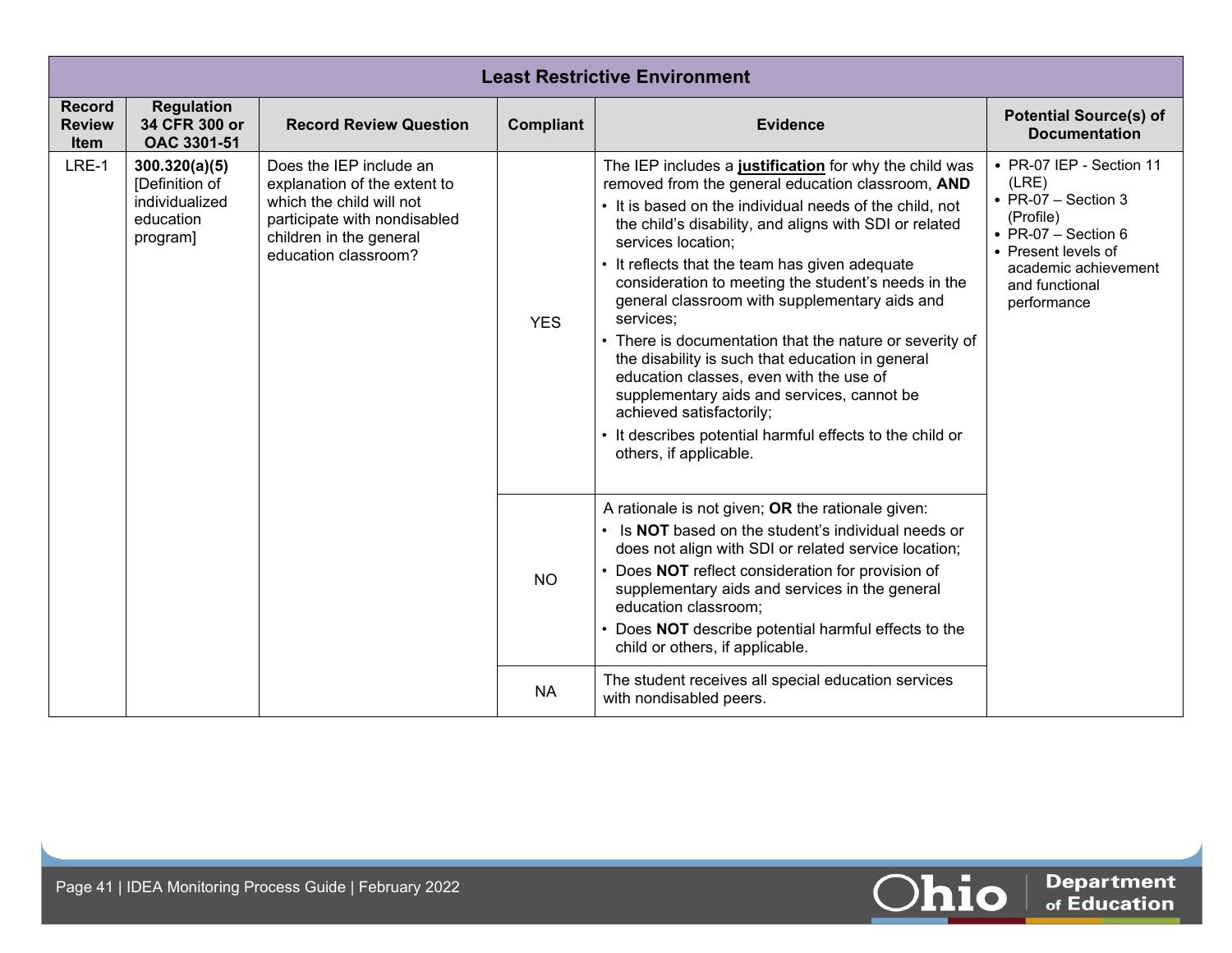# **Appendix 4: Indicator 13 Checklist Questions**



**Department** of Education

Page 42 | IDEA Monitoring Process Guide | February 2022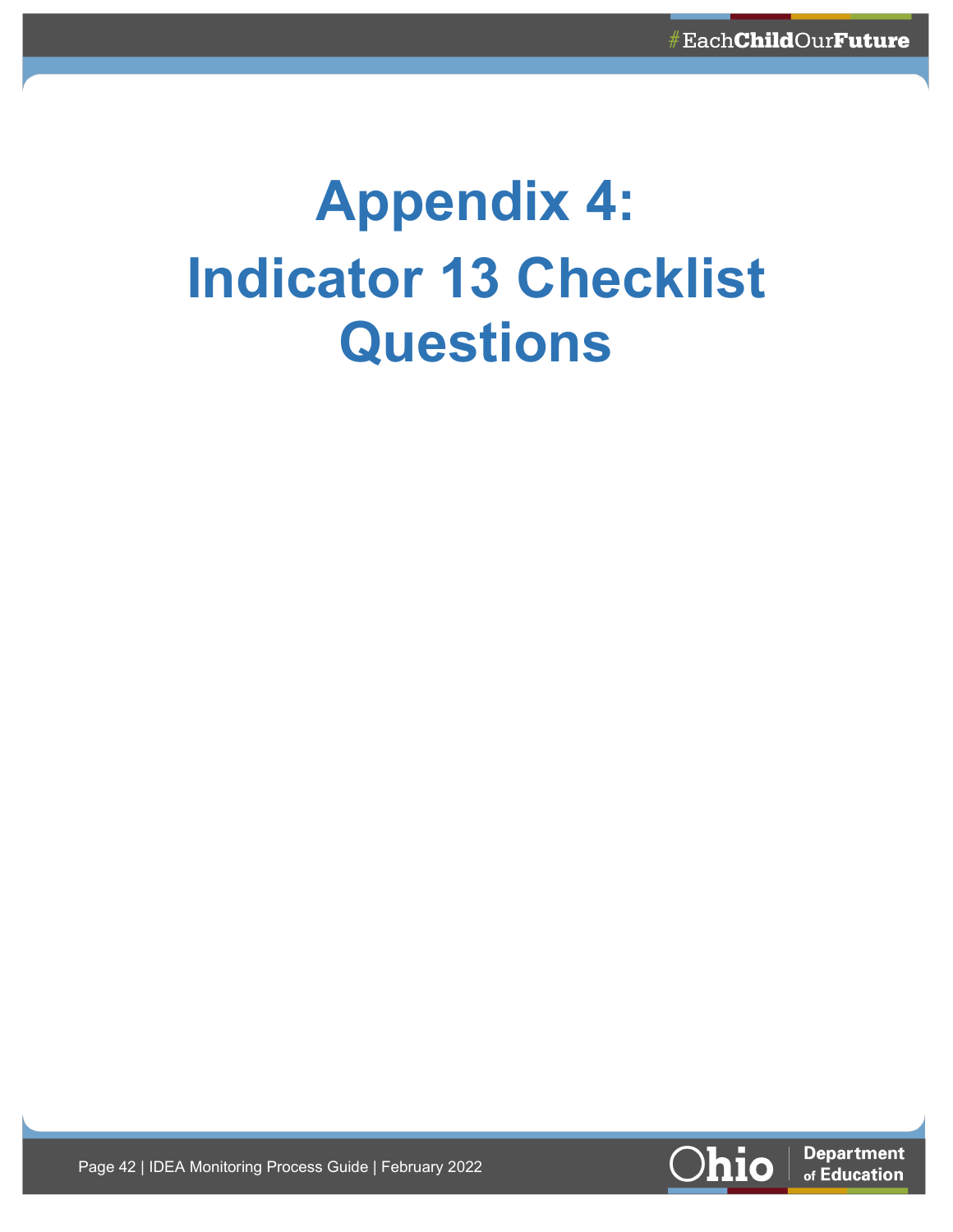### **Indicator 13 Checklist Questions Postsecondary Goals**

<span id="page-42-0"></span>**For guidance, resources and best practices for transition planning, visit the [Secondary Transition](http://education.ohio.gov/Topics/Special-Education/Federal-and-State-Requirements/Secondary-Transition-Planning-for-Students-with-Di)  [Planning](http://education.ohio.gov/Topics/Special-Education/Federal-and-State-Requirements/Secondary-Transition-Planning-for-Students-with-Di) page of the Ohio Department of Education website, or the [National Technical Assistance](https://transitionta.org/)  [Center on Transition \(NTACT\).](https://transitionta.org/)**

**When reviewing a transition plan, answer each question in the areas of Education/Training; Employment and, where appropriate, Independent Living. Use the Record Review Comment Form to record findings.**

- 1. Is there an appropriate measurable postsecondary goal or goals?
	- Can the goal(s) be counted?
	- Will the goal(s) occur after the student graduates from school?
	- Based on the information available about this student, does (do) the postsecondary goal(s) seem appropriate for this student?
- 2. Is (are) the postsecondary goal(s) updated annually?
	- Was (were) the postsecondary goal(s) addressed/ updated in conjunction with the development of the current IEP?
- 3. Is there evidence that the measurable postsecondary goal(s) were based on age-appropriate transition assessment?
	- Is the use of transition assessment(s) for the postsecondary goal(s) mentioned in the IEP or evident in the student's file?
- 4. Are there transition services in the IEP that will reasonably enable the student to meet his or her postsecondary goal(s)?
	- Is a type of instruction, related service, community experience, or development of employment and other post-school adult living objectives, and if appropriate, acquisition of daily living skills, and provision of a functional vocational evaluation listed in association with meeting the post-secondary goal(s)?
- 5. Do the transition services include courses of study that will reasonably enable the student to meet his or her postsecondary goal(s)?
	- Do the transition services include courses of study that align with the student's postsecondary goal(s)?
- 6. Is (are) there annual IEP goal(s) related to the student's transition services needs?
	- Is (are) an annual goal(s) included in the IEP that is/are related to the student's transition services needs?
- 7. Is there evidence that the student was invited to the IEP Team meeting where transition services were discussed?
	- For the current year, is there documented evidence in the IEP or cumulative folder that the student was invited to attend the IEP Team meeting?
- 8. If appropriate, is there evidence that a representative of any participating agency was invited to the IEP Team meeting with the prior consent of the parent or student who has reached the age of majority?
	- For the current year, is there evidence in the IEP that representatives of any of the following agencies/services were invited to participate in the IEP development including but not limited to: postsecondary education, vocational education, integrated employment (including supported employment), continuing and adult education, adult services, independent living or community participation for this post-secondary goal?
	- Was consent obtained from the parent or student who has reached the age of majority?



**Department** of Education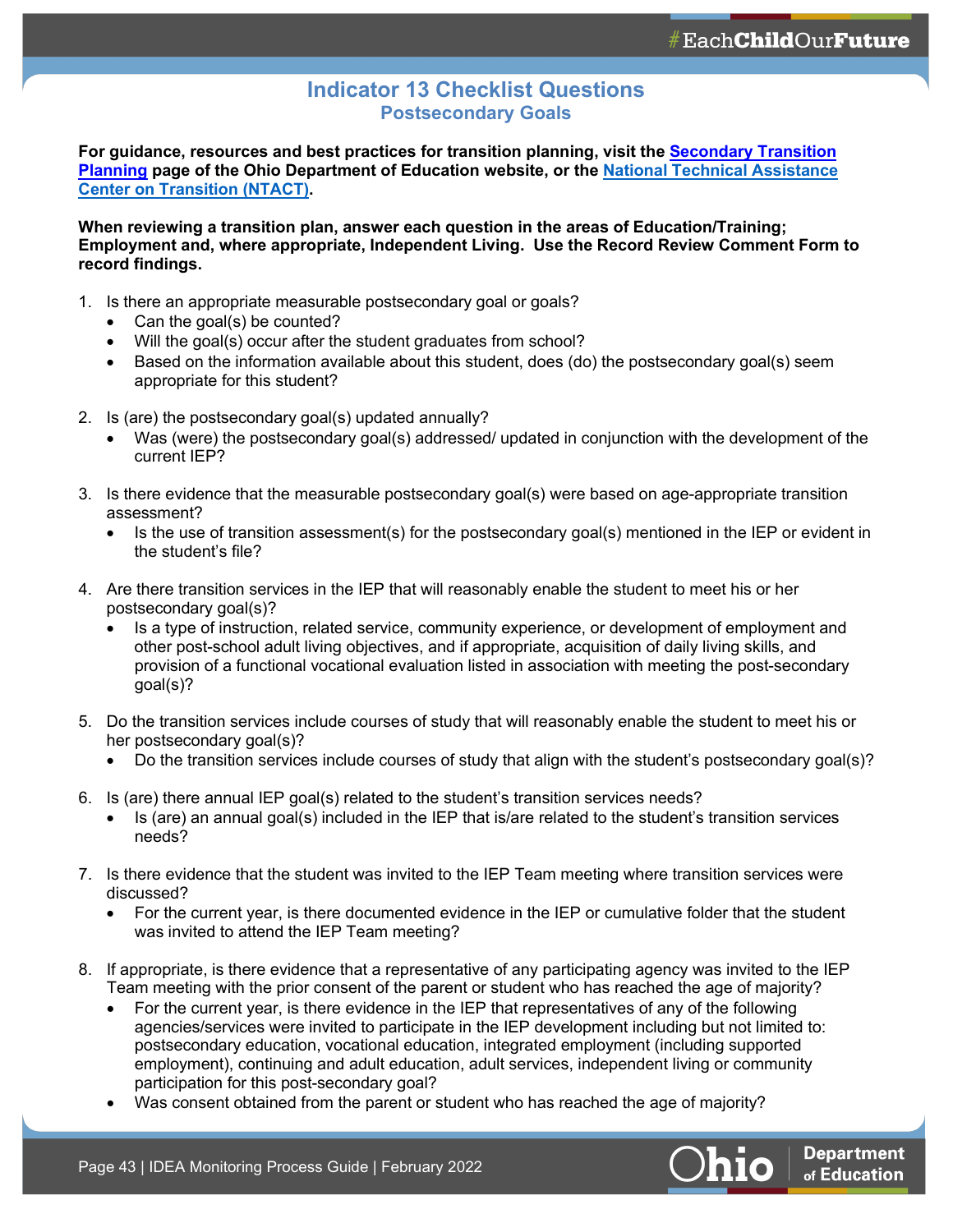# **Appendix 5: IEP Verification Checklist**



**Department** of Education

Page 44 | IDEA Monitoring Process Guide | February 2022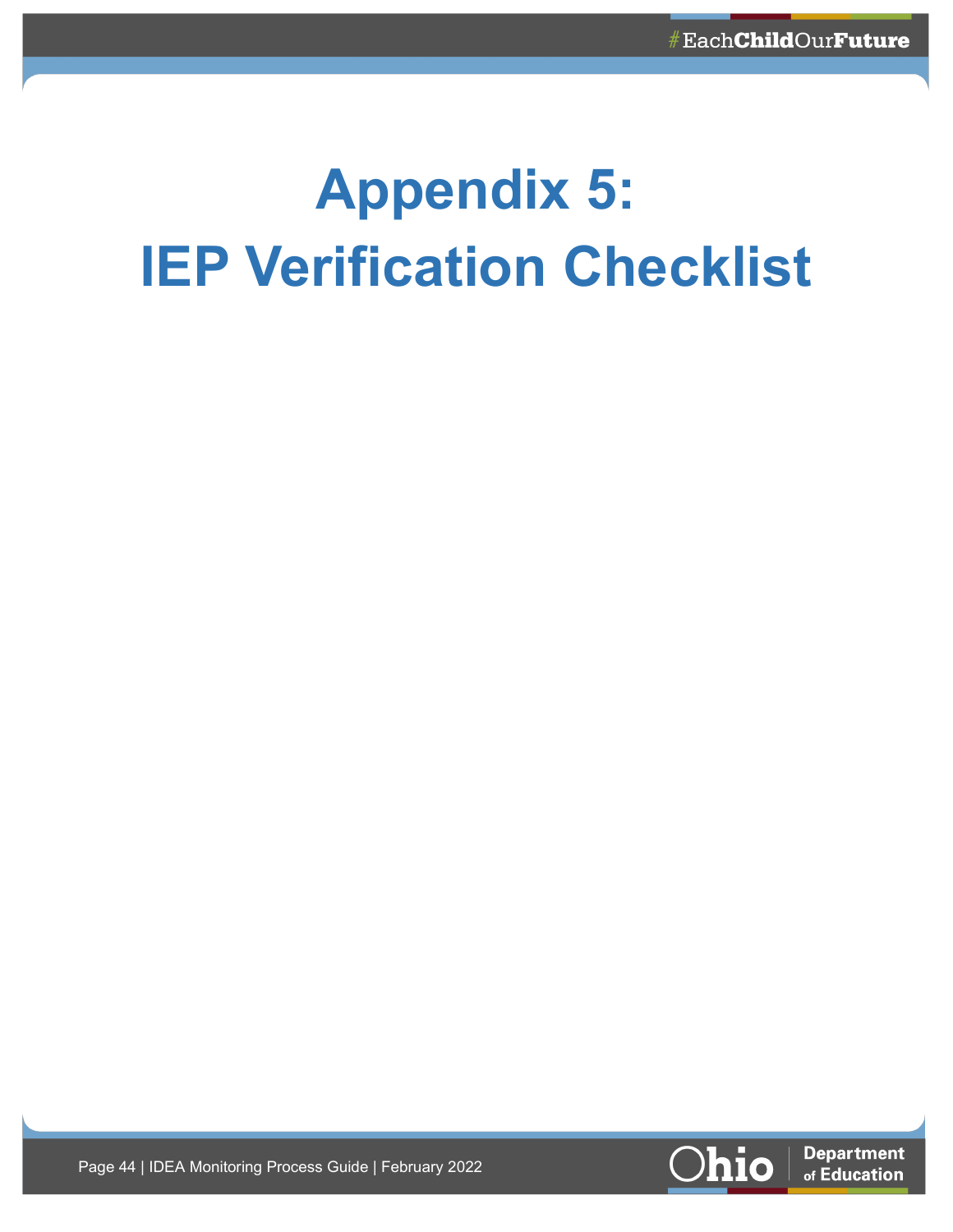# **IEP Verification Checklist**

<span id="page-44-1"></span><span id="page-44-0"></span>The IEP Verification Checklist will be completed using observations, teacher interviews and/or other documentation such as teacher data tracking and work samples.

| Instructional Platform: University of the University of the University of the University of the University of the U |                                                   |
|---------------------------------------------------------------------------------------------------------------------|---------------------------------------------------|
| Teacher Name: <u>__________________</u>                                                                             | Length of Observation: _______                    |
| Subject and Grade: <u>container and the subject and Grade:</u>                                                      | Number of Students in Class:                      |
|                                                                                                                     | Title of Observer: <u>_______________________</u> |

|    | <b>ITEMS TO OBSERVE</b>                                                                                              | Yes | No. | <b>NA</b> | <b>NR</b> | Evidenced by and<br>Comments |
|----|----------------------------------------------------------------------------------------------------------------------|-----|-----|-----------|-----------|------------------------------|
|    | 1. Evidence when asked by observer that<br>teacher is aware of contents of IEP(s) for<br>which they are responsible. |     |     |           |           |                              |
|    | 2. Evidence that teacher is providing<br>what is required in IEP:                                                    |     |     |           |           |                              |
|    | Addressing goals/objectives                                                                                          |     |     |           |           |                              |
|    | Specially designed instruction                                                                                       |     |     |           |           |                              |
|    | <b>Related services</b>                                                                                              |     |     |           |           |                              |
|    | Accommodations                                                                                                       |     |     |           |           |                              |
|    | Modifications                                                                                                        |     |     |           |           |                              |
|    | Assistive technology                                                                                                 |     |     |           |           |                              |
| 3. | Evidence of setting for instruction as<br>described in the LRE statement.                                            |     |     |           |           |                              |
|    | 4. Evidence of ongoing progress<br>monitoring.                                                                       |     |     |           |           |                              |
| 5. | Evidence of any applicable plans (such<br>as behavior) attached to the IEP.                                          |     |     |           |           |                              |
| 6. | <b>Evidence that Transition Services are</b><br>being delivered as written.                                          |     |     |           |           |                              |
|    | Comments:                                                                                                            |     |     |           |           |                              |

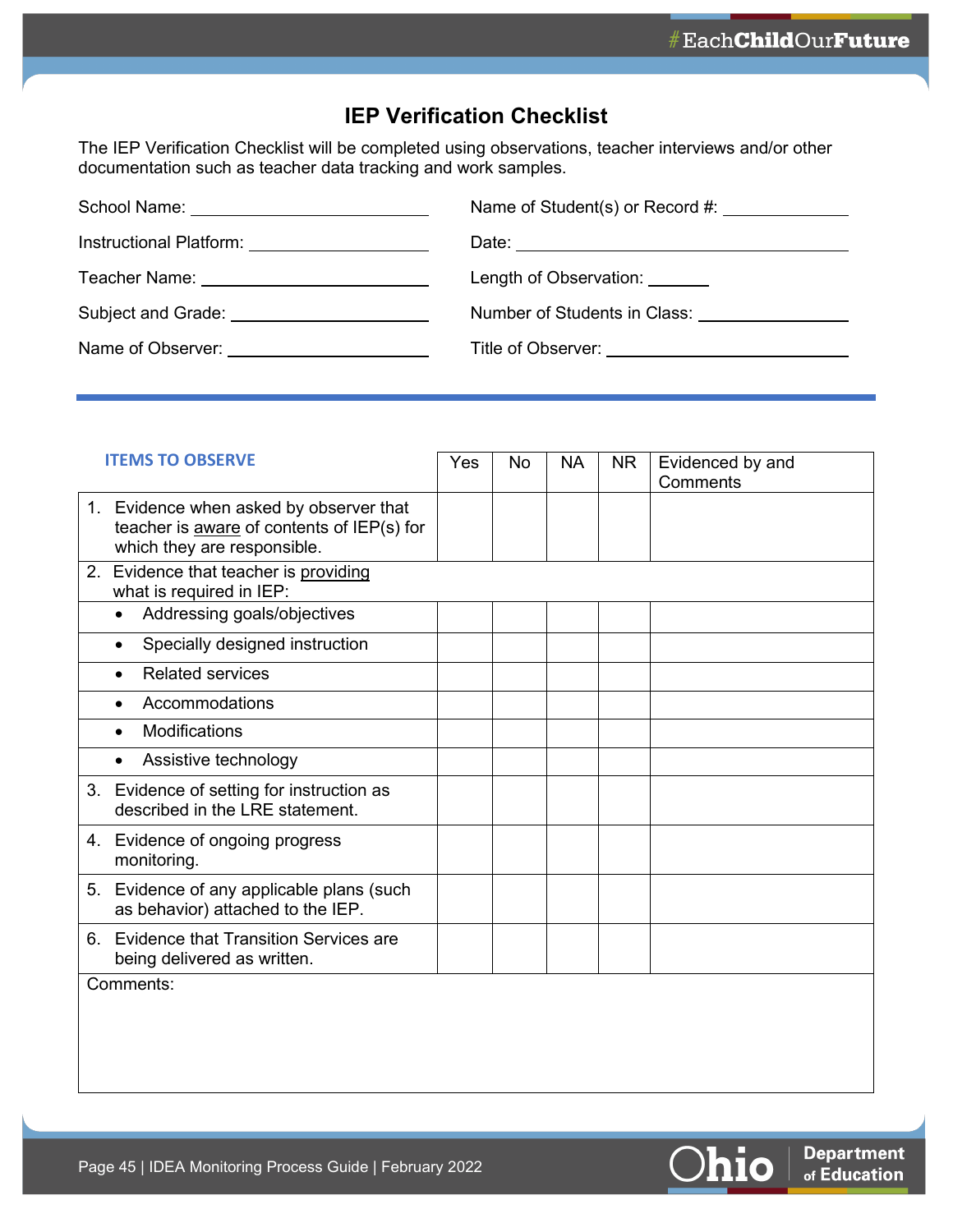# **Appendix 6: Corrective Action Plan Instructions**



**Department** of Education

Page 46 | IDEA Monitoring Process Guide | February 2022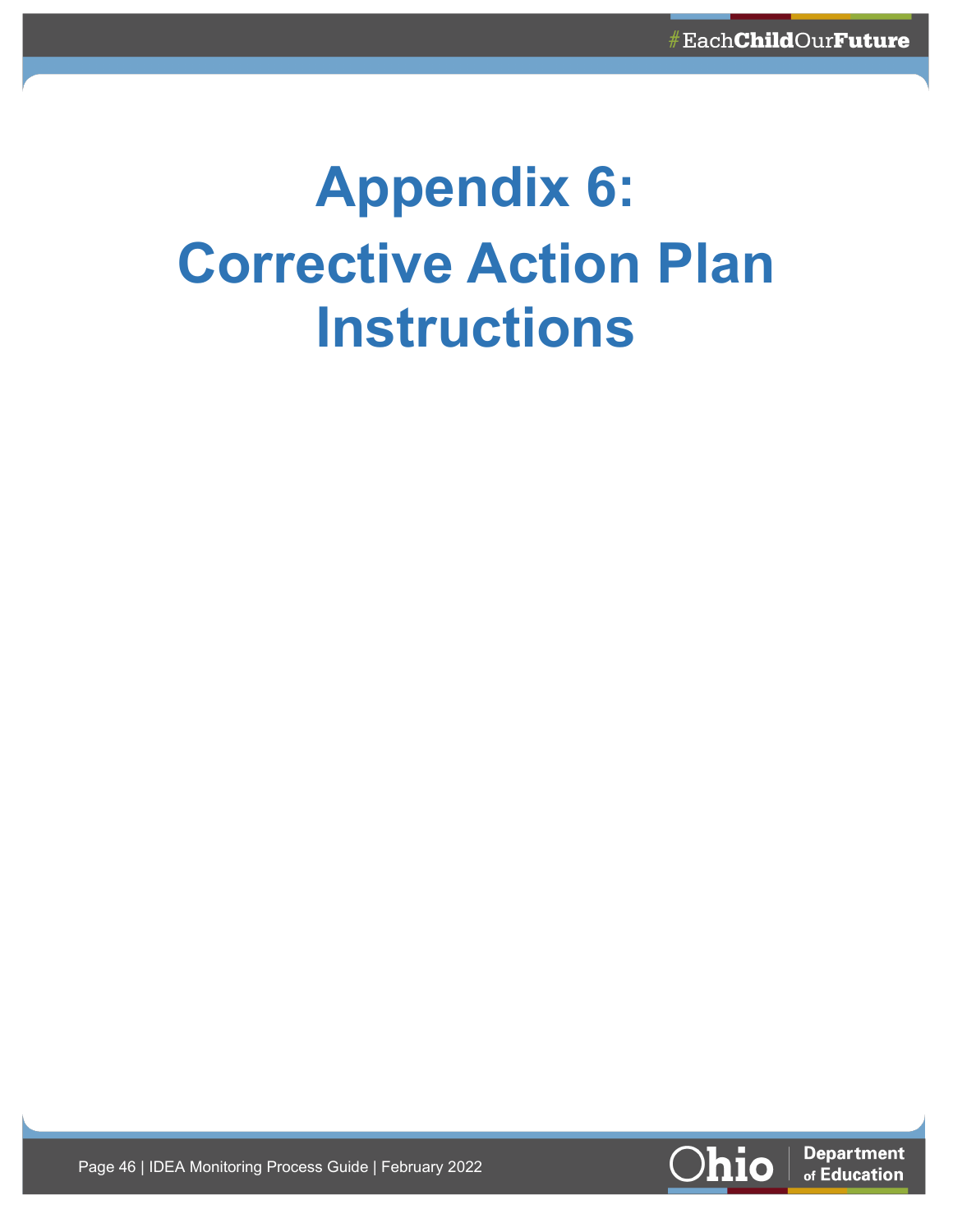# **Corrective Action Plan (CAP) Development Instructions**

<span id="page-46-0"></span>The CAP template is available through the Department contact or on the [Department](https://education.ohio.gov/Topics/Special-Education/Special-Education-Monitoring-System/IDEA-Onsite-Reviews) website.

The Department contact will identify all areas for systemic correction that must be addressed in the CAP, including all systemic areas from the record review and, if applicable, any additional areas cited for required corrections that are addressed in the Summary Report.

#### **Area of Improvement or Correction:**

The CAP will address the systemic areas for correction indicated in the IDEA Monitoring Summary Report across the following categories:

- a. Writing, revising or reviewing policies, practices and procedures
- b. Correction of all noncompliant records
- c. Development of an internal monitoring process and review procedures
- d. Training, professional development and technical assistance (LMS and SST trainings) for staff members or other stakeholders

When requested or directed, the plan can include any other areas that are addressed with a corrective action step that would be in addition to the areas described above, including efforts to include students, parents and families.

#### **Summary (Baseline Data):**

Enter the baseline data showing the current status of the educational agency with the area of needed correction.

For a CAP, this can be found in the IDEA Monitoring Summary Report. Do not list every record review noncompliant item. Any non-compliance found in Child Find, Delivery of Services and/or Least Restrictive Environment can be summarized. For example, 45% of records reviewed for Child Find were found noncompliant, 52% of records reviewed for Delivery of Services were found noncompliant, and 30% of records reviewed for Least Restrictive Environment were found noncompliant.

#### **Goal:**

Describe the goal to address the specific area of correction in measurable terms that can be achieved within the timelines indicated in the Summary Report. For example, "All IEPs and ETRs will be 100% compliant by (date)." Each goal should be numbered consecutively.

#### **Activity and Implementation Steps:**

Describe the activity that will be completed to achieve the goal/outcome. Describe how the activity will be implemented throughout the educational agency.

Indicate only one activity per box. If there is more than one activity for the goal, a new row, and number each activity consecutively in relation to the goal. For example, the first activity for goal 1 would be 1.1, the second activity would be 1.2 and so on. For goal 2 the numbering would be 2.1, 2.2, 2.3.

#### **Evidence of Activity Completion:**

This is a list of the documentation (for example, agendas, sign-in sheets, procedures manual) that will be submitted to the Department demonstrating that this activity was completed.



**Department** of Education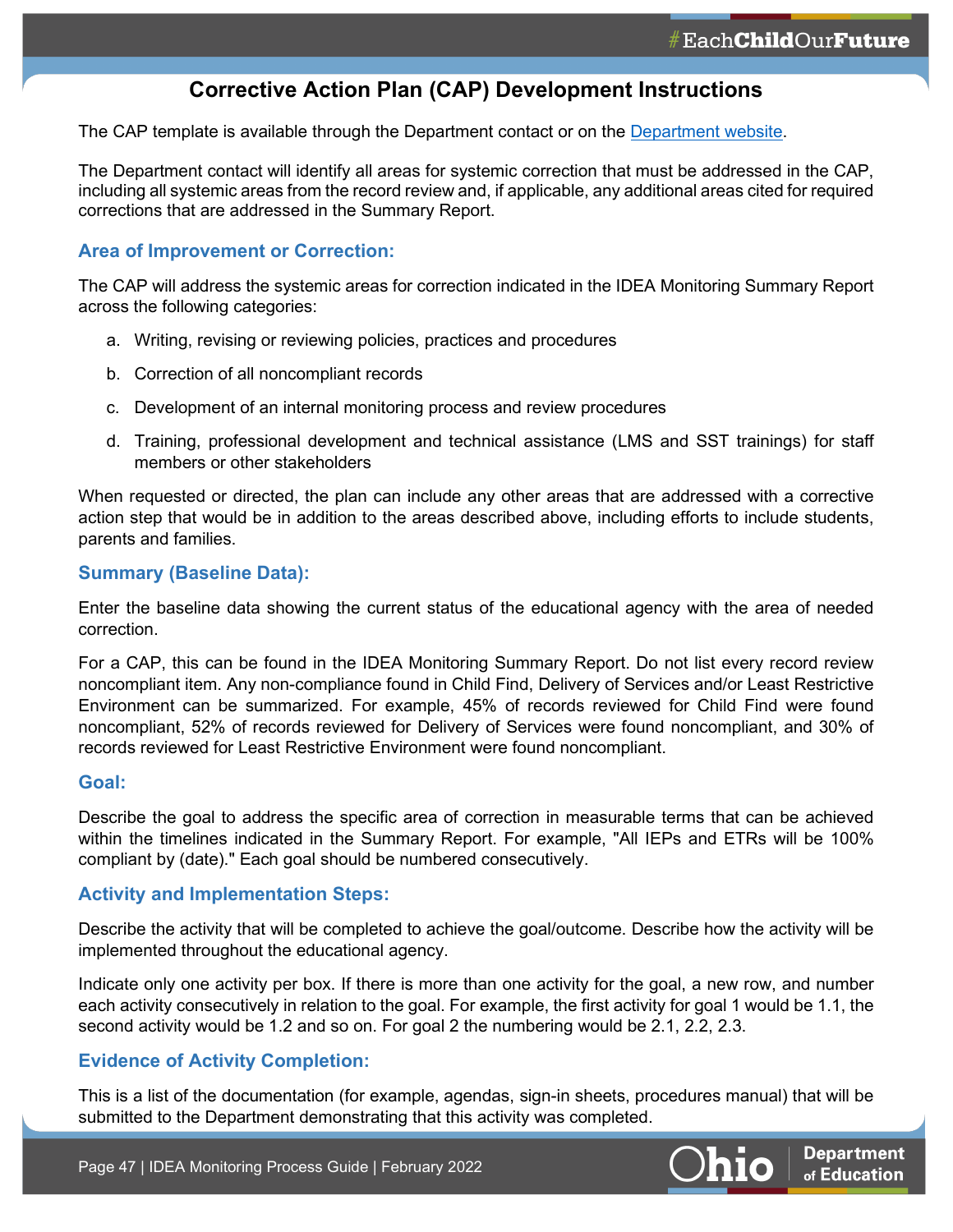#### **Evidence of Improvement (Impact):**

Describe the data or documentation showing the educational agency has made improvement in the targeted area.

#### **Timeline for Completion of Activity:**

This should list all the completion dates for each component of the activity and set a projected completion date for the activity. Be sure to number them with the corresponding activity number.

#### **Resources:**

Resources needed can include SST personnel, educational agency administrative personnel, state approved training modules, time for teacher training or team meetings.

#### **Individual Responsible for Ensuring Implementation:**

This should be the position title(s) of the person(s) who will manage the completion of the activity.

#### **Individual Responsible for Supervision of Implementation:**

This should be the position title(s) of the person(s) who will be responsible for ensuring this activity is completed on time.

#### **Plan for Continued Improvement:**

This is a description of how the educational agency plans to ensure continued improvement. Include specific actions and timelines. For example, new staff members will be trained in special education policies and procedures at the start of each school year, or all special education staff will meet quarterly for special education update training and discussion.

#### **Signature Page:**

Enter the educational agency's information. The superintendent, special education contact and SST contact will sign by **typing** their names on the lines provided. The educational agency will then email the document to the Department contact for approval. In order for the Department to use the interactive form to sign and also document completion of activities, please do **NOT** send a scanned copy of the document.

#### **Verification of Correction Action Plan Completion Page:**

This page will be completed once the educational agency has submitted all documentation verifying completion of all CAP activities. The superintendent, special education contact and SST contact will sign by typing their names on the lines provided. The educational agency will then email the document to the Department contact to sign verifying the evidence submitted shows completion of all activities.

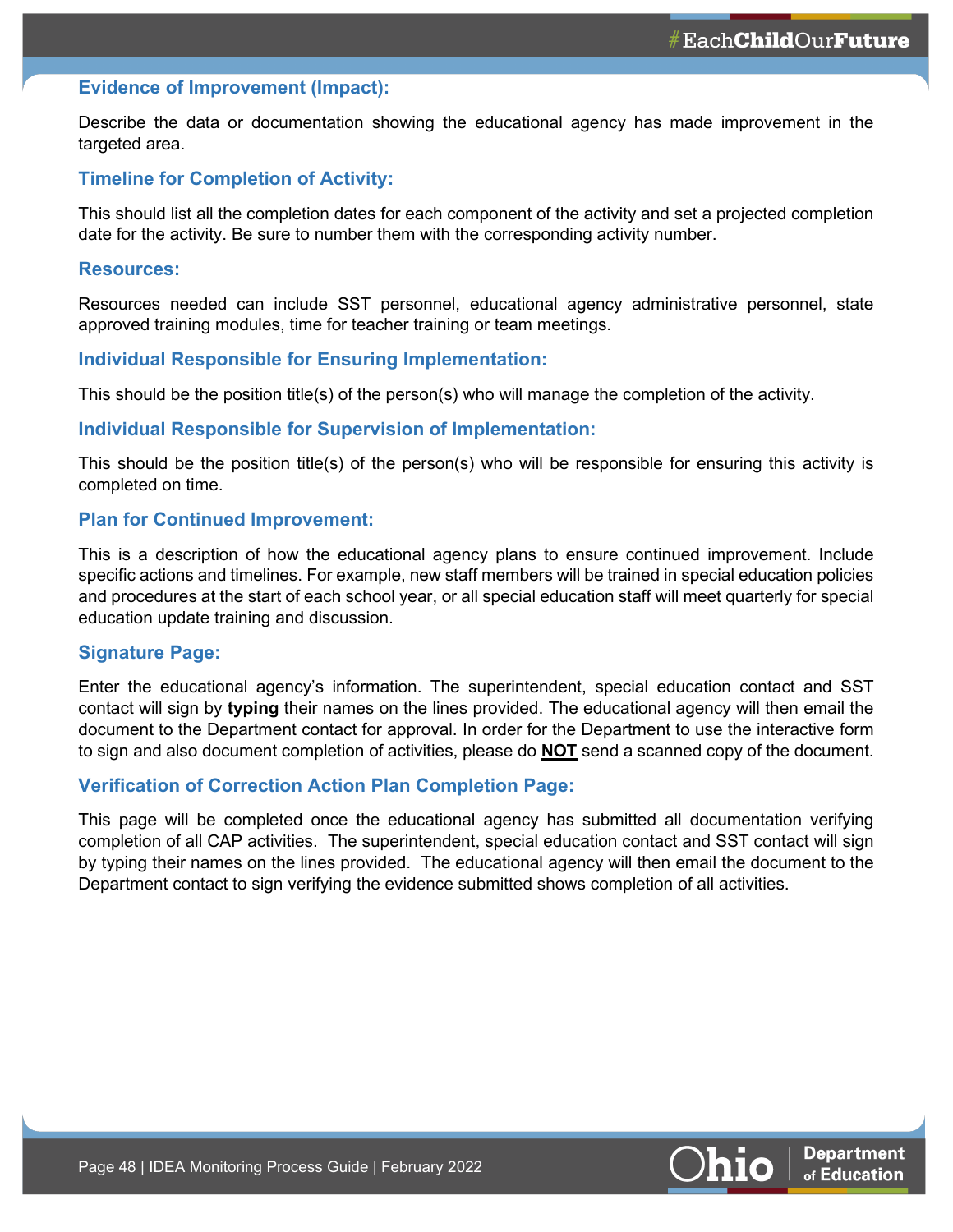# **Appendix 7: Self-Review Summary Report**



Page 49 | IDEA Monitoring Process Guide | February 2022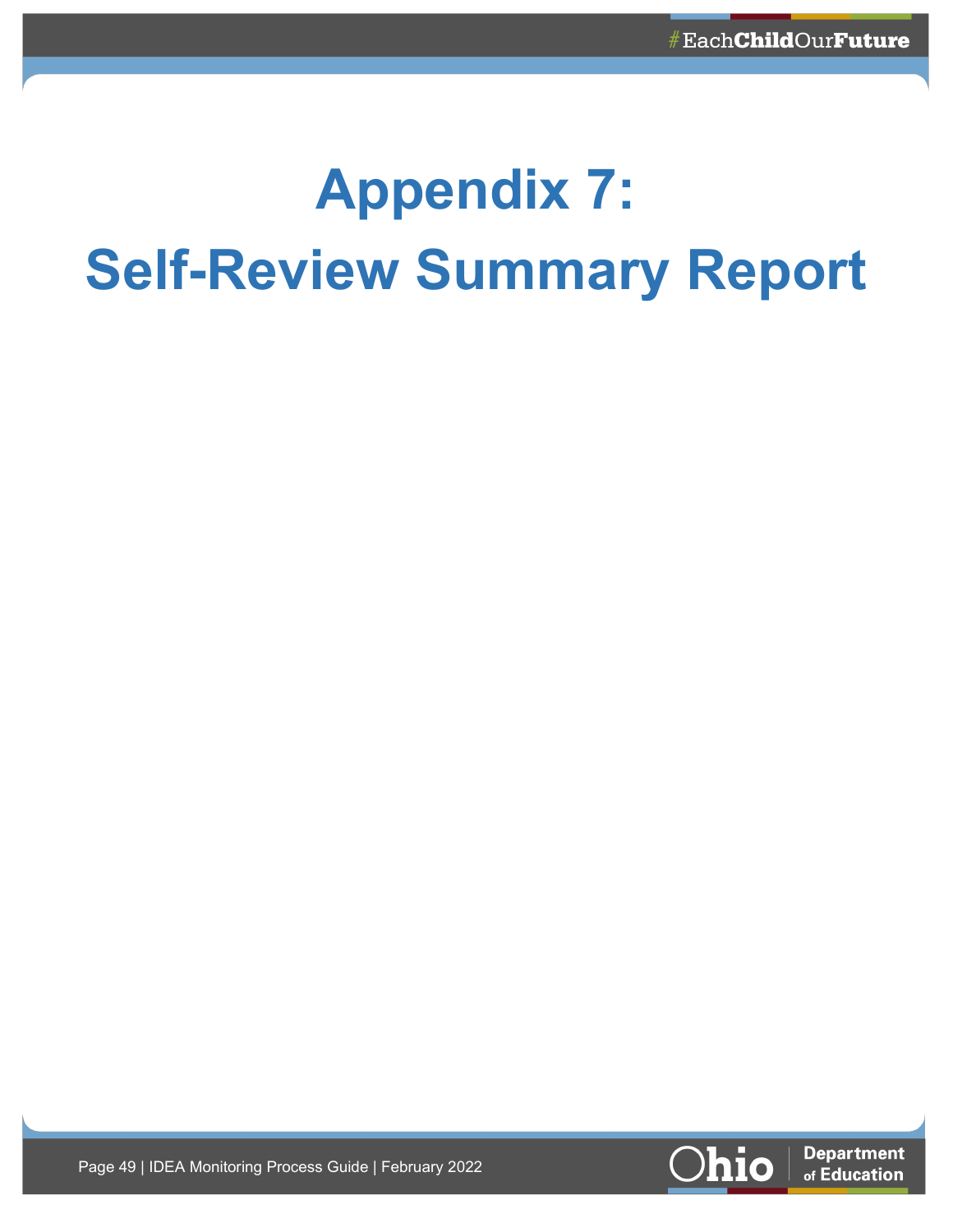# **Instructions for Completing the Self-Review Summary Report**

<span id="page-49-0"></span>The educational agency's cross-functional team, with SST assistance, will:

- 1. Review and analyze current data for each area below using the [Data Analysis Guiding Questions](#page-52-0) to determine specific areas of concern and need for improvement.
	- A. Graduation and Dropout analysis
	- B. Student performance in reading, including gap analysis
	- C. Student performance in math, including gap analysis
	- D. Discipline analysis of manifestation determination timelines, including functional behavior assessments and behavior intervention plans
	- E. Analysis of Alternate Assessment data
	- F. Issues raised in the Special Education Profile and Special Education Ratings
	- G. Analysis of Dispute Resolution findings
	- H. Perception Survey results (administrators, staff, parents, students)
	- I. Internal Monitoring process
	- J. Access to and use of technology
	- K. Inclusive leadership
	- L. Disproportionality in discipline, identification and/or placement
	- M. Restraint and Seclusion
	- N. Analysis of additional data, as appropriate:
		- 1. School climate
		- 2. Parent and stakeholder satisfaction
		- 3. Adult learning and professional development
		- 4. Issues raised in the Ohio School Report Card
		- 5. Current CCIP priorities and action steps
		- 6. Other key performance indicators for staff and students
- 2. Develop a hypothesis for the root cause for each area of concern.
- 3. Examine all the areas of concern identified as needing improvement and priority rank the areas to determine what will be addressed in the educational agency's One Plan.
- 4. Develop and identify goals, strategies and action steps for each area of concern and incorporate them into the educational agency's One Plan. The goals, strategies and action steps should be developed in connection with the educational agency's existing One Plan and One Needs Assessment process.

The template for the Self-Review Summary Report can be found on the [Department's website.](https://education.ohio.gov/Topics/Special-Education/Special-Education-Monitoring-System/IDEA-Onsite-Reviews)

#### **Note: Internal Monitoring must be included as one of the priority areas.**

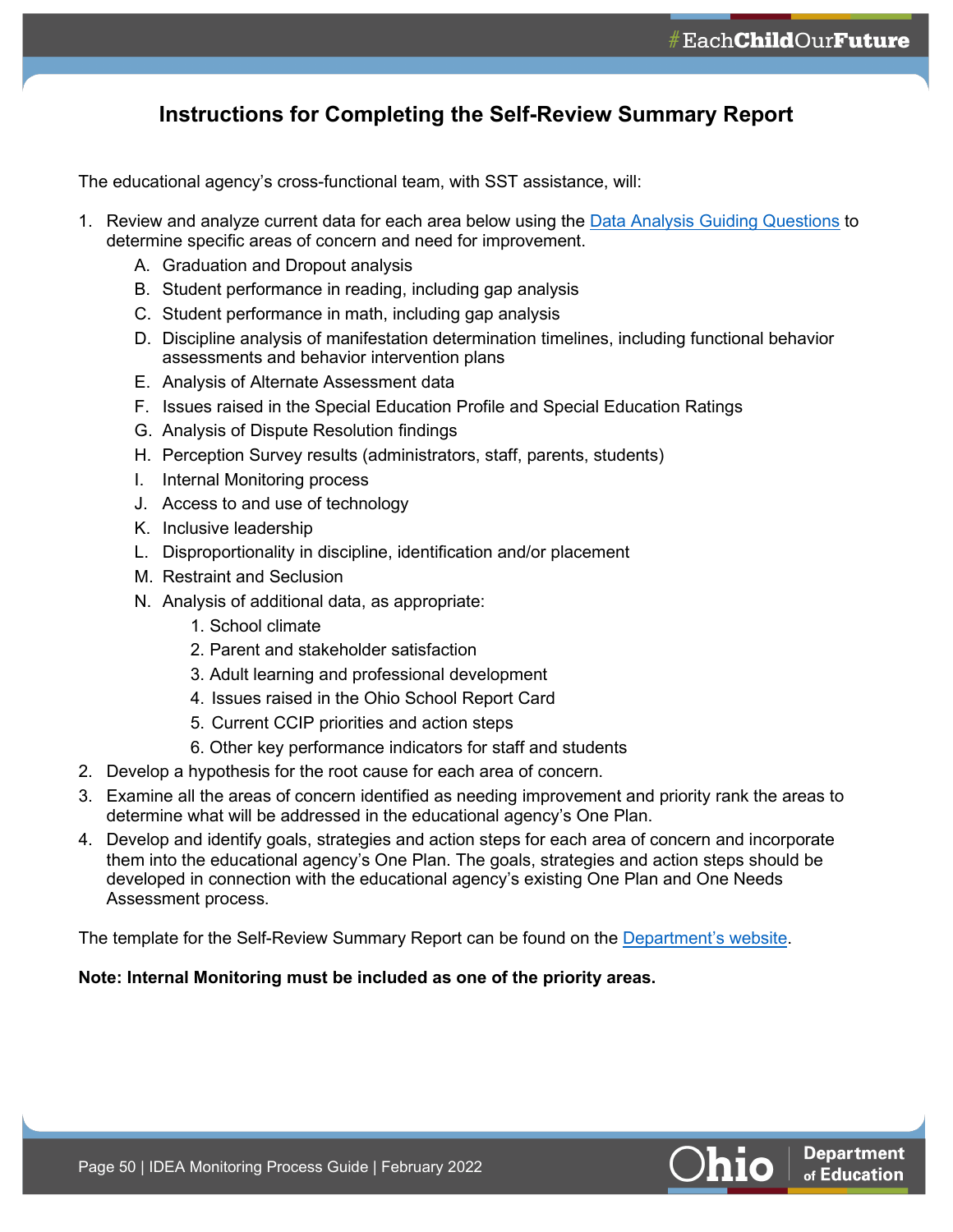# **Self-Review Summary Report**

Educational Agency: The Contractional Agency: The Contractional Agency: The Department: Date Submitted to the Department:

The educational agency's cross-functional team will review and discuss the Data Analysis Guiding Questions, and determine specific areas of concern. For each area of concern, the team will determine the root cause and identify goals and action steps for the One Plan. Note: Internal Monitoring must be included as one of the priority areas. The priority areas identified will be included in the educational agency's One Plan.

#### **Overarching Questions**

- 1. What are the current data?
- 2. What do the data reveal about the trends and patterns over time? What is the impact of these trends and patterns?
- 3. Is this an area identified as a concern? If yes, what is the potential influence? What is the priority for this area of concern overall?
- 4. What current initiatives are in place to address identified concerns?
- 5. In what additional area(s) should we collect data?

# **Priority Area: Current Data Summary of Analysis Potential Influence (Root Cause): Identified Area of Concern Goal Action Steps Timeline Click to add priority areas**

| <b>Priority Area:</b> |  |                            |                                                                 |                 |  |
|-----------------------|--|----------------------------|-----------------------------------------------------------------|-----------------|--|
| <b>Current Data</b>   |  | <b>Summary of Analysis</b> | Potential Influence (Root Cause): Identified Area<br>of Concern |                 |  |
|                       |  |                            |                                                                 |                 |  |
| Goal                  |  | <b>Action Steps</b>        |                                                                 | <b>Timeline</b> |  |
|                       |  |                            |                                                                 |                 |  |
|                       |  |                            |                                                                 |                 |  |

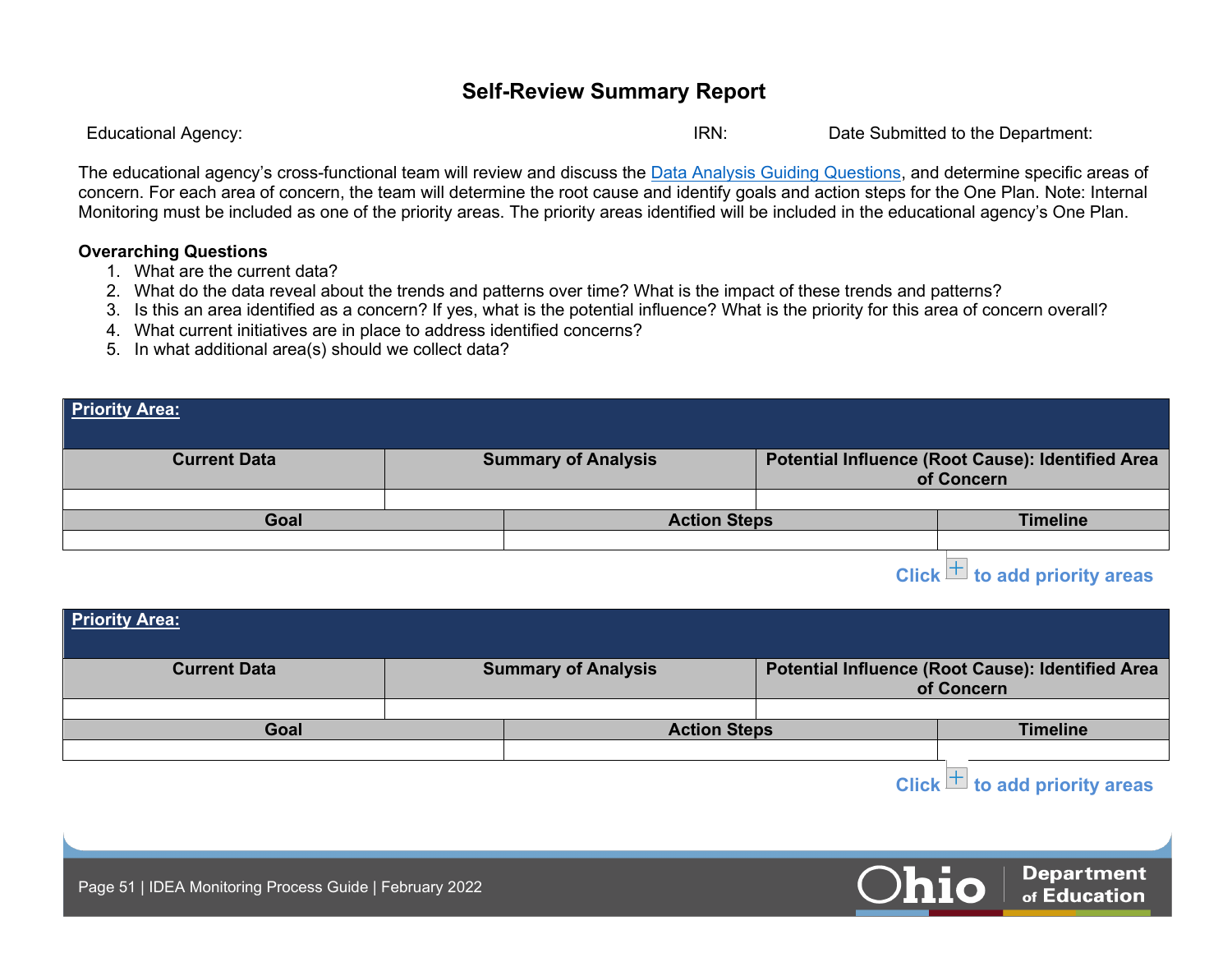# **Appendix 8: Data Analysis Guiding Questions**



**Department** of Education

Page 52 | IDEA Monitoring Process Guide | February 2022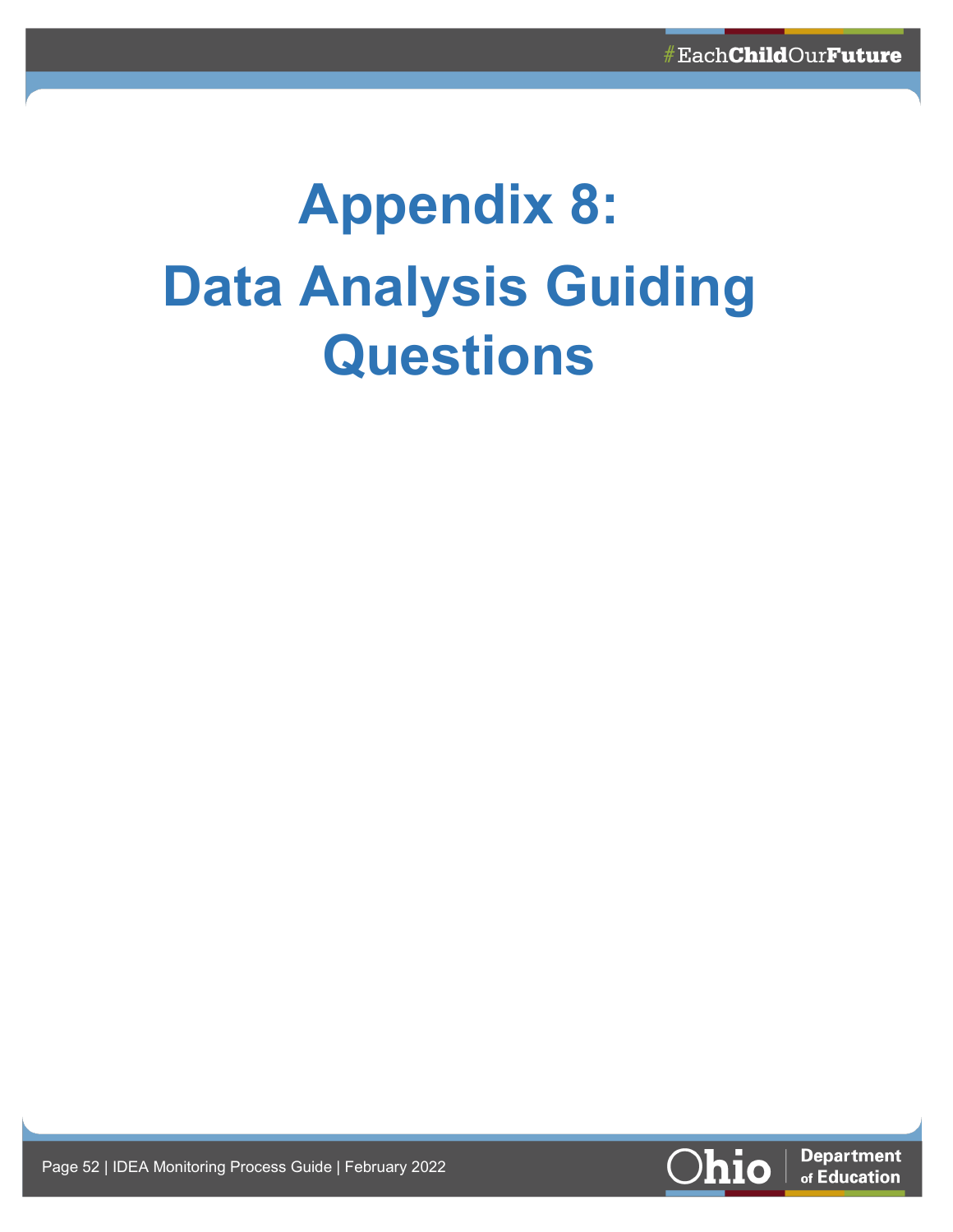# **Data Analysis Guiding Questions**

#### <span id="page-52-0"></span>**Graduation/Dropout**

- 1. What is the dropout rate? By disability? By race/ethnicity?
- 2. What is the graduation rate? By disability? By race/ethnicity?
- 3. Which category(ies) of students are not graduating? Why?
- 4. Which students are graduating? Why?
- 5. Evaluate characteristics of those students, for example, demographics, attendance, discipline, academic performance.
- 6. Analyze factors impacting students' dropout decisions.
- 7. What programs and services are available for students at risk of dropping out? How are students targeted to participate?
- 8. Analyze trends/issues contributing to low graduation rates.
- 9. What does the educational agency's special education profile report show in relation to this area?

#### **Reading Performance**

- 1. What percentage of students falls into the "Does Not Meet" category?
- 2. Do any subgroups of students perform significantly below (10 points or more) compared to other subgroups of students?
- 3. Do the current results show significant improvement or gain from the previous year's results?
- 4. Do the current results show significant improvement or gain over a period of years?
- 5. How are similar schools performing?
- 6. How is progress tracked for students? What do current progress data demonstrate?
- 7. How are student-specific services and interventions determined, implemented, monitored, adjusted and evaluated?
- 8. How many students are not on track for the Third Grade Reading Guarantee? For those not on track, what subgroups are involved?
- 9. What does the educational agency's special education profile report show in relation to this area?

#### **Math Performance**

- 1. What percentage of students falls into the "Does Not Meet" category?
- 2. Do any subgroups of students perform significantly below (10 points or more) compared to other subgroups of students?
- 3. Do the current results show significant improvement or gain from the previous year's results?
- 4. Do the current results show significant improvement or gain over a period of years?
- 5. How are similar schools performing?
- 6. How is progress tracked for students? What do current progress data demonstrate?
- 7. How are student-specific services and interventions determined, implemented, monitored, adjusted and evaluated?
- 8. What does the educational agency's special education profile report show in relation to this area?

#### **Discipline**

- 1. How many student discipline referrals were made? Why were they made? What was the frequency per reason? What was the frequency per location?
- 2. Were a significant number of discipline referrals made by the same teacher(s)?
- 3. How many students were placed in in-school suspension? What were the reasons?
- 4. How many students received out-of-school suspension? What were the reasons?
- 5. How many students were expelled from school? What were the reasons?
- 6. Which disability subgroups received more discipline actions compared to other disability subgroups?
- 7. What was the relationship between discipline and student performance?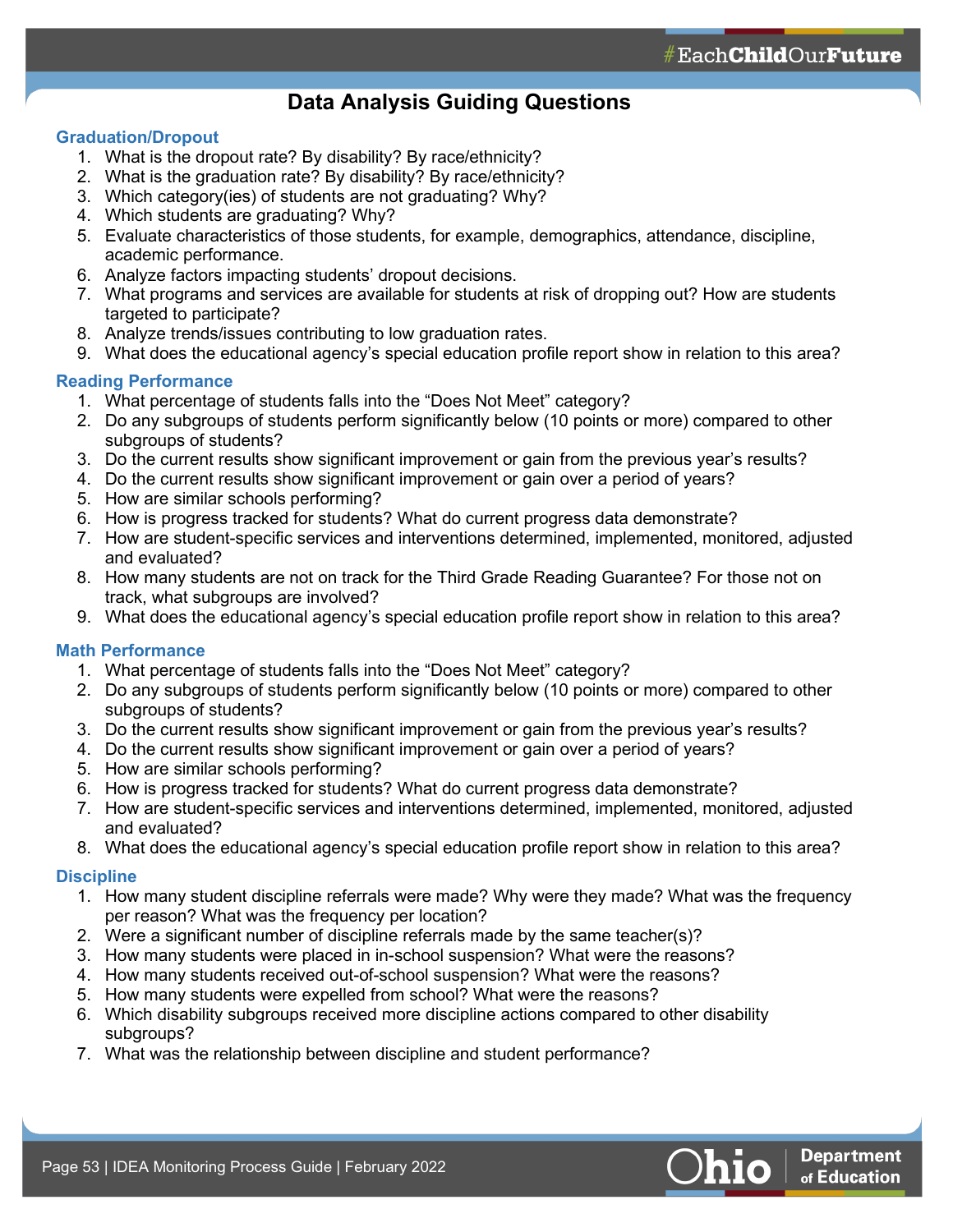- 8. What does the educational agency-wide review of discipline policies, practices and procedures reveal with regard to:
	- a. Staff training for all school personnel: teachers, administrators, aides, bus drivers, cafeteria workers?
	- b. The implementation and effectiveness of positive behavioral supports and interventions?
	- c. Development of behavior goals and supports for students with disabilities, based on individual needs?
	- d. The application and use of Functional Behavioral Assessments and Behavior Improvement Plans?
	- e. The educational agency's Manifestation Determination Review process?
- 9. How often are Functional Behavioral Assessments and Behavior Improvement Plans revisited or adjusted?
- 10. Of the number of students with disabilities who have been disciplined, how many students had behavior goals in their IEP prior to the discipline? How many students had IEPs amended to include behavior goals?
- 11. What does the educational agency's special education profile report show in relation to this area?

#### **Alternate Assessment for Students with Significant Cognitive Disabilities (AASCD)**

- 1. What are the educational agency's current policies, procedures and practices surrounding the Alternate Assessment? How are applicable staff trained/informed on these policies, procedures and practices? How are newly hired staff trained?
- 2. Is there a formal written procedure for determination of eligibility to participate in the Alternate Assessment?
- 3. What factors are considered when determining eligibility for participation in the Alternate Assessment?
- 4. Does the educational agency use the Department's AASCD Decision-Making Tool when determining eligibility for the Alternate Assessment?
- 5. What members of the IEP team are present when determining eligibility for the Alternate Assessment?
- 6. How are parents involved in decision making and made aware of the implications of their student participating in the Alternate Assessment?
- 7. If determination is not appropriate for a student who has been previously identified as participating in the Alternate Assessment, how would this issue be approached?
- 8. If a student is determined eligible to participate in the Alternate Assessment, how is this reflected in supports and services provided on the student's IEP?
- 9. What kind of professional development or formal training does the district provide to staff members regarding the Alternate Assessment and determination for eligibility?
- 10. Are participation rates different for certain subgroups (for example, Black, Hispanic, Asian, White, English learners, economically disadvantaged) as compared to other subgroups?
- 11. What does the educational agency's special education profile report show in relation to this area?

#### **Special Education Profile**

- 1. What specific indicator is an area of concern?
- 2. What do the data reveal about the trends and patterns over time? What is the impact of these trends and patterns?
- 3. What current initiatives are in place to address identified concerns?
- 4. Has the educational agency already completed a Self-Review Summary Report and Improvement Plan through an indicator review?

#### **Dispute Resolution**

- 1. What procedures, policies and practices does the district have in place for disputes?
- 2. What is the average number of parent complaints and what is the nature of the complaints?
- 3. Are there any patterns in parent complaints (for example, lack of related services, lack of assistive technology)?

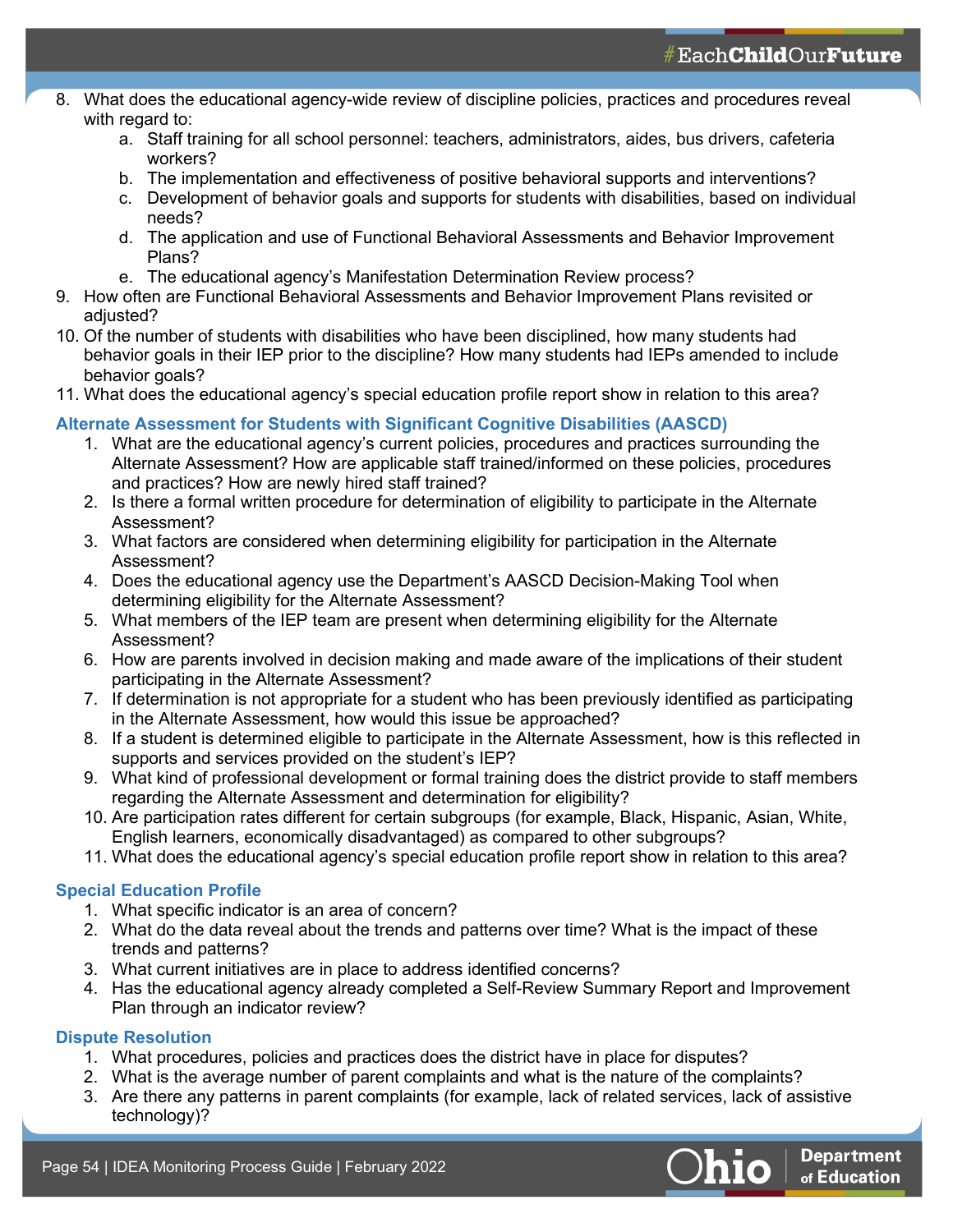- 4. What methods are used to seek parent input and participation?
- 5. What types of support services are available to intervene and establish accountability for the educational agency, students and parents?

#### **Perception Surveys**

- 1. Does the educational agency have an ongoing formal process for communicating and receiving feedback from all stakeholders?
- 2. What were the results of the perception surveys (parents, staff, administrators)?
- 3. What do the data reveal/what other areas identified do they align with?
- 4. What current initiatives are in place to address identified concerns?

#### **Internal Monitoring Process**

- 1. What are some areas of concern found in the Department's summary report for record reviews?
- 2. What are the results of the Internal Monitoring Team's record reviews (Child Find, Delivery of Services, Least Restrictive Environment, Discipline)?
- 3. What do IEP verifications reveal about specially designed instruction, accommodations and modifications?
- 4. How are professional development strategies from record review results implemented and monitored?
- 5. How does the educational agency plan to train additional staff in the internal monitoring process?

#### **Use and Access to Technology**

- 1. Do all students have access to the technology and internet needed to meet all learning standards and IEP goals/accommodations?
- 2. Are all instructional staff trained in using the technology?
- 3. How does the educational agency address cyberbullying and internet safety?
- 4. How does the educational agency address any concerns with student and/or teacher access to technology?
- 5. How does the educational agency ensure parental access and training with technology if in a remote/blended learning environment?

#### **Inclusive Leadership**

- 1. Has the educational agency established a Leadership Team that reviews data, monitors and determines next steps in the improvement process? The team should include individuals with key positions at various levels of the organization (system wide learning/ decision making) and community stakeholders. For example, members may include:
	- Superintendent
	- Special Education
	- Director/Coordinator
	- EMIS Coordinator
	- Treasurer/Fiscal Agent
- General education leadership
- Curriculum
- Parent
- Community/agencies
- Union leadership
- Legal
- 2. Are building and department leaders knowledgeable about evidence-based instructional strategies that are successful for students with disabilities and how to use data to inform instruction?
- 3. Do leaders engage staff in rigorous procedures for monitoring and evaluating instructional practices?
- 4. How does educational agency leadership build capacity through support and accountability?
- 5. How does educational agency leadership sustain an open and collaborative culture? Does leadership collaborate with internal and external stakeholders (including staff, parents, other outside entities, the Department, SST staff, other educational agencies)?

#### **Disproportionality**

#### Placement

1. How does the team ensure that materials and procedures used to assess English Learners are evaluating the extent to which the student has a disability rather than evaluating English language skills?

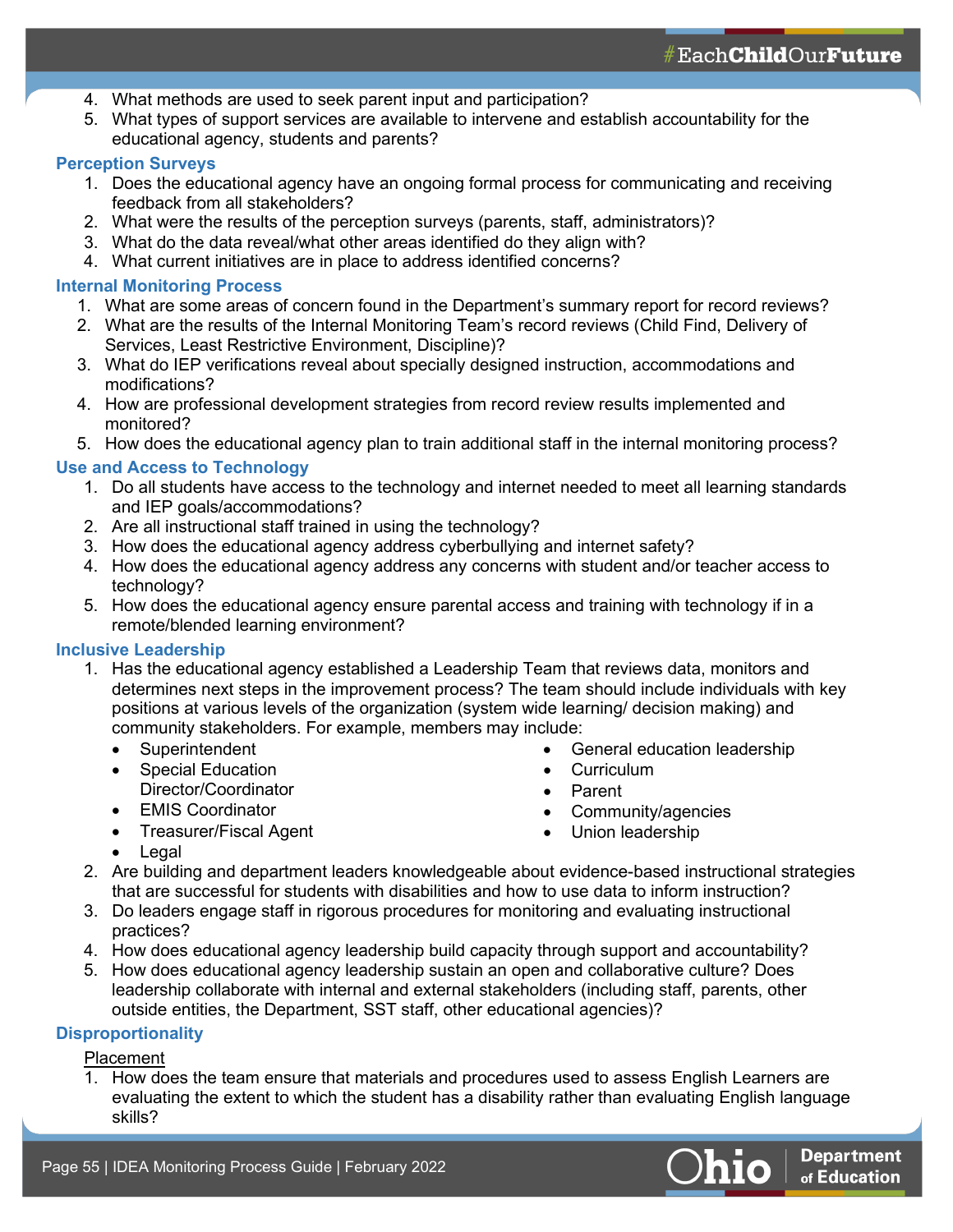- 2. How does the team ensure students are assessed in all areas of the suspected disability including, when appropriate, health, vision, hearing, social and emotional skills, general intelligence, academic performance, vocational skills, communication abilities, adaptive skills and motor abilities?
- 3. Does the educational agency review its continuum of alternative placement options? How?
- 4. How does the IEP team decide what supports and services are necessary for the student to access the general education curriculum?
- 5. How does the team align supports and services to the least restrictive environment?
- 6. What is the protocol when supports and services cannot be aligned with district placement options?
- 7. How often is the least restrictive environment decision revisited?
- 8. What specific steps does the district take to ensure diversity among district staff reflects that of the student population?

#### **Identification**

- 1. Identify the most common sources of referrals to the intervention process for those students who reflect the race/ethnicity and disability category identified as significantly disproportionate in the district's Special Education Profile (for example, parents, school-based staff, outside professionals)?
- 2. What are the most common referral concerns for those students who reflect the race/ethnicity and disability category identified as significantly disproportionate in the district's Special Education Profile?
- 3. What is the district's formal, written process for intervention prior to evaluation for special education services?
- 4. What training have evaluation team members had in selecting assessments and materials that avoid racial/cultural bias?
- 5. How does the team ensure that assessments are administered in a student's native language when applicable and/or student's mode of communication?
- 6. How does the team ensure that assessments are used for the purpose intended and that the measurement is valid and reliable?
- 7. How does the team ensure the student is assessed in all areas of the suspected disability including, where appropriate, health, vision, hearing, social and emotional status, general intelligence, academic performance, vocational skills, communicative status and motor abilities?
- 8. How does the team ensure that materials and procedures used to assess English Learners are evaluating the extent to which the student has a disability rather than evaluating the student's English language skills?

#### **Restraint and Seclusion**

- 1. How is staff trained in the educational agency's Restraint and Seclusion policy? How is it documented? How often? What arrangements are made (including timeframes) for training newly hired staff? How does the educational agency ensure that someone in each building has received training?
- 2. What are the procedures for documenting restraints and/or seclusions? Who tracks (either district wide and/or building level) the occurrences?

#### **District-Wide Interventions and Student Supports (such as Multi-Tiered System of Support, Response to Intervention)**

- 1. What is the educational agency's process to address the needs of all students across all learning environments?
- 2. Within this process, is there a system that identifies students in need of additional interventions?
- 3. What is the process for collecting intervention data?
- 4. What is the process for analyzing and reporting the intervention data for feedback?

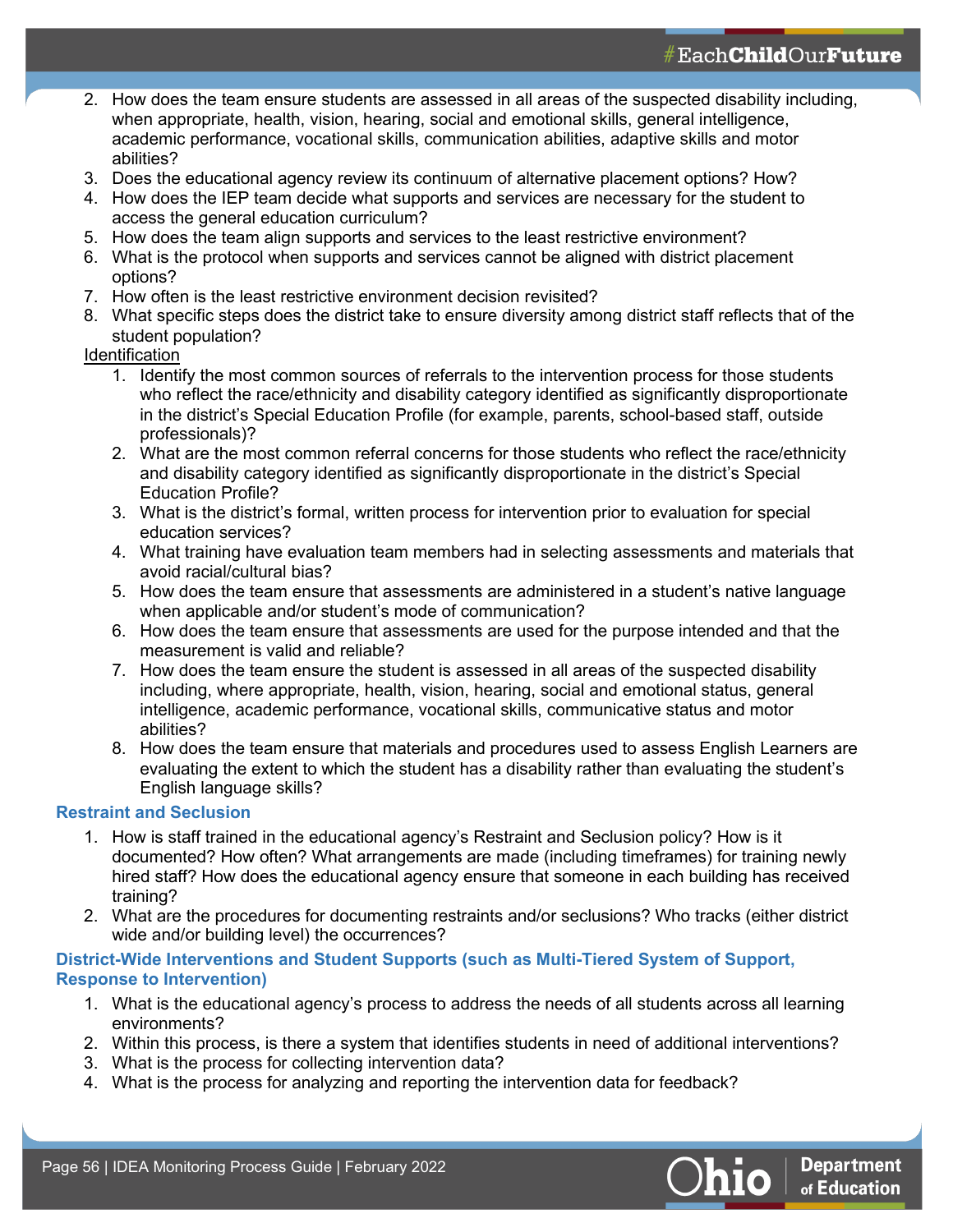## **Additional Data Analysis Guiding Questions for Educational Service Centers (ESCs)**

#### **Least Restrictive Environment**

- 1. Define the service focus of the classrooms, programs and remote locations offered by the ESC.
- 2. What is the continuum of alternative placements, and how are placement decisions made for students entering ESC programs and services?
- 3. What is the written application process for entering students, and what are the written acceptance criteria? How are these documents shared with associate districts?
- 4. How does the ESC ensure that the least restrictive environment is provided when a child comes from a less restrictive environment in the previous placement?
- 5. How are special education records reviewed for compliance and services required before the student enters?
- 6. How does the internal monitoring team review student records for compliance?
- 7. How are pre-entrance and annual IEP meetings conducted with parents and home district personnel?
- 8. How does the ESC ensure that the IEP is implemented as written, including the provision of all special education instruction, supports and services?
- 9. Where are students being provided services?
- 10. How are related services provided to students in ESC programs?
- 11. How is transition planning for post-secondary life accomplished?
- 12. What is the process for students to return to a less restrictive environment (home district)?
- 13. How does the ESC partner with community and county resources and agencies to provide improved opportunities and outcomes for students with disabilities?

#### **Behavior**

- 1. Does the ESC collect behavior data for students with disabilities? If so, how are these data shared with associate districts, and how are they used for analyses and improvement?
- 2. What is the Restraint and Seclusion policy and Positive Behavioral Intervention and Supports (PBIS) process?
- 3. How are data collected and reported for restraint and seclusion?
- 4. How are ESC and home district personnel involved in manifestation determinations?
- 5. How many children have had a Functional Behavior Assessment (FBA) completed?
- 6. How many children have a Behavior Intervention Plan (BIP), and how is the BIP implemented and monitored?

#### **Administration**

- 1. How often do administrators from the ESC meet with associate district administrators?
- 2. How often do ESC special education leaders meet with special education supervisors from associate districts? What topics or issues are addressed at these meetings?
- 3. Is there a written, approved and shared communications plan that describes joint responsibilities for the ESC and associate districts?
- 4. What is the collaborative process for reviewing and revising the communications plan between the ESC and associate districts?
- 5. What is the process for reviewing and revising application procedures, entrance criteria and selection/acceptance processes?
- 6. What is the process for reviewing and revising the ESC special education policies and procedures in collaboration with associate districts?

#### **Staffing**

- 1. How are special education staffing levels tracked and maintained?
- 2. How does the ESC ensure compliance with special education staff workload and caseload requirements?
- 3. How are special education staffing levels adjusted to meet changing special education enrollment levels?

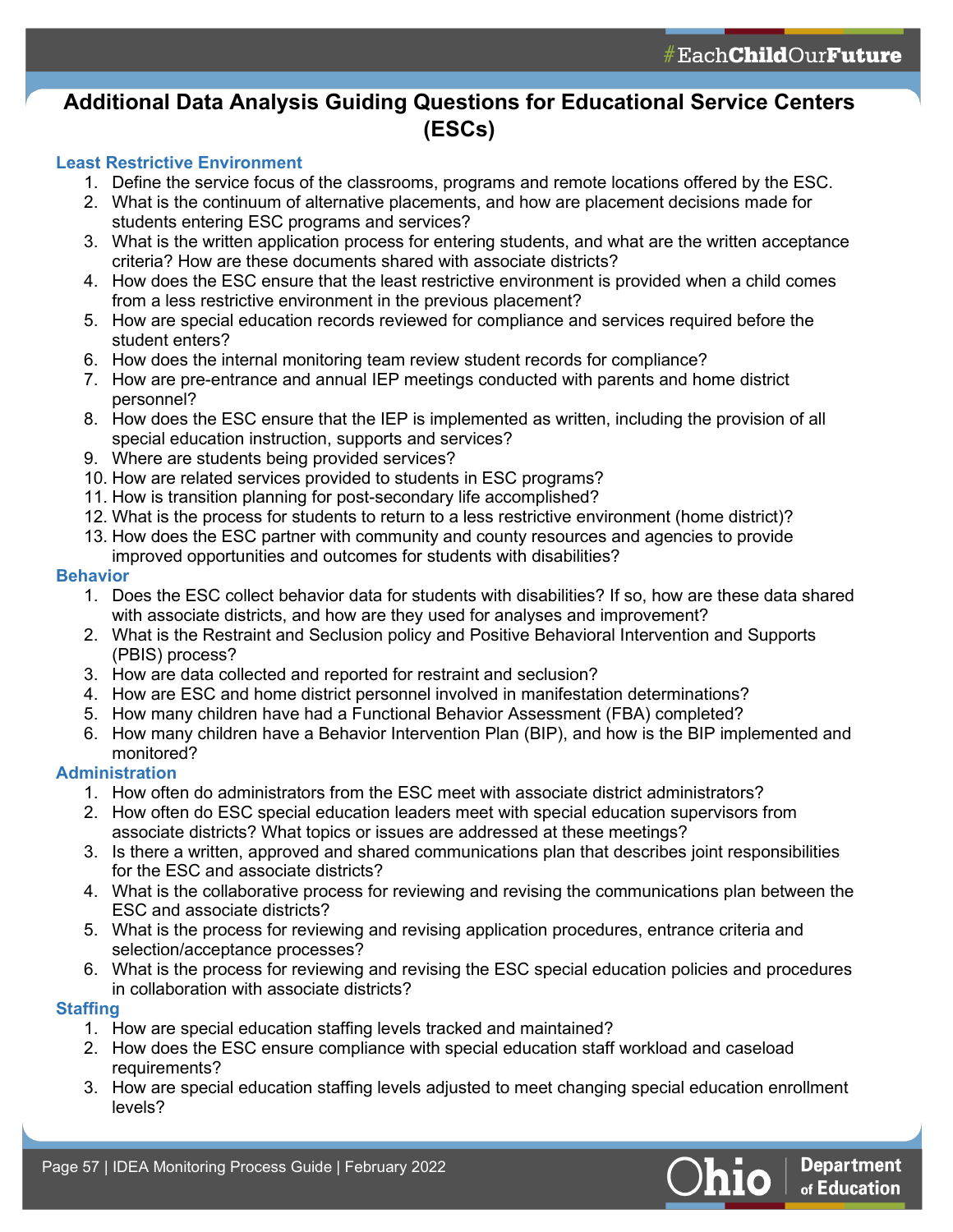## **Additional Data Analysis Guiding Questions for Career-Technical Centers (CTCs)**

#### **Least Restrictive Environment**

- 1. What is the continuum of alternative placements, and how are placement decisions made for students entering CTC programs and courses?
- 2. Where are students being provided services?
- 3. How are related services provided to full-time students in CTC programs?
- 4. How does the CTC ensure that the least restrictive environment is provided when a child is newly identified as a child with a disability?
- 5. How does the CTC ensure that the IEP is implemented as written, including the provision of all special education instruction, supports and services?
- 6. How does the CTC partner with community and county resources and agencies to provide improved opportunities and outcomes for students with disabilities?
- 7. How does the current Perkins Plan address the needs of students with disabilities in the careertech setting?

#### **Behavior**

- 1. Does the CTC collect behavior data for students with disabilities? If so, how are these data shared with associate districts, and how are they used for analyses and improvement?
- 2. How are CTC personnel involved in Manifestation Determinations?
- 3. How many children have had a Functional Behavior Assessment (FBA) completed?
- 4. How many children have a Behavior Intervention Plan (BIP), and how is the BIP implemented and monitored?

#### **Administration**

- 1. How often do administrators from the CTC meet with associate district administrators?
- 2. How often do CTC special education leaders meet with special education supervisors from associate districts? What topics or issues are addressed at these meetings?
- 3. What is the collaborative process for reviewing and revising the communications plan between the CTC and associate districts?
- 4. What is the process for reviewing and revising application procedures, entrance criteria and selection/acceptance processes?
- 5. What is the process for reviewing and revising the CTC special education policies and procedures in collaboration with associate districts?

#### **Staffing**

- 1. How are special education staffing levels tracked and maintained?
- 2. How does the CTC ensure compliance with special education staff workload and caseload requirements?
- 3. How are special education staffing levels adjusted to meet changing special education enrollment levels?

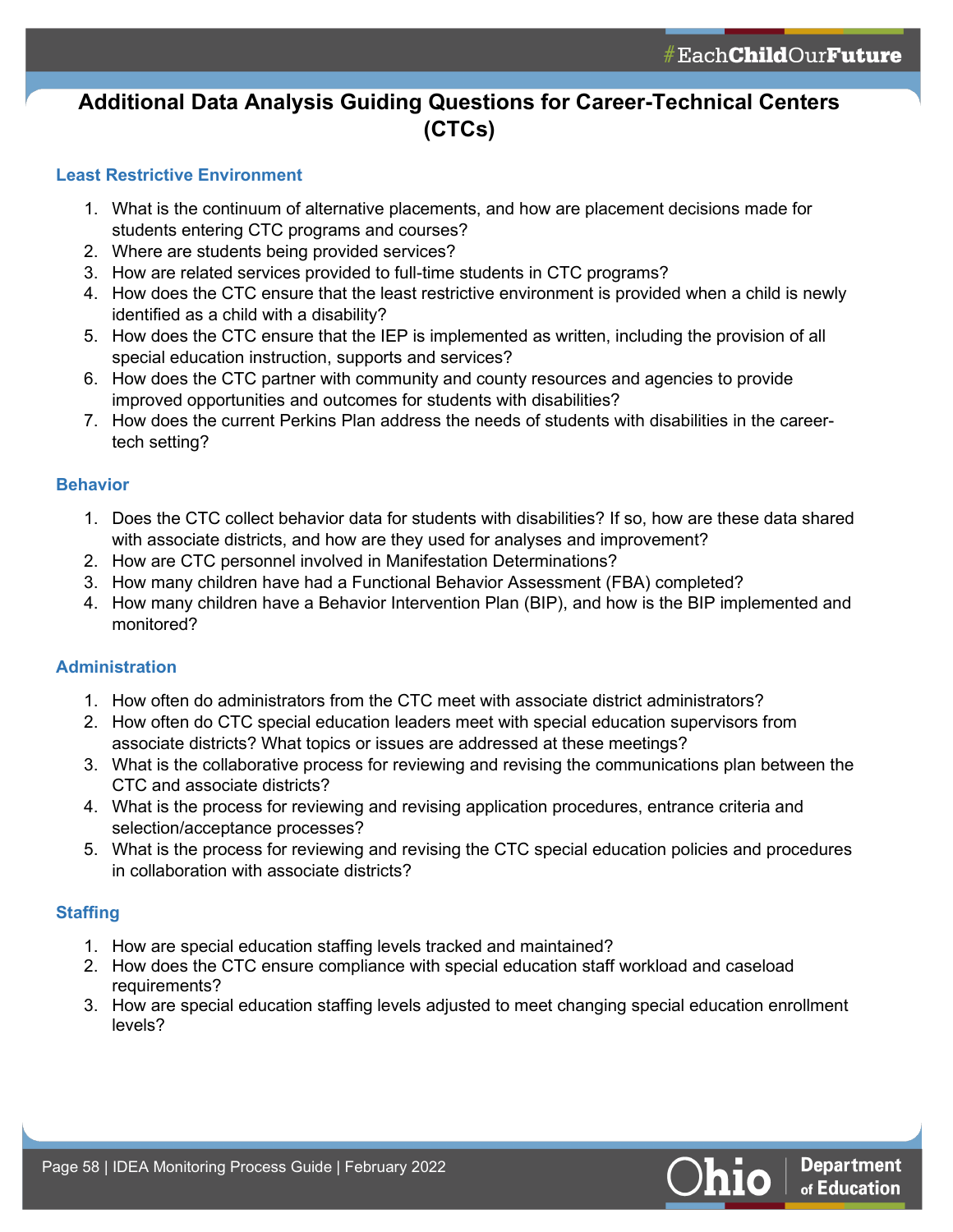# **Appendix 9: Perception Surveys**

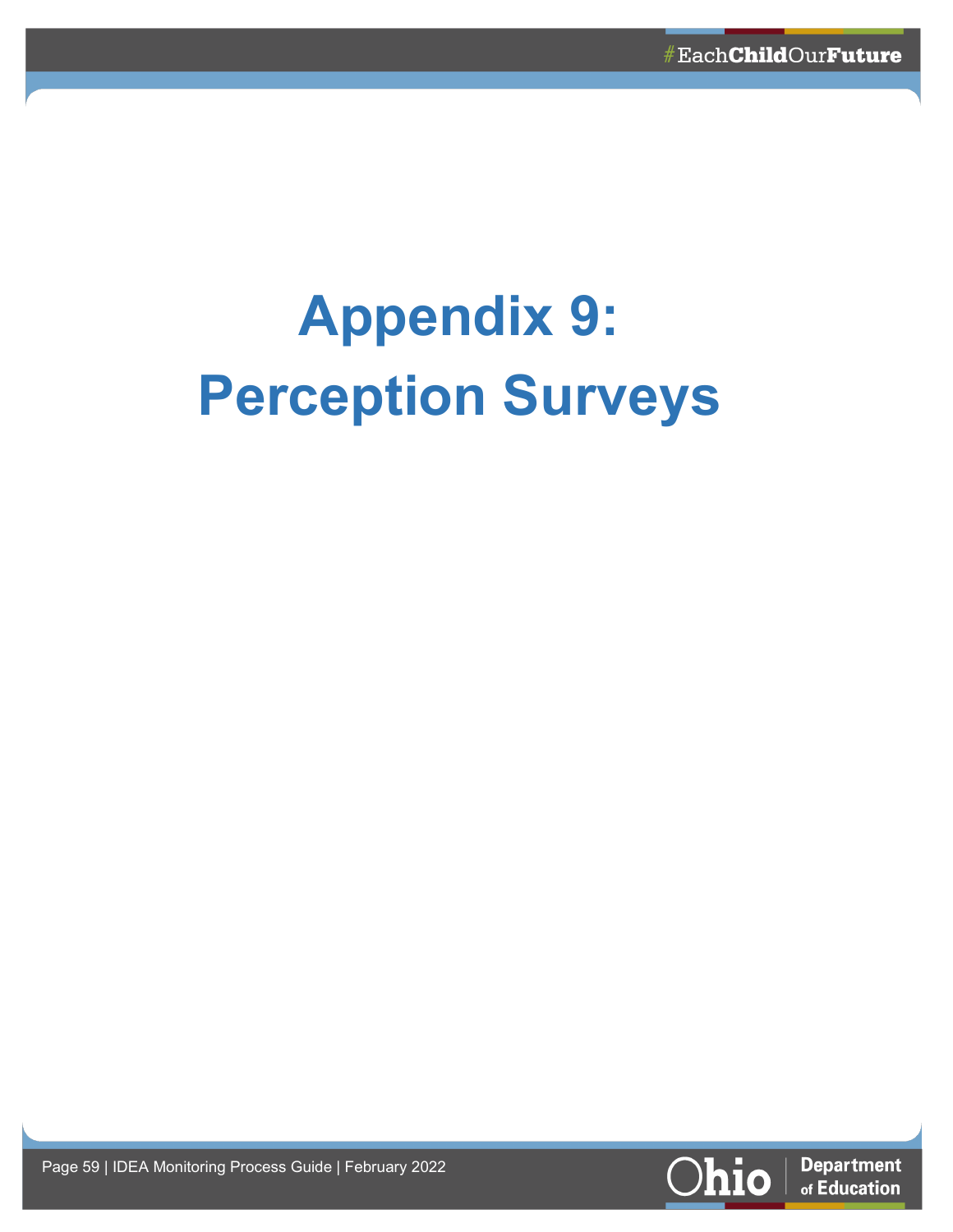$\bigcup$ **nio**  $\bigcup_{\text{of Education}}$ 

#### <span id="page-59-0"></span>**Administrator Survey**

The Ohio Department of Education is conducting a review of your educational agency's special education program. The review process requires selected educational agencies to analyze their special education program and services. As part of the process, the Department examines compliance with federal and state laws and regulations applicable to the education of children with disabilities.

Your participation in this survey is part of the Department's review process and your responses will help guide efforts to improve services and results for children and families.

For each statement below, please select one of the following response choices: Agree, Disagree, Don't Know, or Not Applicable.

|                |                                                                                                                                                                                                      | Agree  | <b>Disagree</b>             | Don't<br>Know               | <b>NA</b>         |
|----------------|------------------------------------------------------------------------------------------------------------------------------------------------------------------------------------------------------|--------|-----------------------------|-----------------------------|-------------------|
| $\mathbf{1}$   | When a child has behavior concerns, we look for ways for the student<br>to be successful in his or her classroom and avoid removing him or her<br>from the regular instructional setting.            | $\Box$ | $\Box$                      |                             | $\mathsf{L}$      |
| $\overline{2}$ | All school personnel have been trained in positive behavior intervention<br>and supports (if no, please explain in the comments).                                                                    | $\Box$ |                             |                             |                   |
| $\mathfrak{S}$ | Cultural differences and biases are considered when making<br>identification, placement and discipline decisions.                                                                                    | $\Box$ | $\mathcal{L}_{\mathcal{A}}$ | $\mathcal{L}_{\mathcal{A}}$ | $\Box$            |
| 4              | The district utilizes a multi-tiered system of support including data<br>analysis and progress monitoring to assist struggling or at-risk students.                                                  | $\Box$ |                             |                             |                   |
| 5              | The district monitors the implementation and effectiveness of staff<br>professional development in terms of outcomes for students with<br>disabilities.                                              | П      | $\Box$                      | $\Box$                      |                   |
| 6              | All students with disabilities have access to the general education<br>curriculum and receive appropriate instruction in the general education<br>classroom (if no, please explain in the comments). | $\Box$ | $\Box$                      |                             |                   |
| $\overline{7}$ | During IEP team meetings, a district representative who has the<br>authority to approve the resources necessary to implement the IEP is<br>always present.                                           | $\Box$ | П                           | $\Box$                      |                   |
| 8              | Staff members always keep parents updated regarding their child's<br>progress on annual goals and needs throughout the implementation of<br>the IEP.                                                 | $\Box$ | $\overline{\phantom{a}}$    |                             |                   |
| 9              | The components required for postsecondary transition goals, age-<br>appropriate transition assessments and secondary transition services<br>(middle school and high school) are clear to me.         | $\Box$ | П                           | $\Box$                      |                   |
| 10             | All staff members involved in implementing a child's IEP have access to<br>and understand the requirements in the IEP.                                                                               | $\Box$ | $\mathsf{L}$                | $\Box$                      |                   |
| 11             | The district identifies students at risk of dropping out of school and<br>provides prevention and intervention services to keep students in<br>school and promote graduation (all grade levels).     | $\Box$ | $\Box$                      | $\Box$                      |                   |
| 12             | When any student requires physical restraint and/or seclusion, it is<br>clearly documented and reported to administration immediately and the<br>Department annually.                                |        |                             |                             |                   |
| 13             | District/building improvement plans and IDEA funding are aligned with<br>and focused on meeting the needs of students with disabilities.                                                             | $\Box$ | $\blacksquare$              |                             |                   |
| 14             | When decisions for all students are made by leadership, there is<br>representation and consideration given from staff who are<br>knowledgeable of IDEA.<br><b>Additional Comments:</b>               |        |                             |                             |                   |
|                | Page 60   IDEA Monitoring Process Guide   February 2022                                                                                                                                              |        |                             |                             | <b>Department</b> |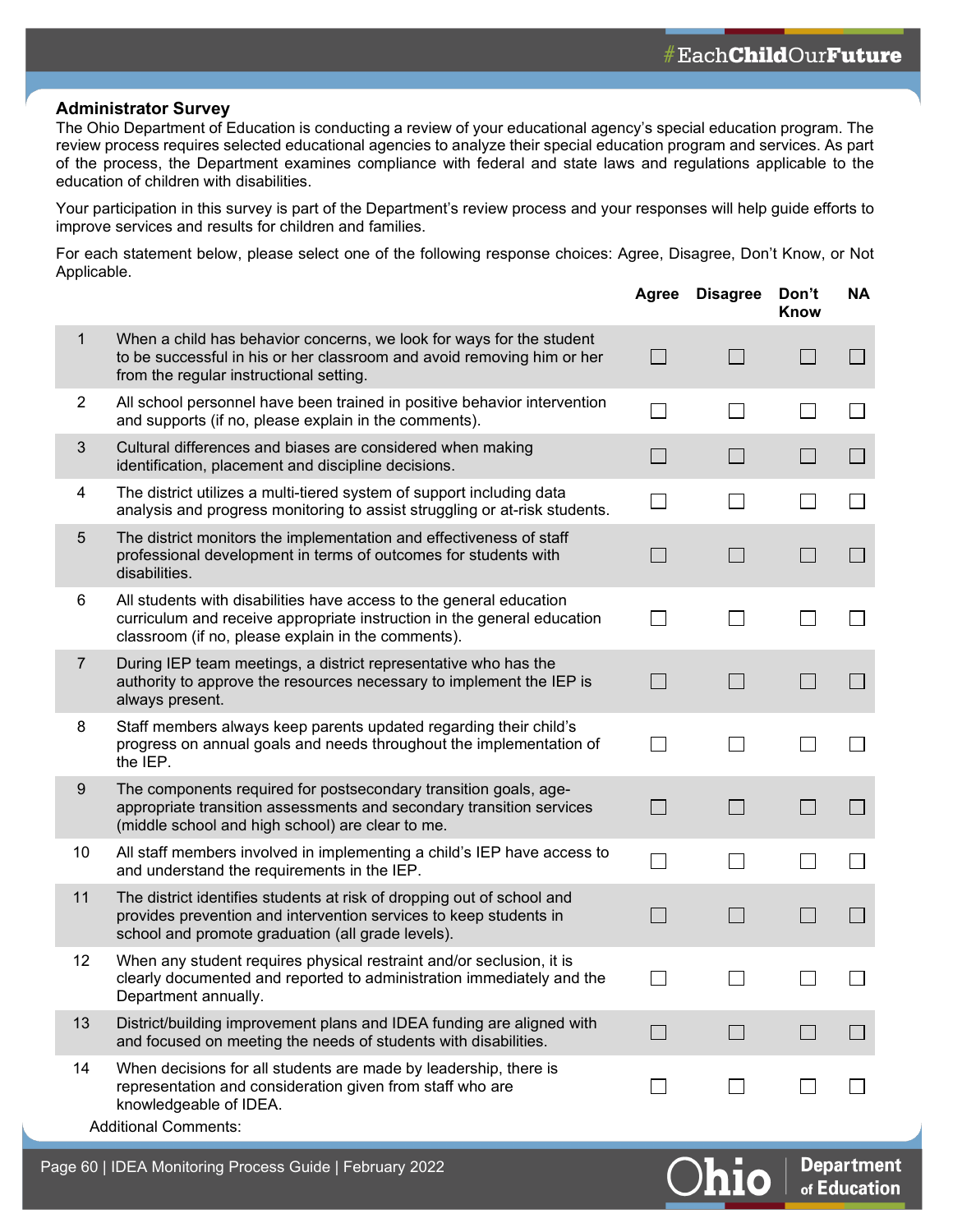#### **Parent Survey**

The Ohio Department of Education is conducting a review of your child's school's special education program. This survey is for parents of children with disabilities receiving special education services. By filling out this survey, you will help guide efforts to improve your child's school services and results for children with disabilities and their families.

For each statement below, please select one of the following response choices: Agree, Disagree, Don't Know, or Not Applicable.

|                | <b>Grade Level</b><br><b>Child's Age</b>                                                                                                                                                                                                                   |              | Agree Disagree              | Don't<br><b>Know</b>        | <b>NA</b>                |
|----------------|------------------------------------------------------------------------------------------------------------------------------------------------------------------------------------------------------------------------------------------------------------|--------------|-----------------------------|-----------------------------|--------------------------|
| $\mathbf{1}$   | When my child has learning and/or behavior problems, the school quickly involves<br>me in making a plan to help and follows through with the plan.                                                                                                         | $\Box$       | $\sim$                      | $\Box$                      | $\Box$                   |
| 2              | I am involved in the planning of my child's evaluation and I am included in a<br>discussion of tests to be given to assess my child's needs for special education<br>services.                                                                             | $\Box$       |                             | $\mathcal{L}_{\mathcal{A}}$ | $\overline{\phantom{a}}$ |
| $\mathfrak{Z}$ | During the IEP meeting, we review my child's needs, state test results and current<br>classroom progress to determine what my child needs next to succeed.                                                                                                 | $\Box$       | $\mathcal{L}_{\mathcal{A}}$ | $\Box$                      | $\Box$                   |
| 4              | Reading my child's IEP, I understand what special education services my child is<br>receiving.                                                                                                                                                             | $\Box$       | $\blacksquare$              | $\vert \ \ \vert$           | $\perp$                  |
| 5              | The school works with me to help my child make a smooth transition from one<br>grade to the next.                                                                                                                                                          | $\Box$       | $\blacksquare$              | $\Box$                      | $\Box$                   |
| 6              | The school keeps me informed about my child's progress on IEP goals.                                                                                                                                                                                       | $\mathsf{L}$ |                             | $\mathsf{L}$                | $\mathsf{L}$             |
| $\overline{7}$ | When my child has behavioral issues, the school looks for positive ways for my<br>child to be successful in his or her classroom. (Respond N/A if your child is not<br>having behavior issues at school).                                                  | □            | $\mathcal{L}_{\mathcal{A}}$ | $\Box$                      | $\Box$                   |
| 8              | Before my child's third birthday, a meeting was held to discuss various service<br>and program options for my child. (Respond N/A if your child did not receive<br>special education services before age three.)                                           | $\Box$       |                             | $\mathsf{L}$                |                          |
| 9              | When my child moved from the Early Intervention program (such as Help Me<br>Grow) at age three, other special education services were available right away.<br>(Respond N/A if your child did not receive special education services before age<br>three.) | $\Box$       |                             | $\Box$                      |                          |
| 10             | The IEP team developed an effective plan for my child's future after high school<br>and I and/or my child had input on strengths, needs and preferences.<br>(Respond N/A if your child is younger than 14 years old).                                      | $\Box$       |                             | $\mathcal{L}_{\mathcal{A}}$ |                          |
| 11             | I am invited to my child's IEP and evaluation or reevaluation meetings in a timely<br>manner so I can participate.                                                                                                                                         |              |                             |                             |                          |
| 12             | My child has received all services as described in the IEP, or when services were<br>not provided, I was included in a plan to address the issue.                                                                                                          | $\Box$       |                             | $\mathbf{L}$                |                          |
| 13             | Overall, the special education services meet my child's needs.                                                                                                                                                                                             | $\Box$       |                             | $\Box$                      |                          |

Additional Comments:

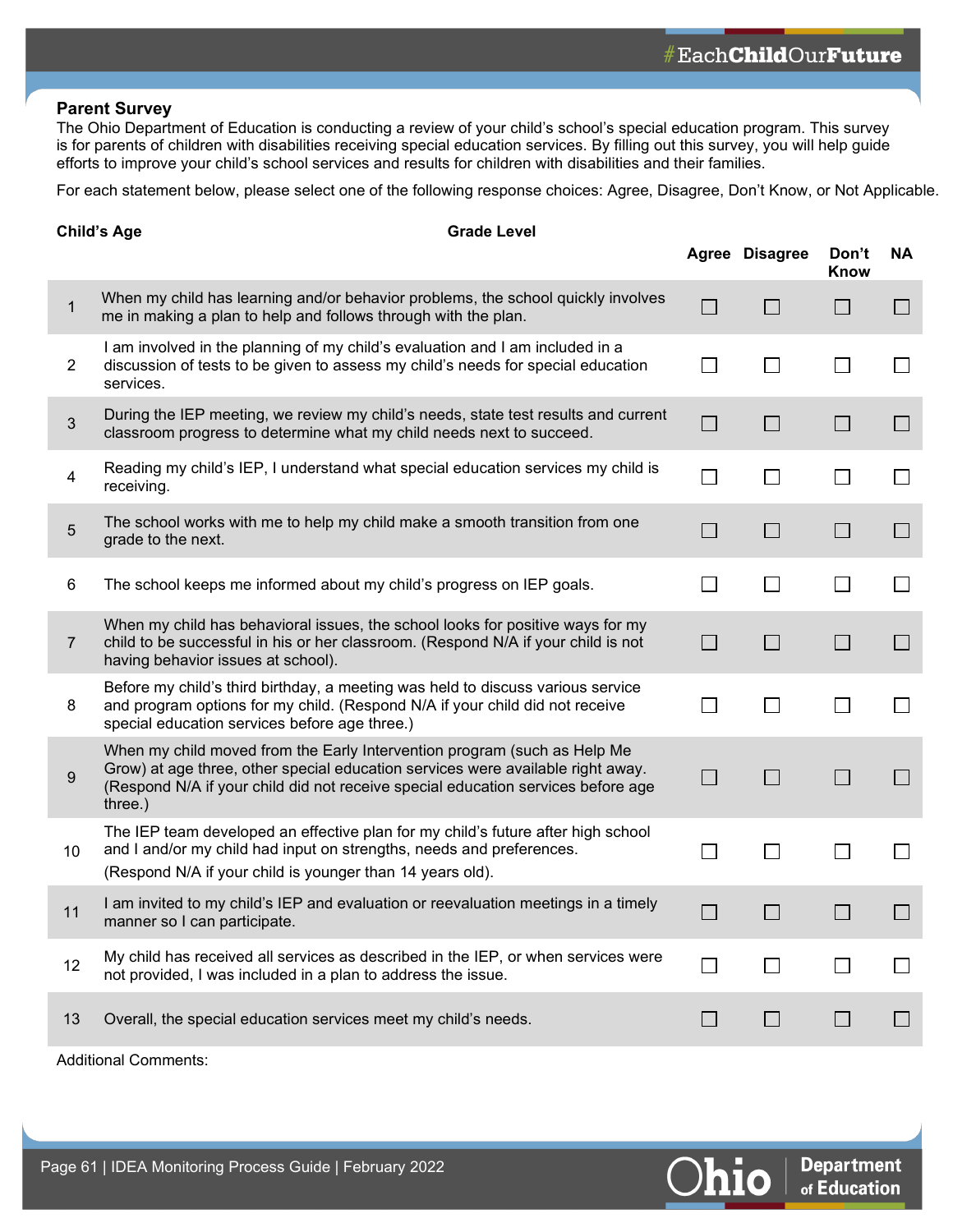#### **Teacher Survey**

The Ohio Department of Education is conducting a review of your district's special education program. The review process requires selected districts to analyze their special education program and services. As part of the process, the Department examines compliance with federal and state laws and regulations applicable to the education of children with disabilities.

Your participation in the survey is part of the Department's review process and your responses will help guide efforts to improve services and results for children and families.

For each statement below, please select one of the following response choices: *Agree, Disagree, Don't Know or Not Applicable*. You may skip any item that you feel does not apply to your district program.

|                |                                                                                                                                                                                                                                       | Agree | <b>Disagree</b> | Don't<br>Know | ΝA |
|----------------|---------------------------------------------------------------------------------------------------------------------------------------------------------------------------------------------------------------------------------------|-------|-----------------|---------------|----|
| $\mathbf{1}$   | Adequate materials, resources and guidance to implement specially<br>designed instruction and/or accommodations described in IEPs are<br>provided to me.                                                                              |       |                 |               |    |
| 2              | Professional development and training addressing the diverse needs of<br>all students, including students with disabilities, are available to me.                                                                                     |       |                 |               |    |
| 3              | A multi-tiered system of support that utilizes data analysis and progress<br>monitoring to assist struggling or at-risk students is utilized in my building.                                                                          |       |                 |               |    |
| 4              | I serve as a member on an ETR team and/or IEP team.                                                                                                                                                                                   |       |                 |               |    |
| 5              | During ETR meetings, the district uses current data (classroom,<br>intervention, record review, parental input) in the evaluation process.                                                                                            |       |                 |               |    |
| 6              | During IEP team meetings, a district representative with the authority to<br>approve the resources necessary to implement the IEP is always present.                                                                                  |       |                 |               |    |
| $\overline{7}$ | The specially designed instruction provided to a student with a disability in<br>my classroom is based upon that student's individual needs and is<br>different from what other students receive in the general education<br>setting. |       |                 |               |    |
| 8              | When determining the least restrictive environment for students with<br>disabilities, we consider all settings, including placement in the general<br>education classroom, regardless of the student's disability category.           |       |                 |               |    |
| 9              | Positive behavioral interventions and supports (PBIS) are in place in my<br>school building and I have been trained in the PBIS process.                                                                                              |       |                 |               |    |
| 10             | The components required for post-secondary goals, age-appropriate<br>transition assessments and secondary transition services are clear to me.<br>(Respond N/A if the building's student population is younger than 14<br>years old). |       |                 |               |    |
| 11             | I keep parents updated regarding their child's progress on annual goals<br>and needs throughout the implementation of the IEP.                                                                                                        |       |                 |               |    |
| 12             | I have sufficient opportunities to engage and collaborate with other<br>instructional staff (e.g., other teachers, related service professionals,<br>aides) in order to provide the services as listed in the IEP.                    |       |                 |               |    |
| 13             | Building practices for identification, placement and discipline of students<br>with disabilities are free of cultural and/or racial bias.                                                                                             |       |                 |               |    |
| 14             | When students are removed from instructional time, I provide them with<br>information and instruction on what is missed (out for services, discipline,<br>or medical needs)                                                           |       |                 |               |    |



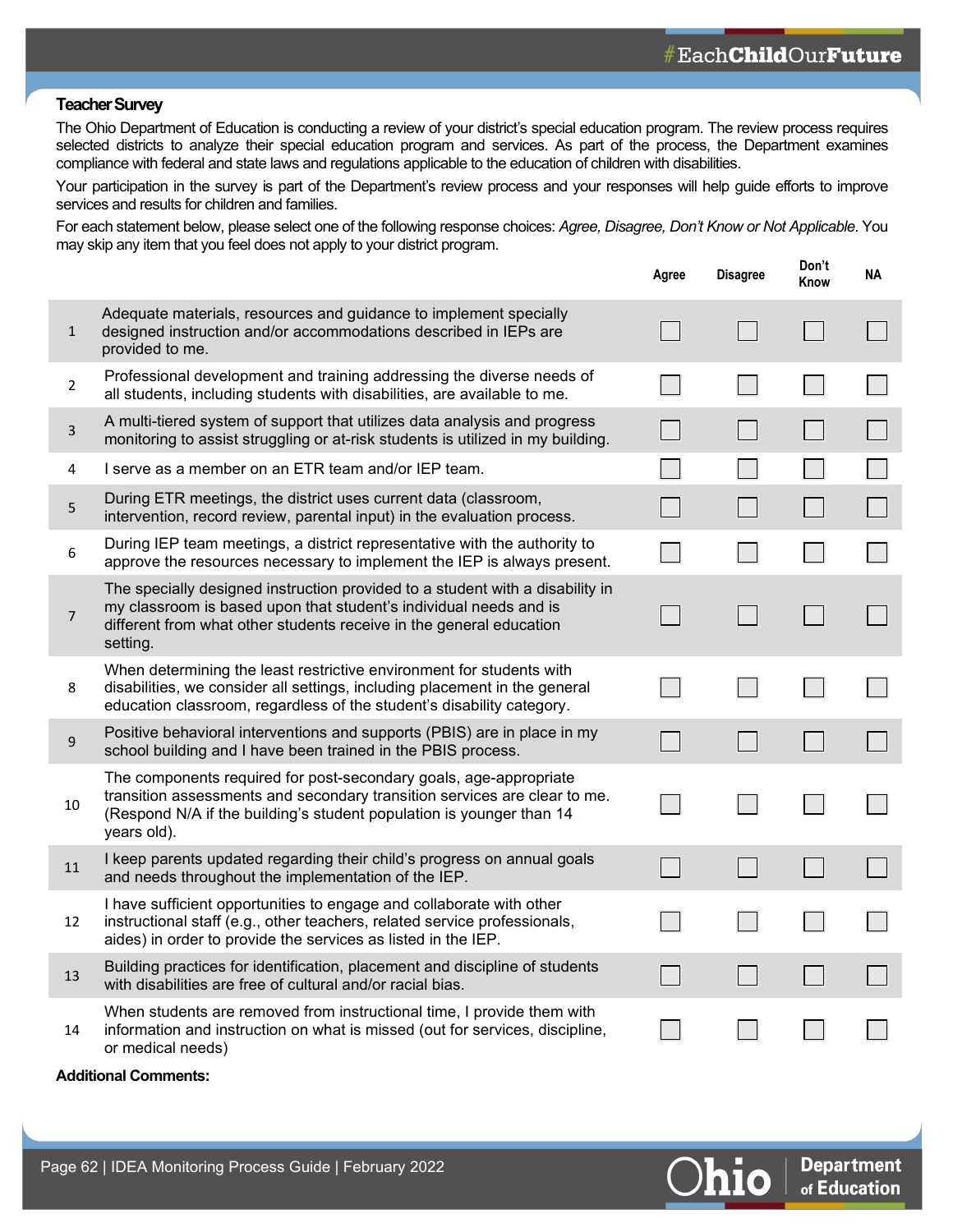#### **Student Survey (Optional)**

The Ohio Department of Education is conducting a review of your school. This is a survey for students with disabilities receiving special education services. By filling out this survey, you will help guide efforts to improve your school's services and results for children with disabilities and their families.

For each statement below, please select one of the following response choices: Agree, Disagree, Don't Know, or Not Applicable.

|                |                                                                                                                                                         | Agree | <b>Disagree</b> | Don't<br><b>Know</b> | <b>NA</b> |
|----------------|---------------------------------------------------------------------------------------------------------------------------------------------------------|-------|-----------------|----------------------|-----------|
| 1              | My teachers make it easier to learn.                                                                                                                    |       |                 |                      |           |
| $\overline{2}$ | My teacher spends extra time with me to make sure I understand<br>the lessons.                                                                          |       |                 |                      |           |
| 3              | My school helps me learn about different jobs I could have in the<br>future.                                                                            |       |                 |                      |           |
| 4              | My school prepares me for life after graduation (such as extra help<br>in applying for jobs, college, trade, military and preparing for<br>interviews). |       |                 |                      |           |
| 5              | I am invited to my IEP meetings.                                                                                                                        |       |                 |                      |           |
| 6              | I am asked to give my input on what goes into my IEP.                                                                                                   |       |                 |                      |           |
| $\overline{7}$ | I feel comfortable approaching my teacher(s) for help or discussing<br>my learning goals.                                                               |       |                 |                      |           |
| 8              | I am provided the opportunity to participate in any clubs, theatre<br>activities, music activities, sports and other after-school activities.           |       |                 |                      |           |
| 9              | My teacher makes sure I can participate in class discussions.                                                                                           |       |                 |                      |           |
| 10             | My teacher understands my learning needs.                                                                                                               |       |                 |                      |           |

#### **Additional Comments:**

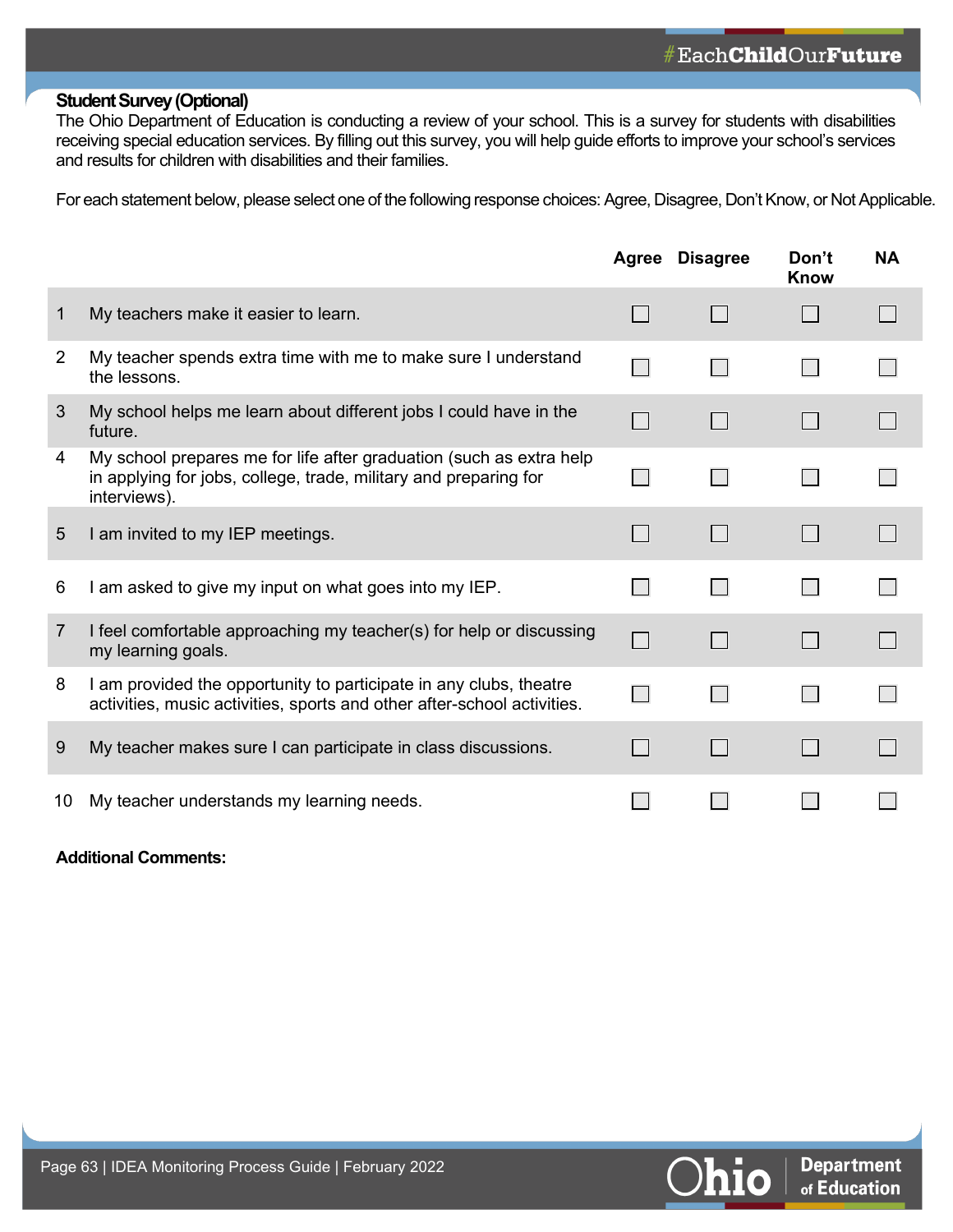# **Appendix 10: Sample Project Map**

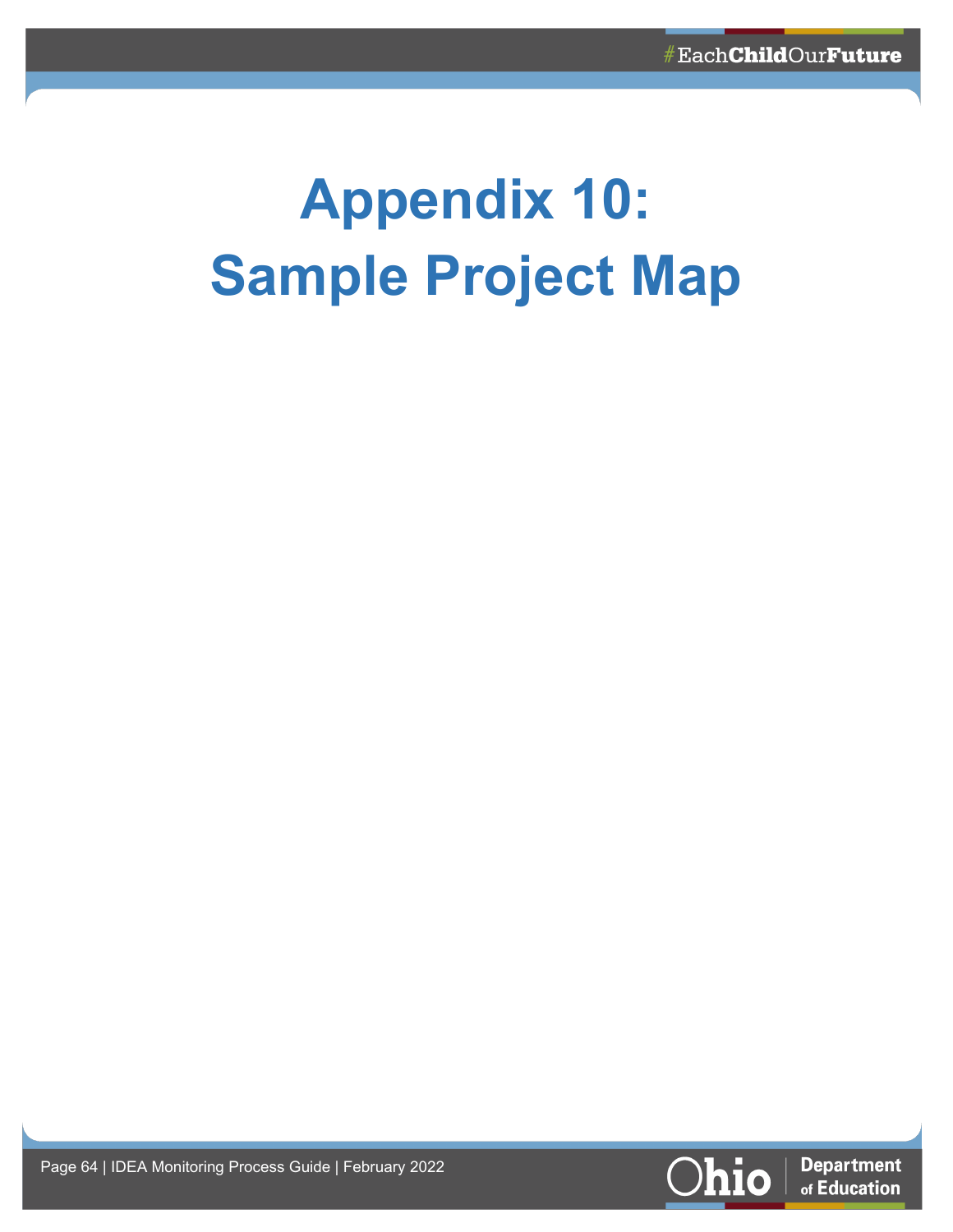# <span id="page-64-0"></span>**SAMPLE**

# **Department/SST Protocols: Creating a Project Map of the Plan by Month**

#### **Add additional activities as needed.**

| <b>Activity</b>      | <b>Aug/Sept</b><br>2022 | <b>October</b> | <b>November</b> | <b>December</b> | <b>January</b> | <b>February</b> | <b>March</b> | <b>April</b> | <b>May/June</b><br>2023 |
|----------------------|-------------------------|----------------|-----------------|-----------------|----------------|-----------------|--------------|--------------|-------------------------|
| <b>Priority 1</b>    |                         |                |                 |                 |                |                 |              |              |                         |
| <b>Meetings</b>      |                         |                |                 |                 |                |                 |              |              |                         |
| <b>Scheduled</b>     |                         |                |                 |                 |                |                 |              |              |                         |
| (Dates, Times)       |                         |                |                 |                 |                |                 |              |              |                         |
| <b>SST Technical</b> |                         |                |                 |                 |                |                 |              |              |                         |
| <b>Assistance/PD</b> |                         |                |                 |                 |                |                 |              |              |                         |
| <b>Scheduled</b>     |                         |                |                 |                 |                |                 |              |              |                         |
| <b>Priority 2</b>    |                         |                |                 |                 |                |                 |              |              |                         |
| <b>Meetings</b>      |                         |                |                 |                 |                |                 |              |              |                         |
| <b>Scheduled</b>     |                         |                |                 |                 |                |                 |              |              |                         |
| (Dates, Times)       |                         |                |                 |                 |                |                 |              |              |                         |
| <b>SST Technical</b> |                         |                |                 |                 |                |                 |              |              |                         |
| <b>Assistance/PD</b> |                         |                |                 |                 |                |                 |              |              |                         |
| <b>Scheduled</b>     |                         |                |                 |                 |                |                 |              |              |                         |
| <b>Priority 3</b>    |                         |                |                 |                 |                |                 |              |              |                         |
| <b>Meetings</b>      |                         |                |                 |                 |                |                 |              |              |                         |
| <b>Scheduled</b>     |                         |                |                 |                 |                |                 |              |              |                         |
| (Dates, Times)       |                         |                |                 |                 |                |                 |              |              |                         |
| <b>SST Technical</b> |                         |                |                 |                 |                |                 |              |              |                         |
| <b>Assistance/PD</b> |                         |                |                 |                 |                |                 |              |              |                         |
| <b>Scheduled</b>     |                         |                |                 |                 |                |                 |              |              |                         |
|                      |                         |                |                 |                 |                |                 |              |              |                         |
|                      |                         |                |                 |                 |                |                 |              |              |                         |
|                      |                         |                |                 |                 |                |                 |              |              |                         |

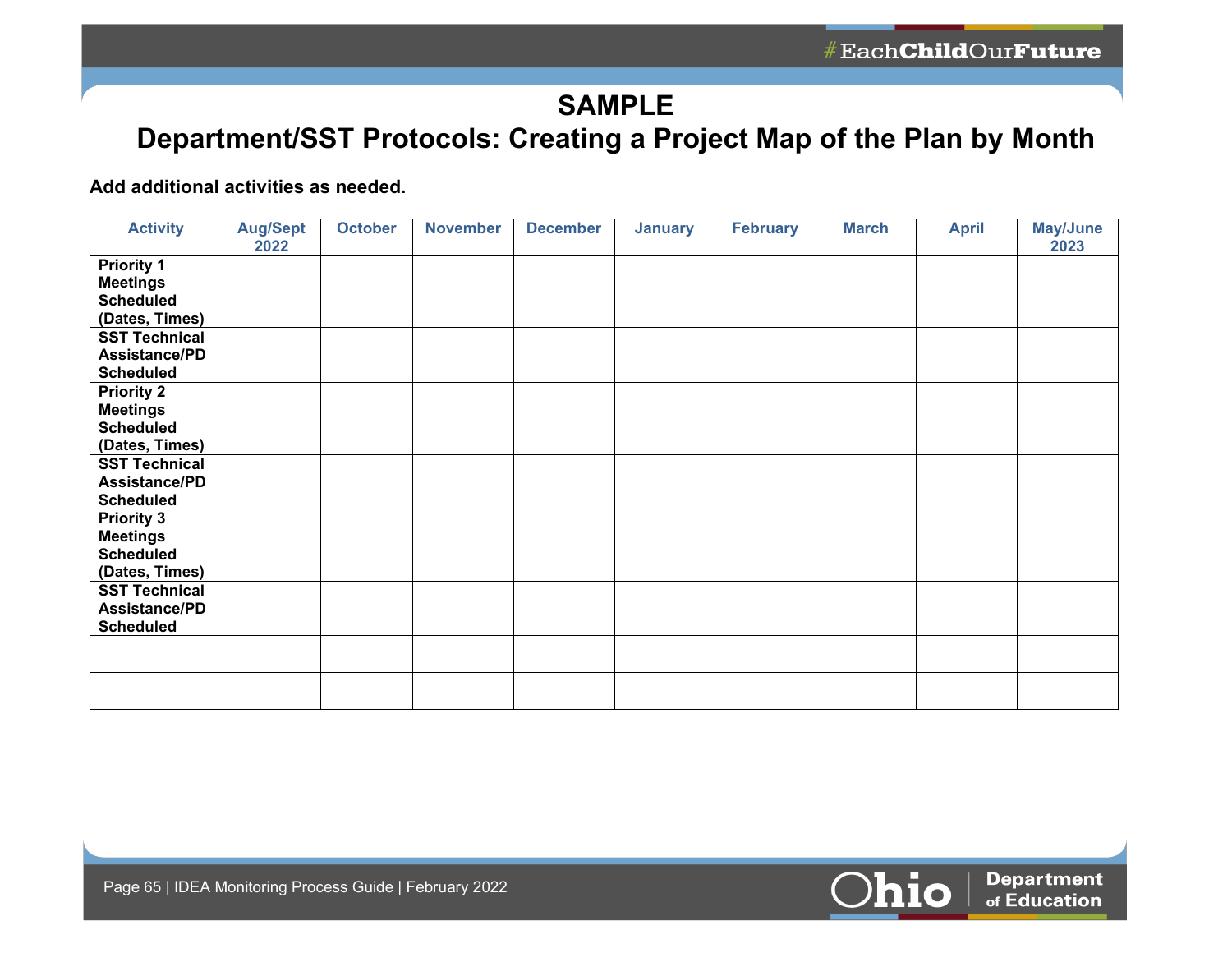# **Appendix 11: Progress Review Report**



Page 66 | IDEA Monitoring Process Guide | February 2022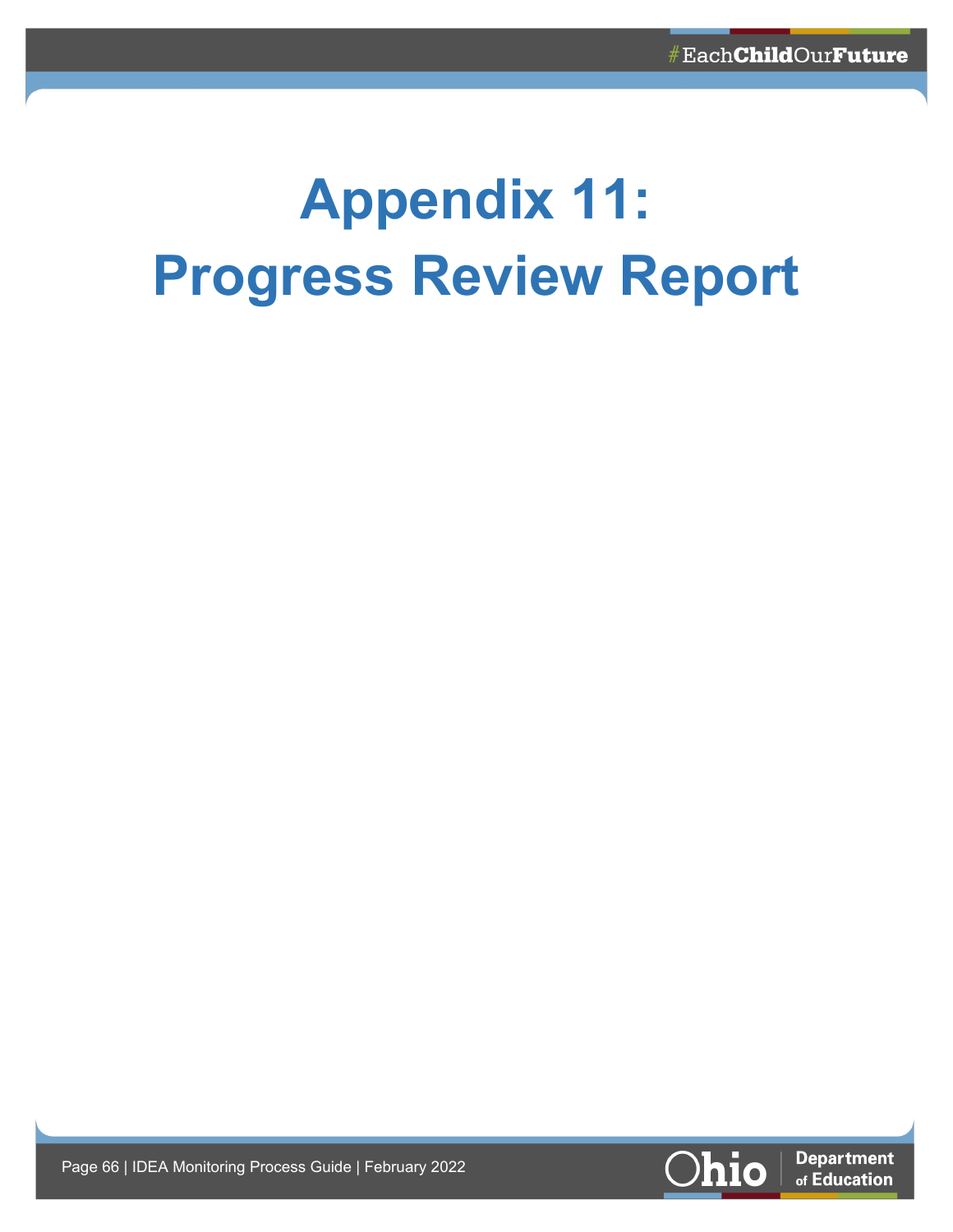# **Progress Review Report**

This report should be developed in collaboration with the educational agency cross-functional team, the SST and the Department. It should include any and all relevant information and documentation related to the status of the educational agency's One Plan special education priorities.

Please submit by email any documentation of evidence for implementation and monitoring of One Plan Goals and Action Steps.

| District: | IRN. | Date of Report: |
|-----------|------|-----------------|
|-----------|------|-----------------|

The following is a summary of the progress made towards each of the Department approved special education goals and action steps for the educational agency's One Plan. Copy and paste as many action steps and activities under each goal as needed and submit documentation to the Department by email.

#### <span id="page-66-0"></span>**Goal (including #):**

| <b>Evidence</b>      | Indicate Who Assisted<br>(SST, Cross-Functional<br>Team) | <b>Completion</b><br><b>Date</b> | <b>Status</b><br>(Not Started,<br>In Progress,<br><b>Completed)</b> | <b>Date</b><br><b>Submitted</b><br>to the<br><b>Department</b> |
|----------------------|----------------------------------------------------------|----------------------------------|---------------------------------------------------------------------|----------------------------------------------------------------|
| <b>Activity:</b>     |                                                          |                                  |                                                                     |                                                                |
| <b>Current Data:</b> |                                                          |                                  |                                                                     |                                                                |

#### **Goal (including #):**

| <b>Evidence</b>      | Indicate Who Assisted<br>(SST, Cross-Functional<br>Team) | <b>Completion</b><br><b>Date</b> | <b>Status</b><br>(Not Started,<br>In Progress,<br>Completed) | <b>Date</b><br><b>Submitted</b><br>to the<br><b>Department</b> |
|----------------------|----------------------------------------------------------|----------------------------------|--------------------------------------------------------------|----------------------------------------------------------------|
| <b>Activity:</b>     |                                                          |                                  |                                                              |                                                                |
| <b>Current Data:</b> |                                                          |                                  |                                                              |                                                                |

Click **+** to add additional goals

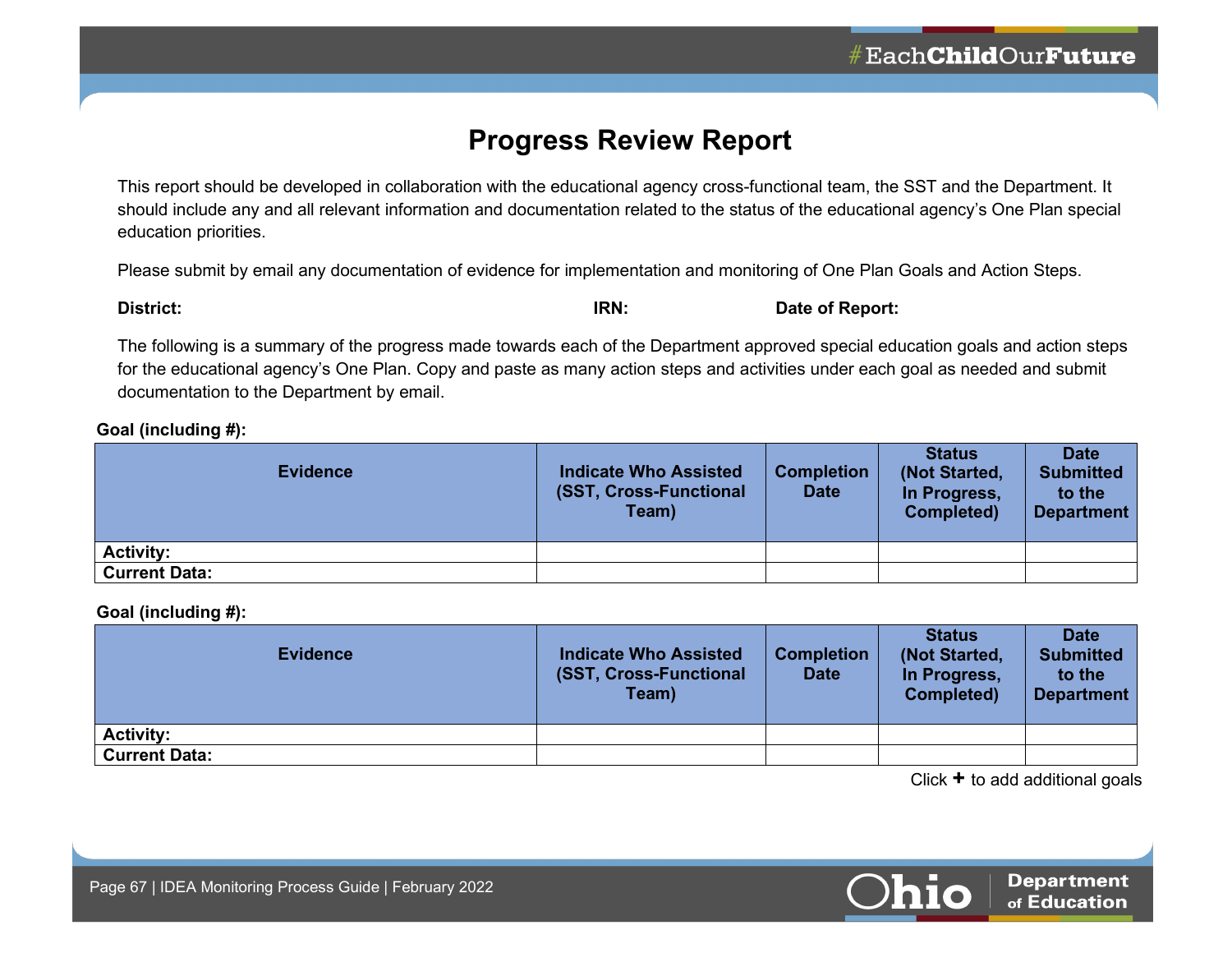# **Appendix 12: Definitions**

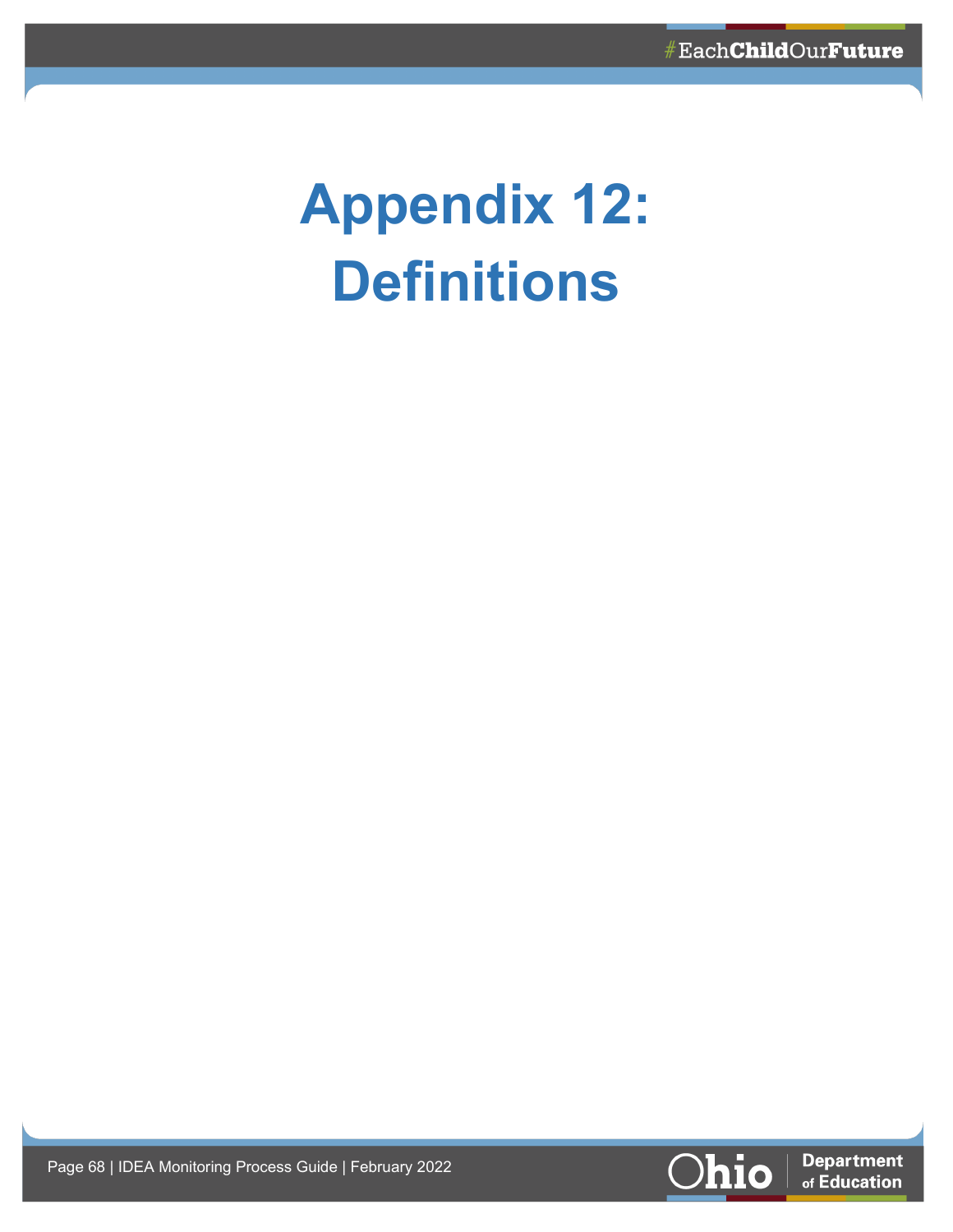# **Definitions**

<span id="page-68-0"></span>The following are definitions of terms encountered during review activities:

**Accountability/Ohio School Report Card Spreadsheets** – This series of report cards and spreadsheets summarizes the accountability data that educational agencies submit to the Department's Education Management Information System (EMIS). The spreadsheets are designed to help educational agencies and buildings understand how the data they submit will be used in calculations of achievement rates, attendance rates, graduation rates and other factors.

**Benchmarks** – These are expected levels of performance. Some benchmarks are indicated on the educational agency and building Local Report Cards and include the Adequate Yearly Progress (AYP) goals associated with the *No Child Left Behind* Act.

Example: Federal AYP requirements identify a series of standards that each school and educational agency must reach.

**CCIP** – The Comprehensive Continuous Improvement Plan (CCIP) is a unified grants application and verification system that consists of two parts: the Planning Tool and the Funding Application. The Planning Tool contains the goals, strategies, action steps and educational agency goal amounts for all grants in the CCIP. The Funding Application contains the budget, budget details, nonpublic services and other related pages. There are six Funding Applications in the CCIP: Consolidated, Competitive, Student Intervention, Career-Technical and Adult Education, Adult Basic and Literacy Education and Community School.

**Data Analysis -** Data analysis is conducted by the educational agency with SST assistance to identify strengths and weaknesses through quantitative and qualitative indicators. The results may indicate necessary professional development or other areas that emphasize the improvement of educational results and functional outcomes for students with disabilities.

**Disaggregated Data –** Disaggregated data points are those that have been separated into components. For example, educational agency data can be disaggregated to show individual building data, and student data can be separated into various demographic subgroups (for example, educational agency's current Special Education Profile data).

**Disproportionality** – Disproportionality is an equity measure and occurs when students from a racial or ethnic group are identified for special education, placed in more restrictive settings or disciplined at markedly higher rates than their peers. Disproportionality becomes significant when the overrepresentation exceeds a threshold defined by each state.

**Educational Agency –** Article II of ORC 3301 defines a "local education agency" as "a public authority legally constituted by the state as an administrative agency to provide control of and direction for kindergarten through twelfth grade public educational institutions." School districts, school districts of service, open enrollment school districts, community schools, the Ohio Department of Youth Services, joint vocational school districts, juvenile justice facilities, educational service centers, county boards of developmental disabilities and any department; division; bureau; office; institution; board; commission; committee; authority; or other state or local agency, other than a school district or an agency administered by the Department of Developmental Disabilities, that provides or seeks to provide special education or related services to children with disabilities, unless Chapter 3323 of the Revised Code, or a rule adopted by the state board of education specifies that another school district, other educational agency, or other agency, department, or entity is responsible for ensuring compliance with Part B of the IDEA are considered educational agencies.



**Department** of Education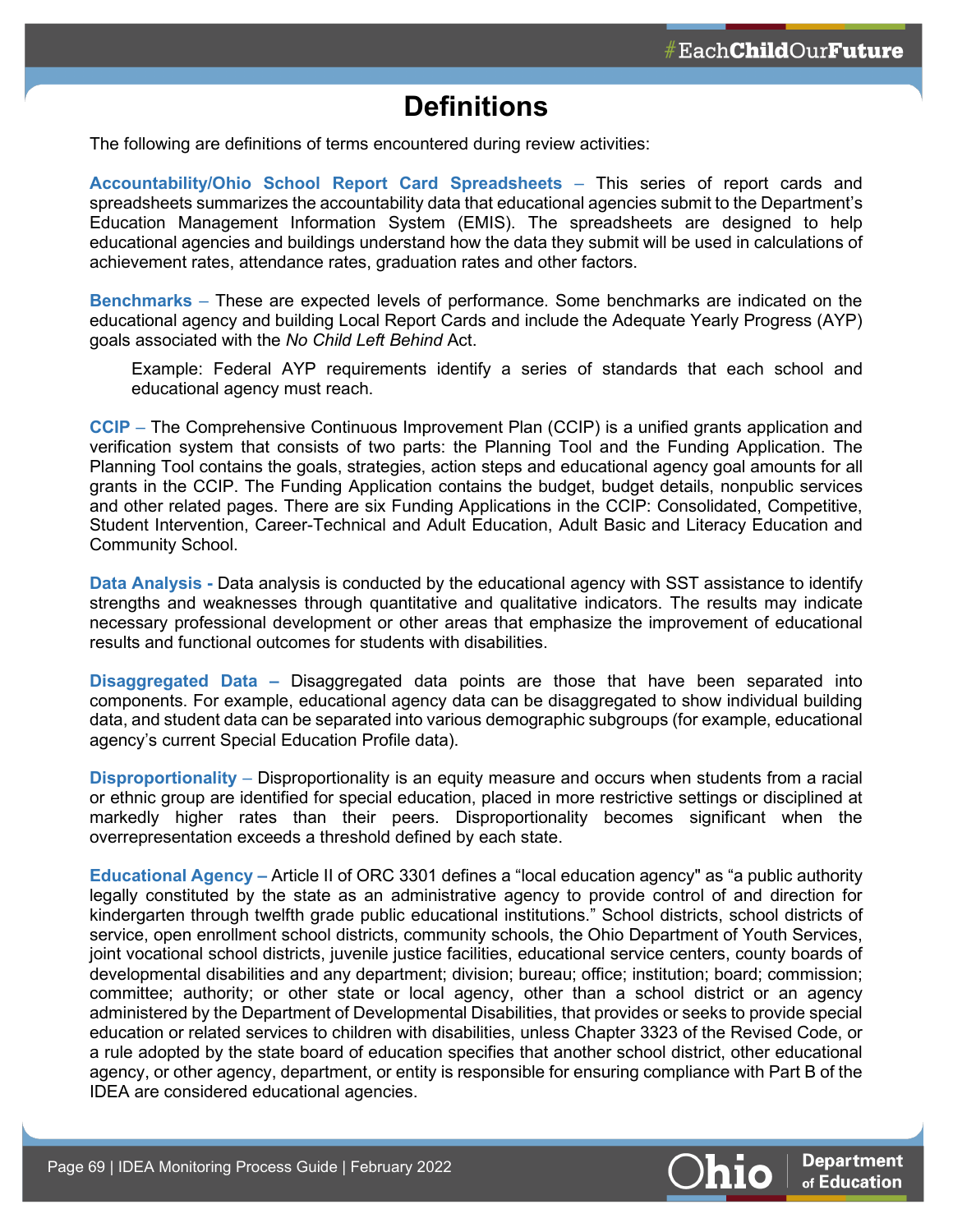**EMIS** – The Education Management Information System (EMIS) is the statewide data collection system for Ohio's primary and secondary education programs. The EMIS provision in law [\(Ohio Law\)](http://codes.ohio.gov/orc/3301.0714) requires that certain student, staff, and financial data elements be collected and maintained by school districts and subsequently submitted to the Department.

EMIS provides the architecture and standards for reporting data to the Department. School districts, data processing centers operated by Information Technology Centers (ITCs), and other EMIS reporting entities are linked for the purposes of transferring data to the Department. One of the primary functions of EMIS is to streamline state and federal reporting requirements for school districts. EMIS also provides a streamlined system for districts to report information required to receive state funding and to determine eligibility for federal funding. For more information, please [consult this page.](http://education.ohio.gov/getattachment/Topics/Data/EMIS/EMIS-Documentation/Current-EMIS-Manual/1-1-EMIS-Overviewv-6-0.pdf.aspx?lang=en-US)

**FAPE** — Section 1401(9) of IDEA defines FAPE as "special education and related services that—(A) have been provided at public expense, under public supervision and direction, and without charge;(B) meet the standards of the State educational agency;(C) include an appropriate preschool, elementary school, or secondary school education in the State involved; and (D) are provided in conformity with the individualized education program required under section 1414(d)" of Chapter 33 of IDEA. FAPE is the entitlement of a child with a disability, as IDEA defines that term, with the IEP serving as a means by which this entitlement is mapped out. While each child's education must be free and while a public agency provides and pays for that education, what is "appropriate" for one child will not necessarily be appropriate for another. Determining what is appropriate for a specific child requires an individualized evaluation in which the child's strengths and weaknesses are identified in detail.

**Finding of Noncompliance –** A finding is defined as a written notification from the state to an educational agency that contains the state's conclusion that the educational agency is in noncompliance, and that includes the citation of the regulation and a description of the quantitative and/or qualitative data supporting the state's conclusion of noncompliance with the regulation.

**Formative Assessment –** When incorporated into classroom practice, formative assessments provide information that teachers can use to assess student understanding of grade-level content standards while instruction is occurring. This type of assessment provides information that allows the teacher to adjust instruction at a time when adjustments can enhance student learning. It also informs the student about his or her progress in mastering grade-level content standards. A formative assessment does not replace a summative assessment, since the two types of assessment differ in purpose. The primary purpose of a formative assessment is to measure student understanding during instruction, while a summative assessment measures student mastery after instruction has occurred.

**IDEA – The** Individuals with Disabilities Education Act of 2004 (IDEA) is a law that makes available a free appropriate public education to eligible children with disabilities throughout the nation and ensures special education and related services to those children. The IDEA governs how states and public agencies provide early intervention, special education, and related services to more than 7.5 million (as of school year 2018-19) eligible infants, toddlers, children, and youth with disabilities.

Infants and toddlers, birth through age 2, with disabilities and their families receive early intervention services under IDEA Part C. Children and youth ages 3 through 21 receive special education and related services under IDEA Part B.

**Indicator –** An indicator is a data point that measures how well an educational agency, or the state is performing within a priority area. The State Performance Plan (SPP) includes 20 indicators designed to measure state and educational agency efforts to implement the requirements and purposes of IDEA.

Example: The performance of students with disabilities on statewide reading achievement tests is an indicator.